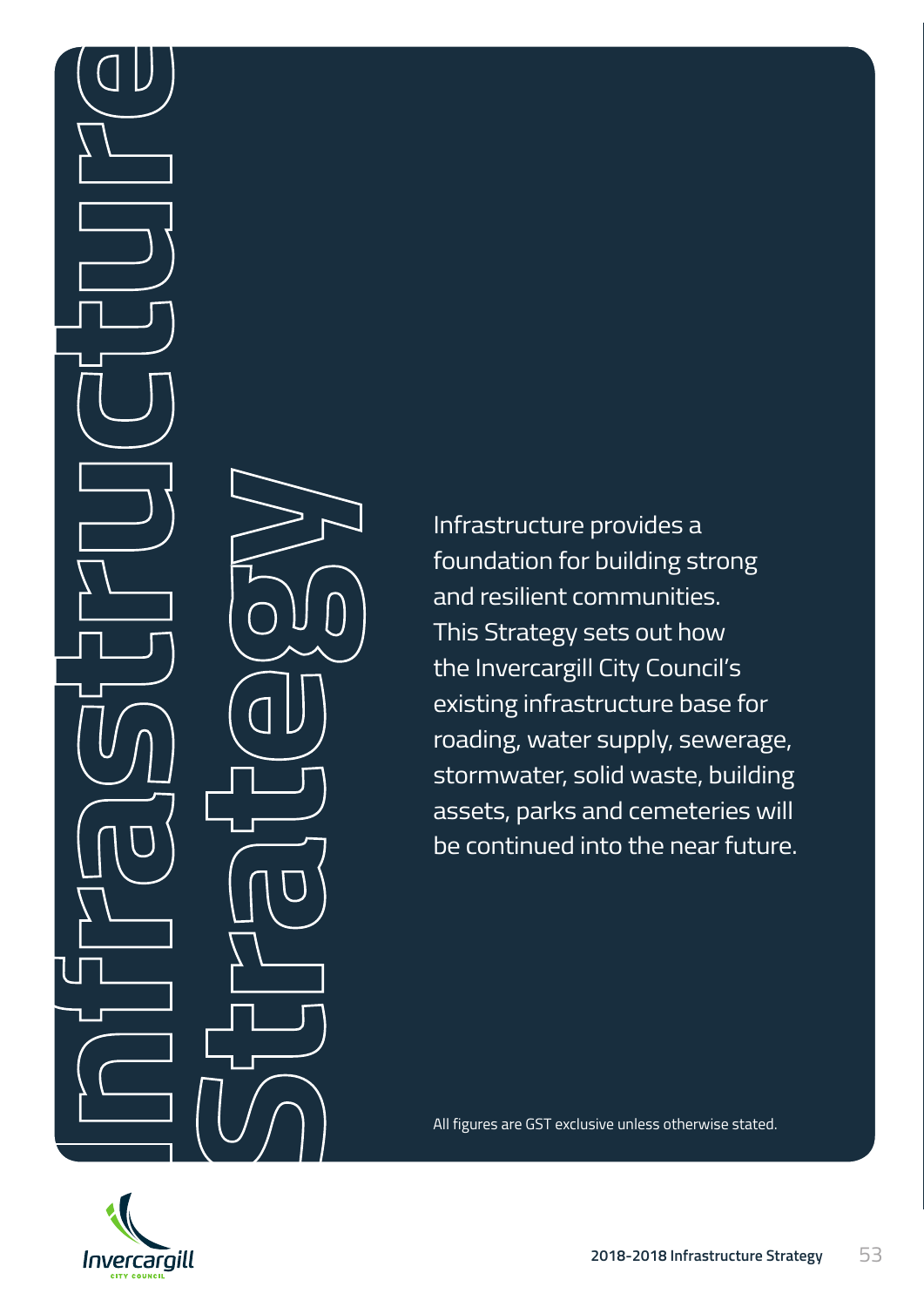**The Local Government Act requires that the Council include Roading and 3 Waters, including flood protection, in its Infrastructure Strategy.** 

Solid Waste, Building Assets, and Parks and Cemeteries have also been included to provide the full picture of planned infrastructure spending over the next 30 years.

Invercargill City Council is required under legislation to plan for the next thirty years and identify what issues relating to infrastructure may be experienced over this timeframe, how Council intends to manage these issues and what implications may arise. It will further outline how Council will renew or replace their infrastructure assets and respond to varying levels of service for these assets.

This document is supplied under section 101B of the Local Government Act 2002.

The Strategy identifies how Council will meet their longterm renewals for significant assets, adapting to the changing environment and demographic trends while embracing growth projects aligned with Council's vision.

A key purpose of this strategy is to set out how Council is going to manage the renewal funding for Invercargill's infrastructure over the next 30 years within a constrained funding environment.

Invercargill City Council provides residents with services that are essential to the community. The Long-term Plan (LTP) sets out the services, the standard to which they are provided and what they will cost. Some of these services are provided by using assets that form part of the City's infrastructure.

The Infrastructure Strategy is the document that summarises the way in which Invercargill City Council will adapt its infrastructure to meet the challenges ahead.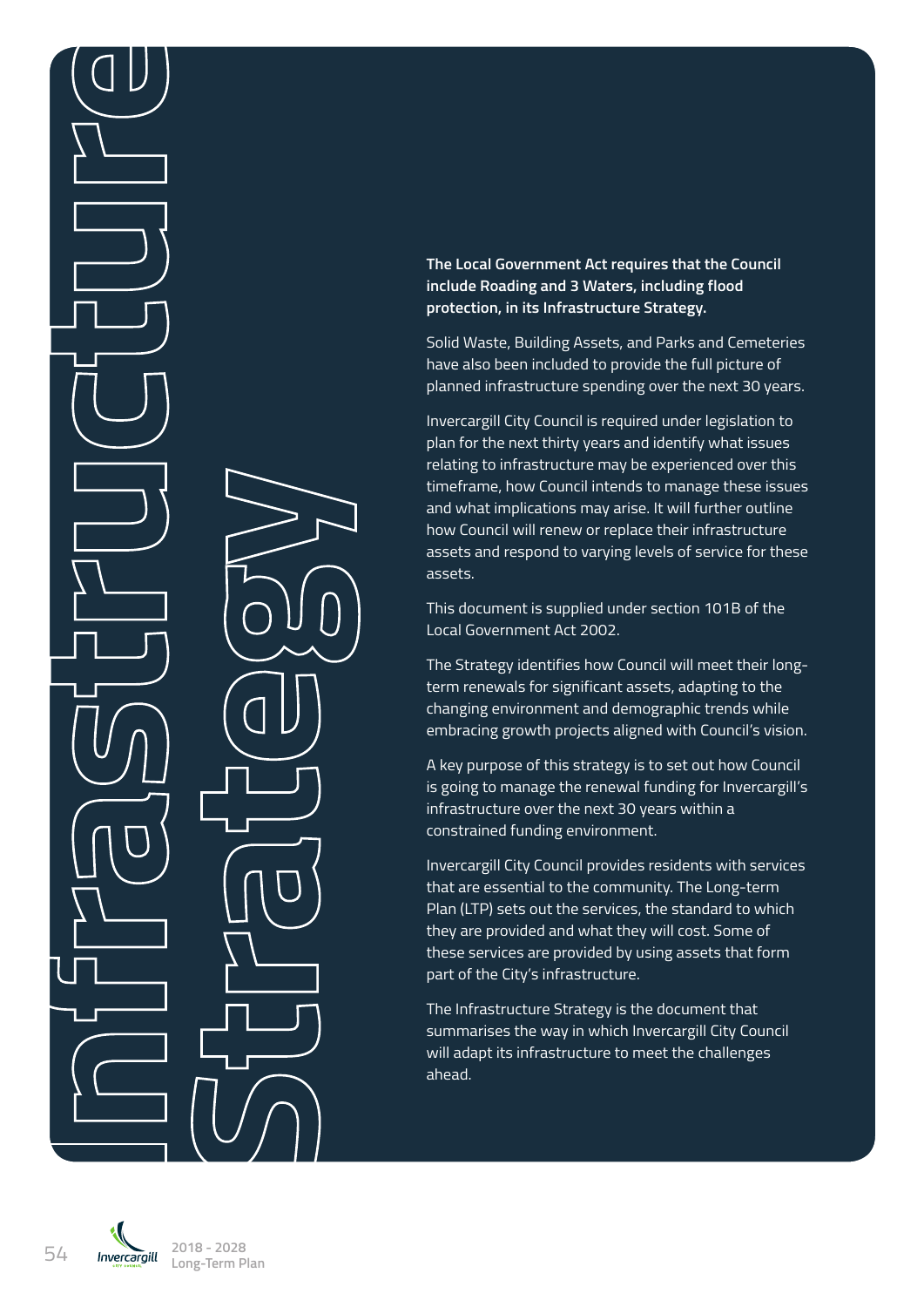## **Infrastructure Strategy Overview** encompasses and 49,142 hectares. Generally we cover a land area 33.8km by 20.1km by 20.1km by 20.1km by 20.1km



#### **Who are we?** Who are we?

Invercargin city's a relatively shilall and compact city's requirements with only short travel distances Invercargill City is a relatively small and compact City extending from Makarewa in the north to Bluff in the south, Kennington in the east and Oreti Beach in the of drinking water. Water is sourced and treated at of the Invercargill City District encompasses and that are both close and that are both close and areas that are both close and accessible to that are both close and acces Branxholme to the north of the Lity and piped 16.5km<br>area of 49,142 hectares. Generally we cover a land area and area and area and area and area and area and area 33.8km by 20.1km. Landscape features of importance and recreational use of invertarym and the dibander area is a large environment and recreational areas of invertarym and to the community include Bluff Hill (Motupohue) and four major waterways which thread through the City (Makarewa, Waihopai, Otepuni, and Kingswell rivers). Road networks are generally formed on a grid layout and These, along with the Oreti River all flow into the New mese, along with the oreth River an now into the Ne<br>River Estuary. The urban areas of Invercargill and mode Estadry. The dream dreas of invertar<sub>o</sub>m and<br>Bluff contain extensive areas of open space as well as distinct heritage buildings.<br>This ensures that the distinct has plenty of capacity. close to the city residents.

Invercargill has many extensive parks and recreational areas that are both close and accessible to residents. Queens Park is a centrally located, Piped networks are compact and generally contained nationally recognised premier park offering wide and varied recreational use. Sandy Point area is a large environment and recreational area and is close to the city residents. reliability is a given for all road users.

Road networks are generally formed on a grid layout and with relatively flat terrain, which makes mobility and accessibility easy for all modes of transport. The roading network has plenty of capacity. This ensures that travel reliability is a given for all road users.

Piped networks are compact and generally contained within road reserve and not located in residents private property where access is more difficult. They are well

structured and historically well sized to provide for the Oretic River all flow into the Structured and historically well sized to provide for the to and from treatment facilities, with the exception of drinking water. Water is sourced and treated at Branxholme to the north of the City and piped 16.5km to reservoirs within the urban areas of Invercargill and Bluff.

> The Council's vision is to "enhance the city and preserve its character while embracing innovation and change."

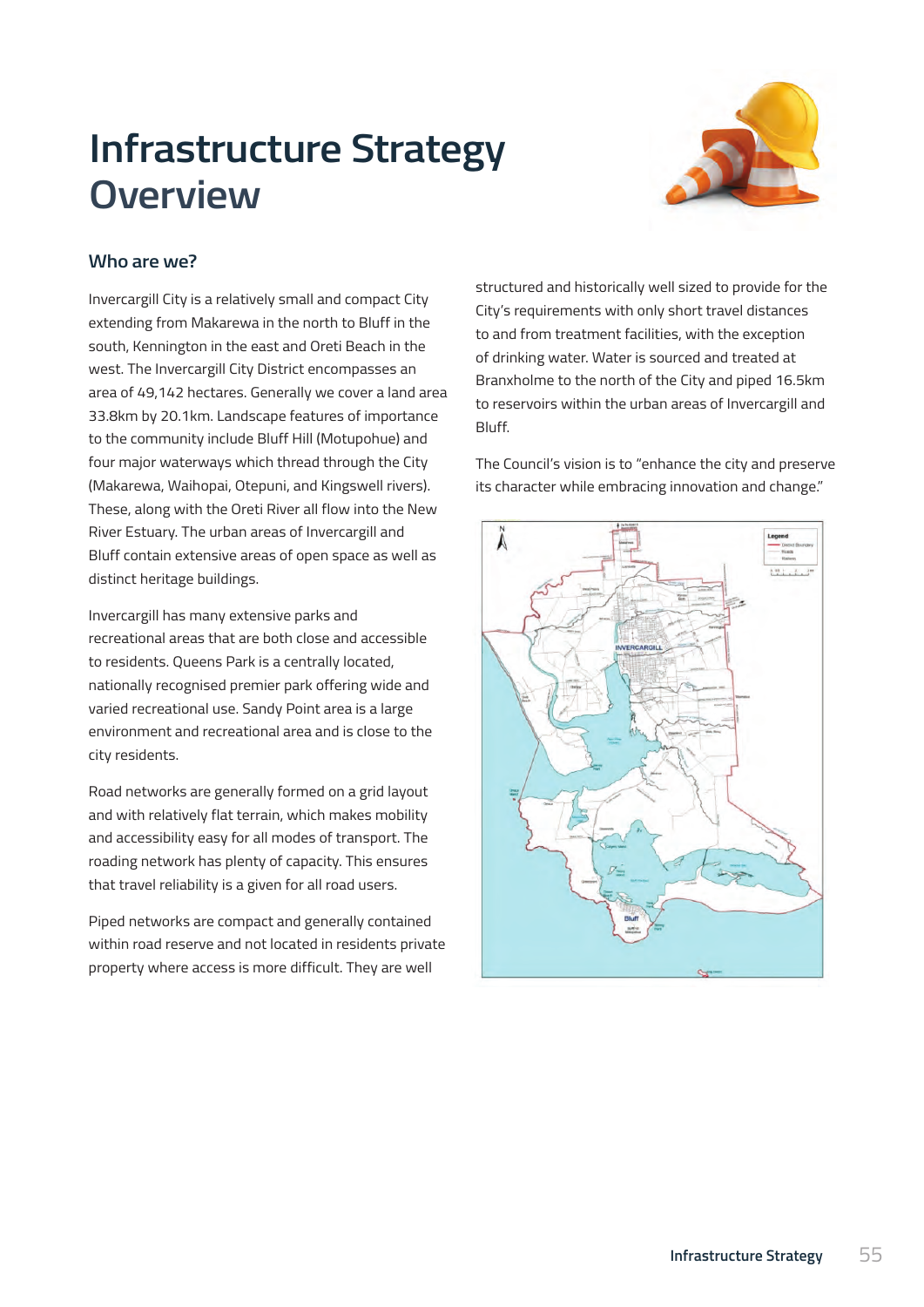## **Council's Vision and Direction**

Council must provide sound management of its infrastructure to realise this vision.

### **Challenges faced by Council**

- Meeting our long-term renewal expectations for Infrastructure.
- Responding to the changing environment (both natural and technological) and retaining Invercargill's character including its built environment.
- The City's changing demographic profile and its ability and willingness to pay.
- Encouraging growth projects whilst ensuring financial and operational sustainability for future generations.
- Ensuring Council works in a financially prudent manner that promotes the current and future interests of the community.

### **What is our Strategy to achieve this?**

- Maintain our current asset base while responding to the challenges.
- Focus on critical ageing assets and allow non-critical assets to experience limited failure before renewal (more specifically water piped assets).
- Look to not expanding the existing infrastructure networks (at our own cost), only improve levels of service to meet consent and legislated requirements, utilise the networks current capacity to meet forecast growth.
- Focus on sound evidence based activity investment decisions, rather than just the management of assets.
- Incrementally increase the dollar amounts allocated to renewal of assets to meet the calculated level of annual depreciation (as a baseline measure).
- Should unplanned failures occur, use a mix of Council's financial "good health", accumulated reserves and/or insurances (where appropriate) to manage risks.
- Ensure growth is focused on social, financial and operational sustainability and aligned to the vision.
- Better understand our community's needs, through consultation and agreed levels of service.
- Utilise subsidies, user payments, rates and loans to ensure that both current and future communities pay for the asset they are using.
- When arranging contracts or significant activities, consider how investment decisions may impact a viable competitive supplier market in the Region.

### **The tools we are going to use:**

- Strengthen our Asset Management, to improve costefficiency and make better informed decisions.
- Improve business decisions when investing by using an evidence based business case approach.
- Engage our customers to better understand their needs and desires.

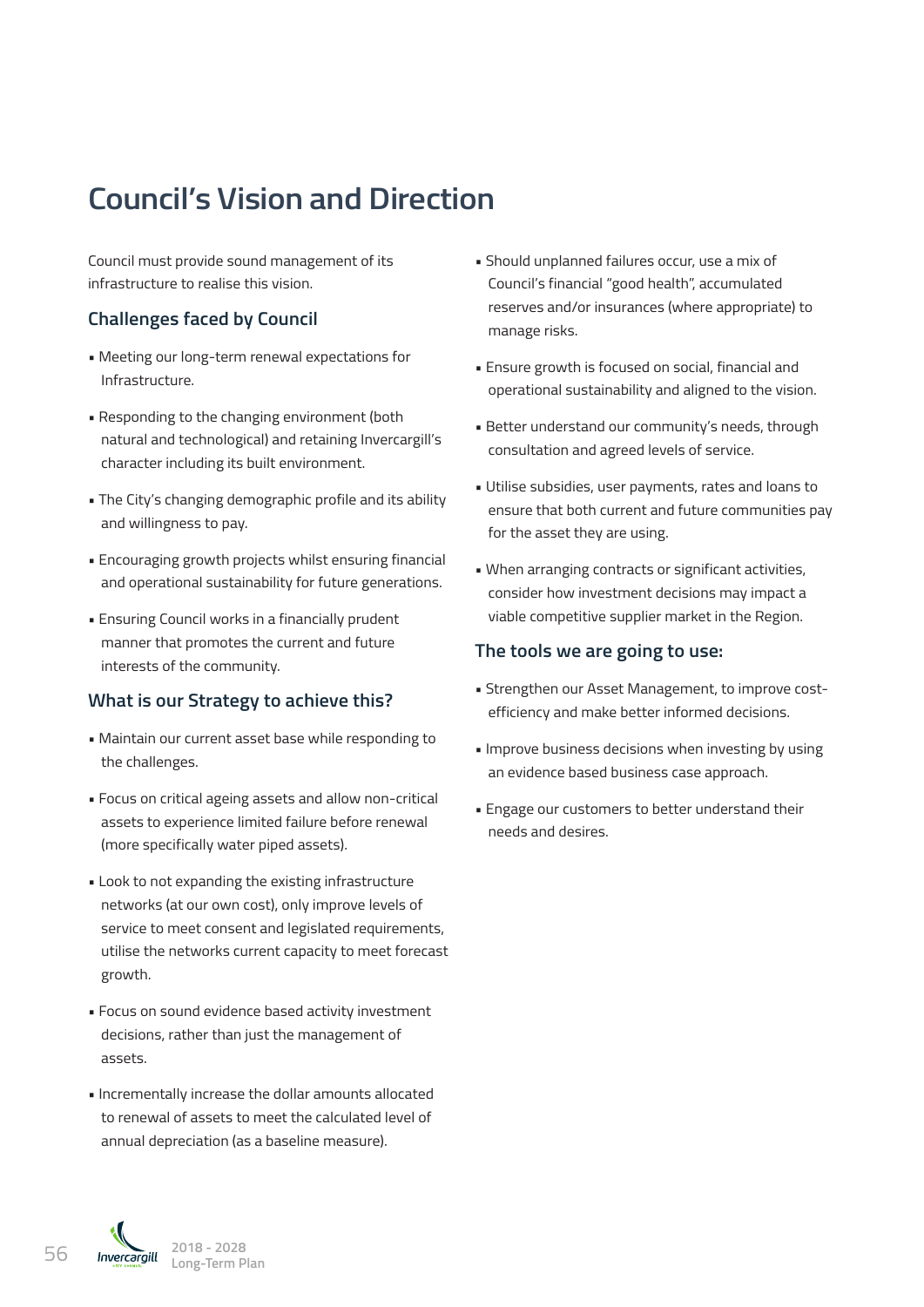

| <b>Assumption</b>                        | <b>Level of Uncertainty</b> |
|------------------------------------------|-----------------------------|
| <b>Economic Climate and Growth</b>       | Moderate                    |
| <b>Population Growth</b>                 | Moderate                    |
| <b>Climate Change</b>                    | Moderate                    |
| <b>Resource Consents</b>                 | Moderate                    |
| Catastrophes                             | High                        |
| <b>Delivery of Service</b>               | Moderate                    |
| <b>Asset Valuations and Useful Lives</b> | Moderate                    |
| <b>Cost Change Factors</b>               | Moderate                    |
| <b>Interest Rates on Borrowing</b>       | Moderate                    |
| <b>External Funding for Projects</b>     | High                        |

## **Our Assumptions at a glance:**

### **Where will we be in 30 years?**

- Infrastructure in Invercargill will continue to meet the needs of the community.
- The CBD will be a vibrant hub and have Community Facilities which support it.
- Assets will have had sufficient maintenance and renewal, and will operate by meeting the agreed community levels of service. Council will have good knowledge on how to sustain and support the assets over their lives.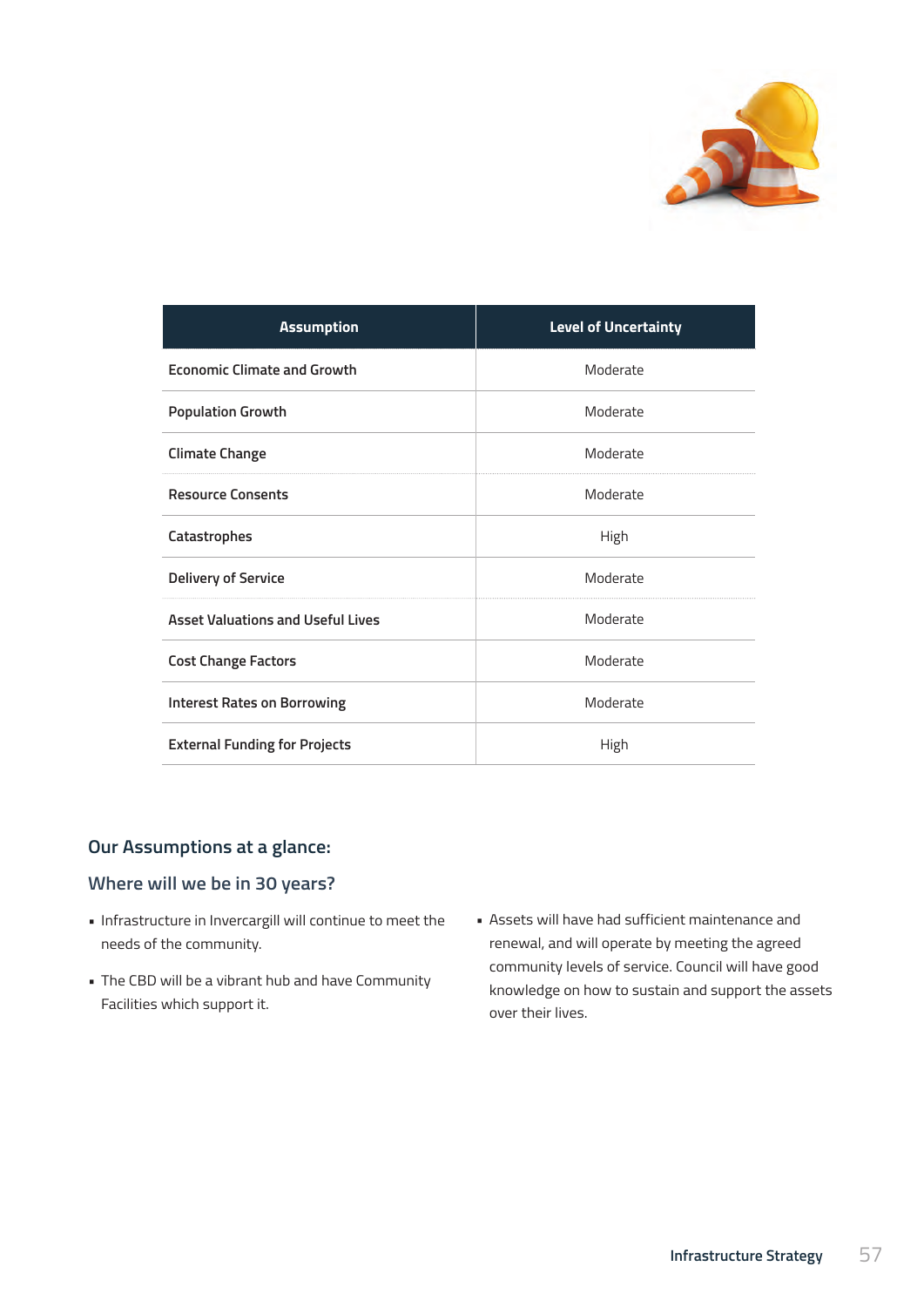## **Our Infrastructure Summary**

We own and manage \$783 million (value as at 30 June 2017) of public infrastructure.



# Building **Assets** s78m

- Corporate Buildings 2 · Civic Admin
- · Bluff Service Centre
- Community Facilities 6
	- · Civic Theatre
	- · Splash Palace
	- · Eve Poole Library and Archives Building
	- · Scottish Hall
- · Animal Care Facility · Southland Museum and Art Gallery
- (facility managed but not owned by Council)
- Housing Care Flats 215
- Public Toilets 9
- Other Infrastructure 3

s27m

- Parks and **CEMETERIES**
- Premier Parks 4
	- · Queens Park 54.7ha
- · Otepuni Gardens 4.7ha
- · Anderson Park 5.5ha
- · Gala Street 5.1ha
- Amenity Parks 17
- Environmental Parks 24
- Linkage Reserves 27
- Neighbourhood Parks 61
- Outdoor Adventure Parks 3
- Sports Fields Reserves 20
- Special Purpose 11
- Civic Space 4
- Cultural Heritage 7
- Undeveloped Parks 8
- Non-Council Owned 4



- Closed landfills 2 • Transfer Stations 2 • Kerbside Bins 42,869
- 
-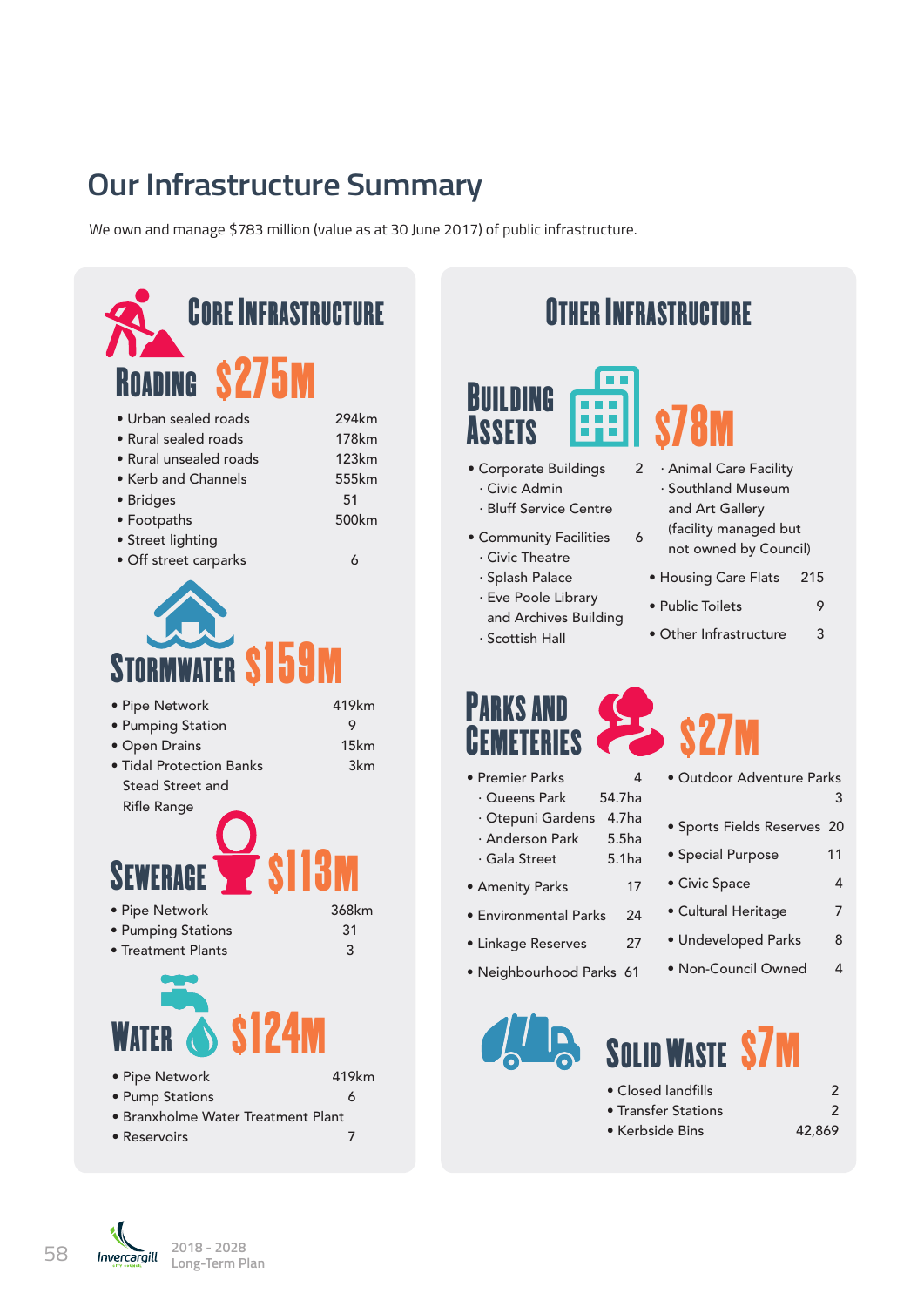

## **What do we deliver?**

### **Roading**

The Roading activity provides a safe, convenient and efficient transport system in the city including streetlights, traffic signs and signals, footpaths, drainage, kerbing, bridges, culverts, street furniture, parking facilities, vehicle access crossings and cycle tracks.

### **Water Supply**

The Water Supply activity owns and maintains assets, and supplies potable water to residential, industrial and commercial properties to protect public health, support city growth and contribute to the general well-being of the community.

### **Sewerage**

The Sewerage activity owns and maintains assets which include pipes, pump stations and treatment plants for the removal of sewage from residential, industrial and commercial properties in urban areas of Invercargill, Bluff, parts of Otatara and Omaui. Treated effluent is discharged to Foveaux Strait at Bluff, to the New River Estuary at Invercargill, and to land at Omaui.

### **Stormwater**

#### **including Tidal Protection Banks**

The Stormwater activity owns and maintains assets which include pipes and pump stations to provide for the removal of stormwater from residential, industrial and commercial properties to reduce the risk of property damage by flooding. Stormwater is discharged to natural waterways including the Waikiwi Stream, Waihopai River, Kingswell Creek, Clifton Channel, Otepuni Stream, the New River Estuary and Bluff Harbour.

The City is protected by a series of flood protection schemes on the main waterways through the City which includes walls, banks and detention dams. The majority of these schemes are owned and managed by Environment Southland, with Invercargill City Council managing tide protection banks at the Waihopai Arm at Stead Street. These banks protect against the sea tidal movements rather than river flooding.

### **Other Infrastructure**

Community Infrastructure where Council anticipates significant expenditure has also been included within this strategy. These community assets provide a key and significant connection to the community, and include building assets such as the Invercargill Public Library and the Southland Aquatic Centre (Splash Palace), Civic Theatre, Parks and Reserve areas and Solid Waste Services.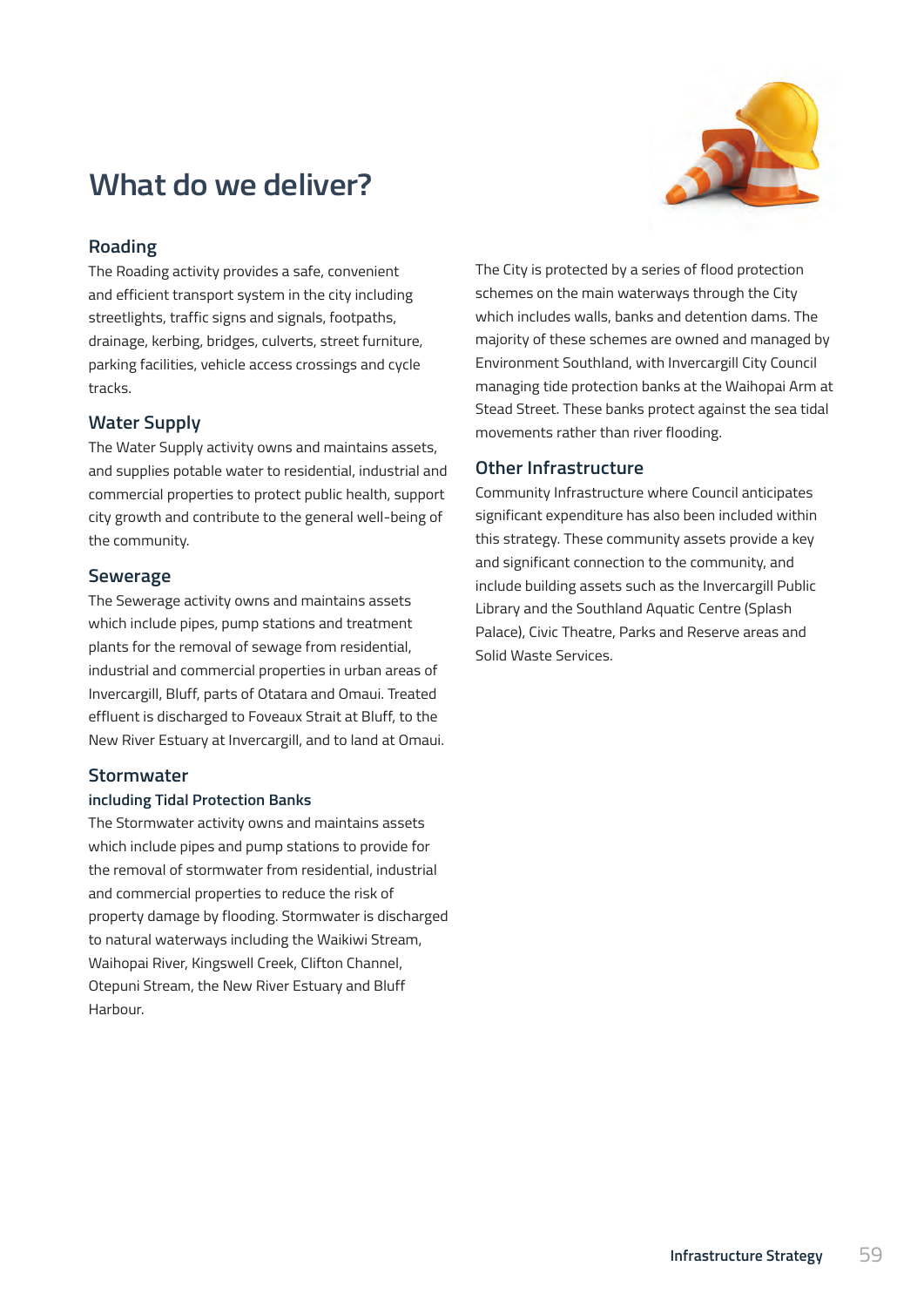## **Background**

In the coming years, Invercargill City will experience greater pressures on infrastructure renewals as the existing networks age towards their end of life. During the periods of the 1920s, 1960s and 1970s, large areas of our city and associated infrastructure were developed over short periods reflecting the growth of the City. These assets will require renewal as they reach end of life and the strategies deployed to manage this work will reflect in the cost to the Community.

Council has built good quality asset data over the last 30 years and this is included in its Asset Management Plans. This has enabled Council to establish budgets that work to ascertain the level of expenditure necessary to ensure a reliable and consistent level of service in our infrastructure areas. Council has maintained its assets well and believes that there is not a large deferred risk on assets from the past but recognise that renewals are essential for service continuity as assets have a finite life.

Roading, Water Supply, Stormwater and Sewerage activities account for 23% of Council's operating expenditure and 62% of Council's capital renewal expenditure. Council is also proposing to invest in new Community projects.

Council is seen to be in good financial health with a debt ratio of 9.2% as at 30 June 2017, (External Borrowing over Total Assets). Council currently maintains an AA - credit rating which is one of the highest ratings available in New Zealand to a council.

Council has renewal programmes in place; however these programmes are expected to increase. The increase is to enable Council to meet the end of life needs of the assets which were installed in the growth periods. During these times Central Government supported and assisted development and growth, however under current funding structures the renewals are now the financial responsibility of Council (apart

from the New Zealand Transport Agency Funding Assistance). These development peaks need careful and structured renewal strategies to renew assets at the right time to meet well understood future demand. The Water Supply Activity has highlighted an area of pipe network where pipes may have to be renewed before their expected scheduled end of life, but have served more than 50 years currently. These pipe materials are widely used across New Zealand and most councils will be experiencing similar responses as pipes become older and failure more likely.

For some of Council's infrastructure activities a decision has been made to reduce the rate of renewal against which depreciation forecasts. This 'sweating of the asset' is now more widely accepted as getting value for money, but has the potential for more risk. This will enable Council to manage change and extend the predicted life cycle of the asset and use better data and optimisation approaches to predict a just-in-time renewal of the asset. The use of criticality, resilience and risk to balance decisions with experienced practitioners mitigates the risk the community is exposed to.

For example, Council is proposing to under fund the renewal of the footpath programme as it can be done with low risk and has high visibility for future monitoring. In doing so, Council is hoping to extend the overall life of all of the footpath assets beyond what has been earlier planned for and signalled in its Roading Activity Management Plan. The opposite approach has been taken with critically important parts of the water reticulation network where replacement is programmed to coincide with scheduled end of life. demands including possible shifts in demand.

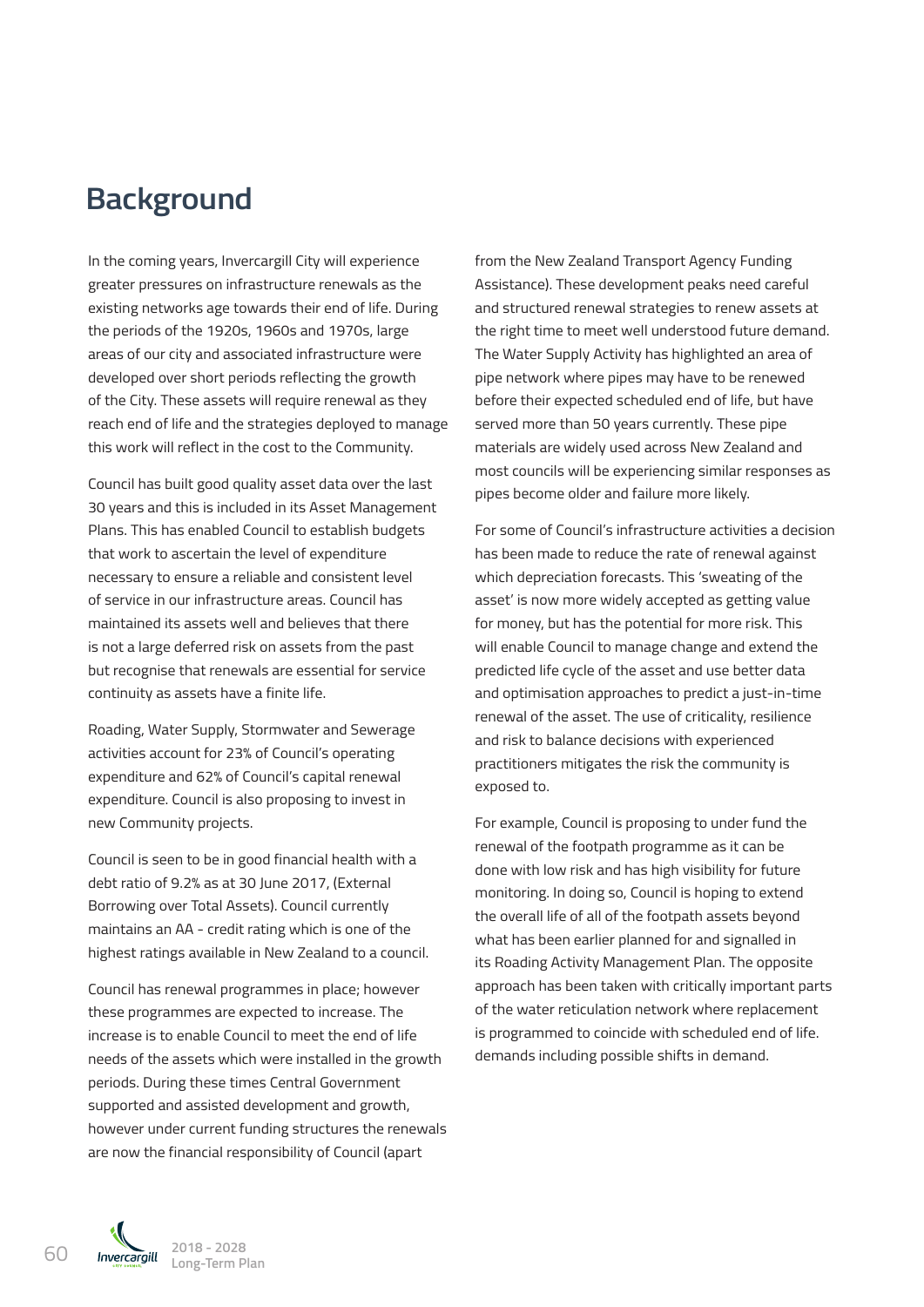

## **Key Assumptions**

Having suitable and relevant assumptions is a solid foundation for the Strategy. The following assumptions and potential impacts have been considered while developing and preparing Activity Management Plans and are seen to be the best and most likely influencing factors to consider and where appropriate develop into the Strategy and Activity Management Plan. Assumptions are fully developed in the Long-term Plan Background and Assumptions 2018-28 document.

#### **Economic Climate and Growth**

It is Council's assumption that the local economy of Invercargill and Bluff will grow and diversify at a steady rate, over the life of the Long-term Plan. Any significant change to the economy would require Council to review and change its current activities and levels of service. Council has determined this to have a moderate level of uncertainty.

### **Population Growth**

Council assumes that the population will increase from 53,200 (estimate 2013) to a peak of 56,300 by 2028 before decreasing to 55,500 five years before the end of the strategy in line with Statistics New Zealand's medium forecast. This is in line with the Council supported initiative, Southland Regional Development Strategy, which seeks to attract 10,000 people to the Southland region within the next ten years. Council has determined that this assumption has a moderate level of uncertainty.

This increase will impact existing Council infrastructure and services. If the population increases then there will be a demand for increased housing, there will be increased traffic and in turn, there may be an increased demand for public transport. If the population decreases, particularly by a significant amount, it would mean a smaller ratepayer base will be expected to meet the increasing infrastructure cost or Council may need to reduce the level of service provided in order to maintain rates at an affordable level.

no significant changes to the way that it delivers its services – in-house or contractors. This assumption has been assessed as having a moderate level of uncertainty. Service delivery will be reviewed consistently in accordance with the requirements of the Local Government Act 2002.

| <b>Population at 30 June</b> |        |        |        |        |        | <b>Population change</b><br>2013-43 |        |                                |
|------------------------------|--------|--------|--------|--------|--------|-------------------------------------|--------|--------------------------------|
| 2013                         | 2018   | 2023   | 2028   | 2033   | 2038   | 2043                                | Number | Average<br>annual<br>(percent) |
| 53,200                       | 55,300 | 55,900 | 56,300 | 56,300 | 56,000 | 55,500                              | 2,300  | 0.1                            |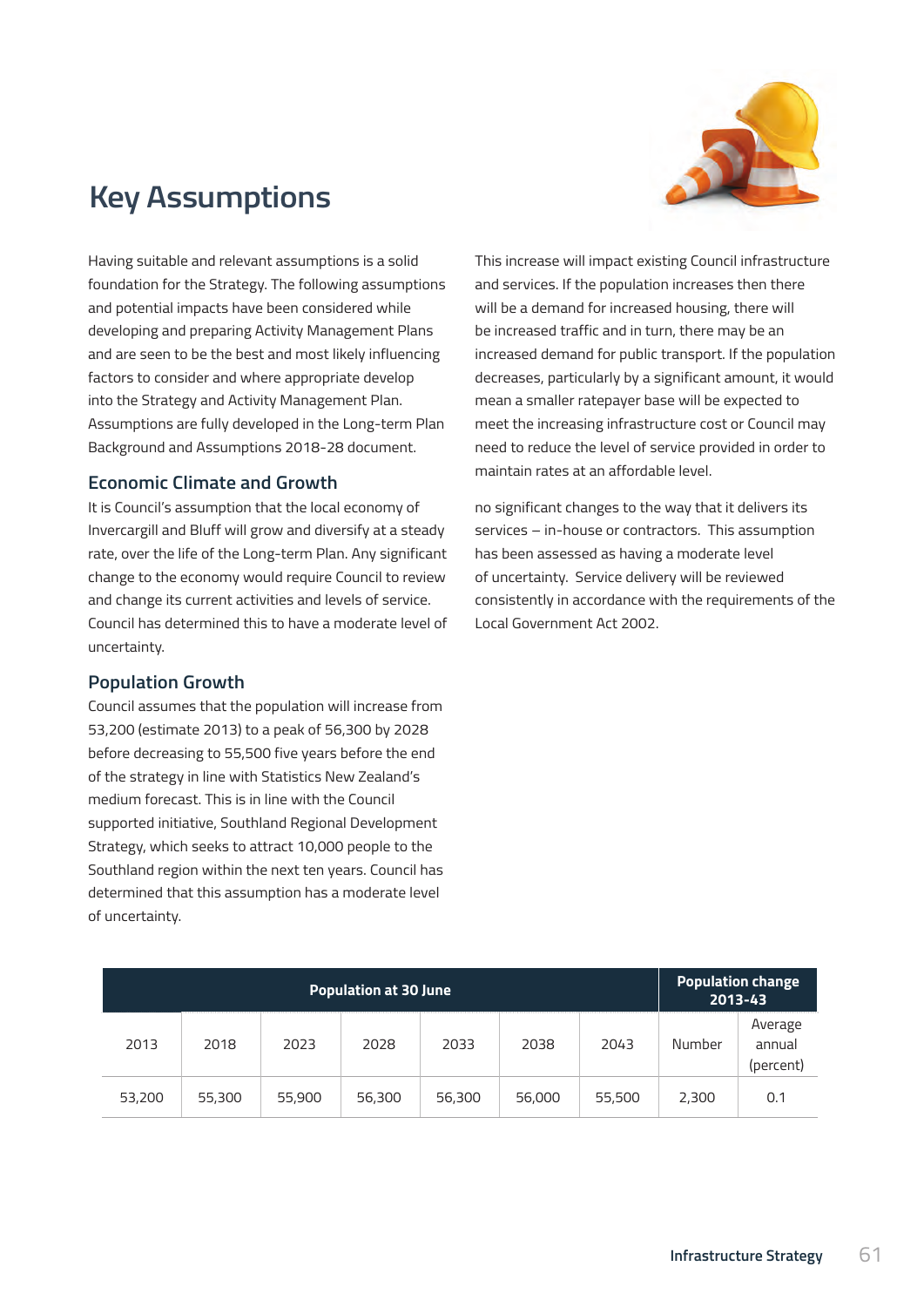## **Key Assumptions**

## **Climate Change**

Council has made the assumption that climate changes will occur over the life of the Long-term Plan. It is assumed that:

- Median Annual Temperature increase of 0.8C by 2040;
- Annual rainfall increase of 4% by 2040;
- Mean sea level rise of 0.2m by 2040 and 0.8m by 2090; and
- An increased number and intensity of storms.

Climate Change will impact the way activities are carried out, for example:

- a) Roading increased frequency and intensity of rainfall may require extra draining works in the road network that may alter long-term maintenance costs;
- b) Water longer period of drought may result in increased demand whilst flood events create turbidity and increase the cost to treat for consumption;
- c) Wastewater increased frequency and intensity of rainfall events results in infiltration and inflows that increase volumes to be treated;
- d) Stormwater increased frequency and intensity of rainfall events result in service levels falling.
- e) Flood Banks more events which would test the structures.

### **Resource Consents**

Council has made the assumption that resource consents for discharging of stormwater and sewerage will be obtained with conditions which are reasonable and achievable, expiring resource consents will be renewed with similar conditions during the period of the Long-term Plan. Council has assessed the level of uncertainty of this assumption as moderate.

### **Catastrophes**

Council has made the assumption that there will be no major catastrophes that will impact on Invercargill or its economy. Council has assessed the level of uncertainty of this assumption as high. This is because the Alpine Fault is regularly reported as likely to rupture but the uncertainty lies in when and what level of impact this will have on Invercargill. A Civil Defence Emergency in the District would impact financially on Council and the Community. The financial risk to Council is reduced by maintaining insurance cover for emergency events and by ensuring there are some reserves available to sustain any upgrade or urgent replacements that may be required.

### **Delivery of Service**

Council has made the assumption that there will be no significant changes to the way that it delivers its services – in-house or contractors. This assumption has been assessed as having a moderate level of uncertainty. Service delivery will be reviewed consistently in accordance with the requirements of the Local Government Act 2002.

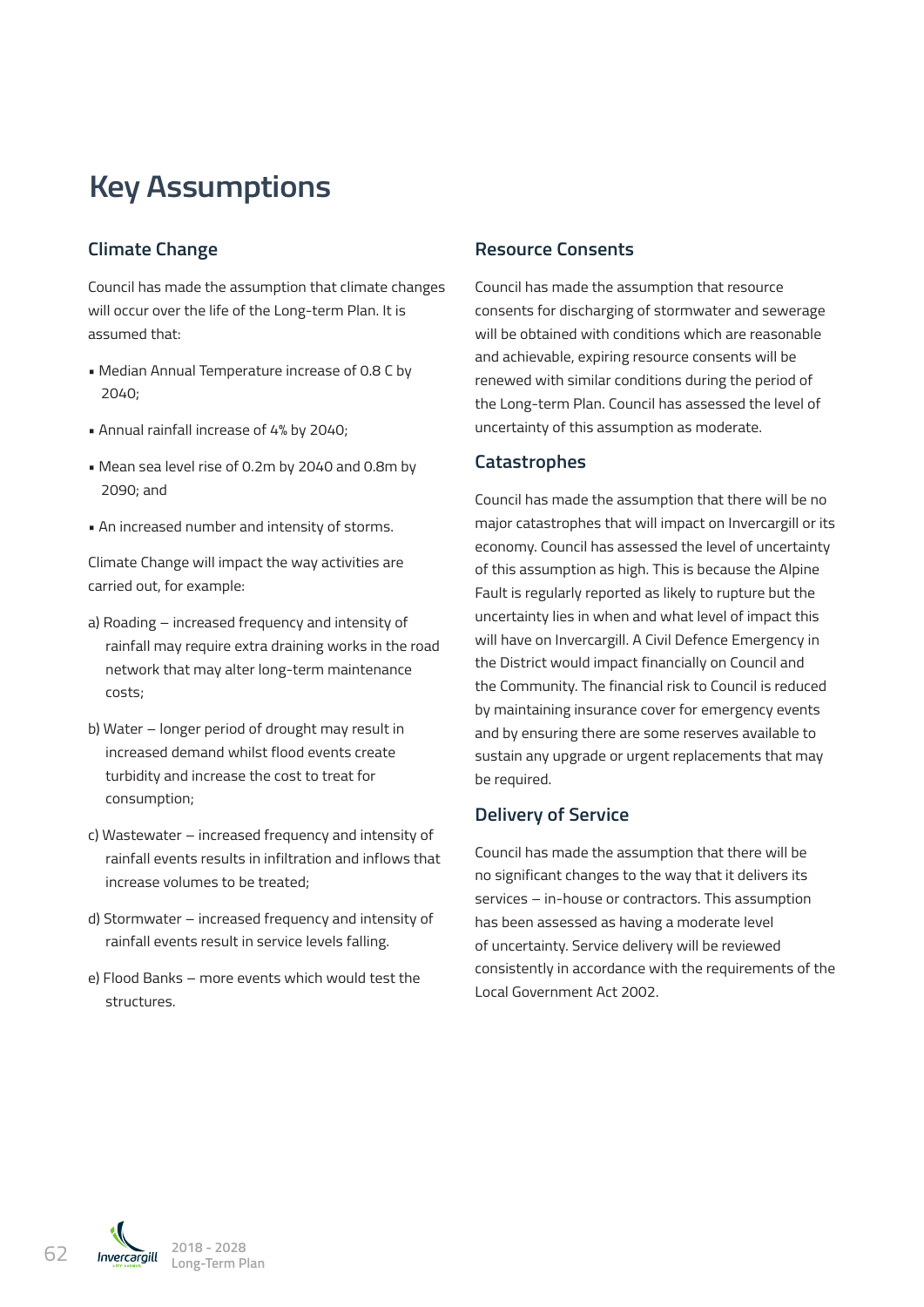

### **Fixed Asset Valuations and Useful Lives of Assets**

Council assumes there will be a three-yearly reassessment of useful lives of assets throughout the life of the Long-term Plan; the next assessment will be earlier than planned, being 2019. Council operates on the assumption that assets will be replaced at the end of their useful life. Any planned asset acquisitions (per Council's Capital Expenditure Programme) would be depreciated on the same basis as existing assets. The useful lives of significant assets will be shown in Council's Statement of Accounting Policies.

Asset lives and valuations are based upon estimates made by experienced Engineering Professionals and Registered Valuers aligned to industry knowledge and are peer reviewed independently of Council. There is a risk that these estimates do not match the actual asset life and are not accurate, for instance that these assets deteriorate at a faster or slower rate than predicted. Council is already aware that some of the pipe network is deteriorating at a faster rate than was initially assumed.

The risk will always be that Council activities direction and or demands change and this could result in decisions not to replace existing assets in their current location and size. Council has a comprehensive asset management planning process and if a decision is made not to replace an asset then this will be factored into capital projects.

### **Confidence Level in Data and Programmes**

Our infrastructure data and programmes were assessed as confidence level B or have an accuracy of ±10%, as independently assessed and peer reviewed by AECOM.

There is a low level of uncertainty for this assumption. The impact of this assumption is high, if the assumption is not reliable then Council has options to utilise its good financial health.

### **Cost Change Factors**

Council has made the assumption that the rate of inflation will remain steady over the life of this Longterm Plan and will follow the Local Government Cost Index (LGCI). There is a moderate level of uncertainty surrounding this assumption. Please see Financial Strategy for more details.

### **Expected Interest Rates on Borrowing**

Council has assumed borrowing rates beginning at 4.75% and gradually increasing to 6.50% from the 2026/27 financial year. This has been assessed as having a moderate level of uncertainty. Higher than expected interest rates on borrowing will require Council to consider collecting a greater amount from rates to cover the additional interest costs or reducing the amount borrowed. Please see Financial Strategy for more details.

### **External Funding for Projects**

There is an underlying assumption that external funding for the Art Centre Invercargill, new hydroslide, additional pool and Living Dinosaurs projects will be received at the levels included in the preliminary budget work.

There is a high level of uncertainty for this assumption. Although preliminary investigations have been started, there are no signed agreements or commitment to funding from the external parties. If external funding is not received the projects may not go ahead. This will decrease both the rates required and the levels of service provided.

NZTA funding has some uncertainty and is variable over the period of the plan but much lower level of uncertainty compared to the external funding.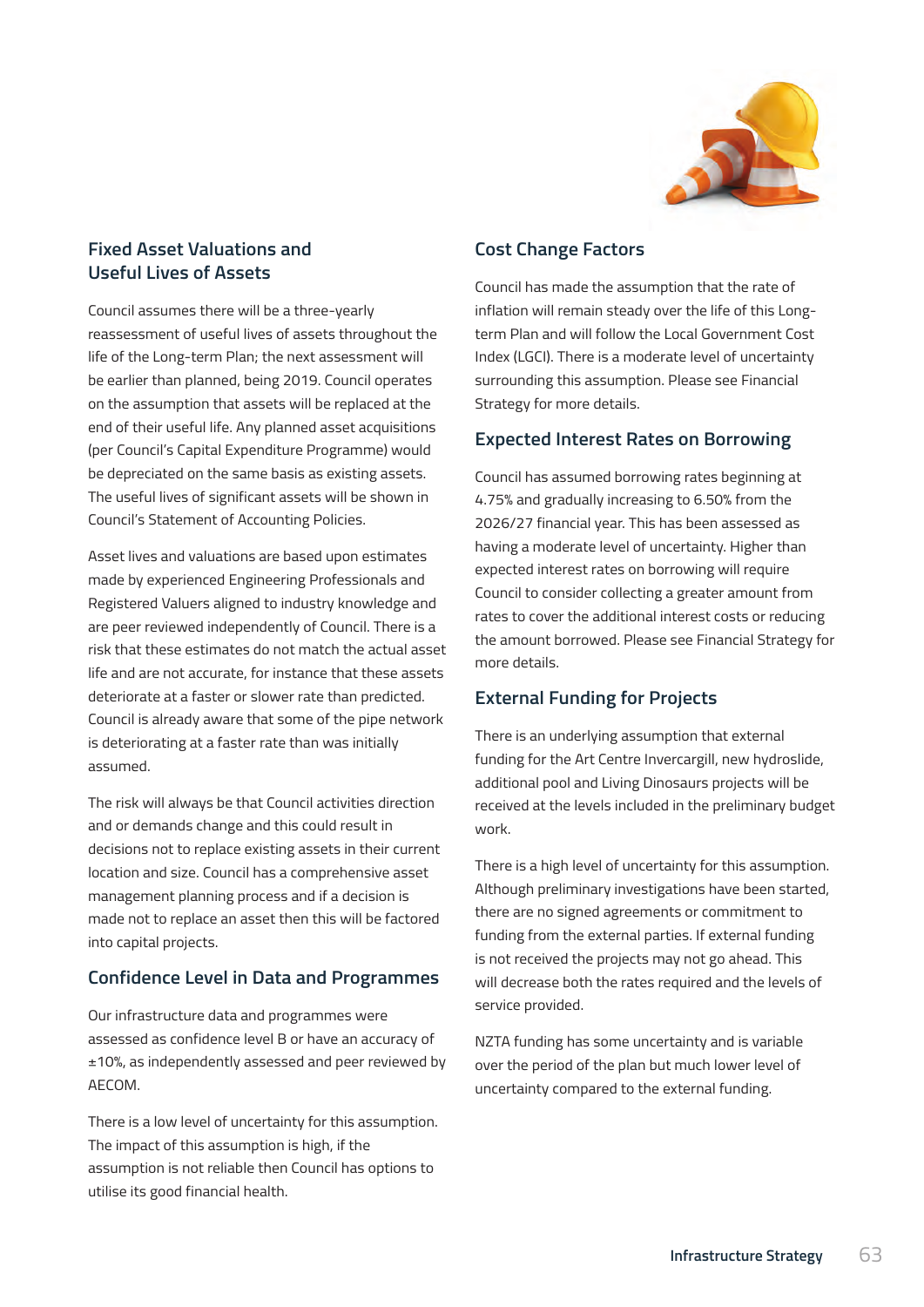## **Significant Challenges and Issues**

Like many parts of New Zealand, the area served by Invercargill City Council faces a number of strategic challenges in the years ahead.

### **Meeting our long-term renewal expectations for Infrastructure**

Past investment cycles in the 1920's, particularly in piped networks, have created an echo of renewal requirements, which means that a significant part of Council's infrastructure will require renewal within the term of the Long-term Plan. These forecasts are in line with the assessed industry life expectation of the materials used.

The services provided from the piped network assets, namely water supply, stormwater and wastewater, will be subject to larger expenditure increases in coming years to meet demand. These increases are due to the pipes reaching the end of their useful life and the need to renew them before significant failure occurs.

The magnitude of renewals expected from within the Invercargill City District, the Southland Region and the South Island exceeds the capacity for the work to be undertaken in the market place. Work has, therefore, been planned so as to smooth both the financial and supplier impact. This means that higher risk assets, assessed by condition and criticality, will be replaced as a priority and non-critical pipes in networks will be replaced potentially after their nominated useful lives. To achieve this there could be an increase to maintenance costs and also an increase in complaints regarding breaks in supply.

Council's building infrastructure is also reaching half its useful life with significant renewals required.

## **Responding to the changing environment (both natural and technological) and retaining Invercargill's character including its built environment**

Climate change is a significant issue for most activities. The most likely immediate risk to assets is the rise in sea level, the increased risk of flooding will need to be managed and costs to mitigate the impact will be significant. There will also be a need to review Invercargill's tidal flood protection with wider consultation on the future provision or renewal of flood banks alongside Environment Southland on the waterways through the City, or decide whether it is no longer viable to protect parts of the City.

Policy setting from Central Government will have the possibility for the most volatility. Responding to regulation can place extra cost pressures on Council, for example in the costs of meeting increasing environmental standards in fresh water or new Discharge Consent Conditions requiring improved discharge water quality.

Council has a good road network but has higher safety risks (when considered against national peers) particularly for cycling and pedestrians and at intersections, investment will be focused on intersection and safety improvements to reduce crashes, deaths and serious injuries, especially to vulnerable users.

More recent trends in technology, particularly around retail, accommodation and vehicle use will have the potential to change our society. This has already been seen in the use of community facilities which are changing to be more social and open spaces.

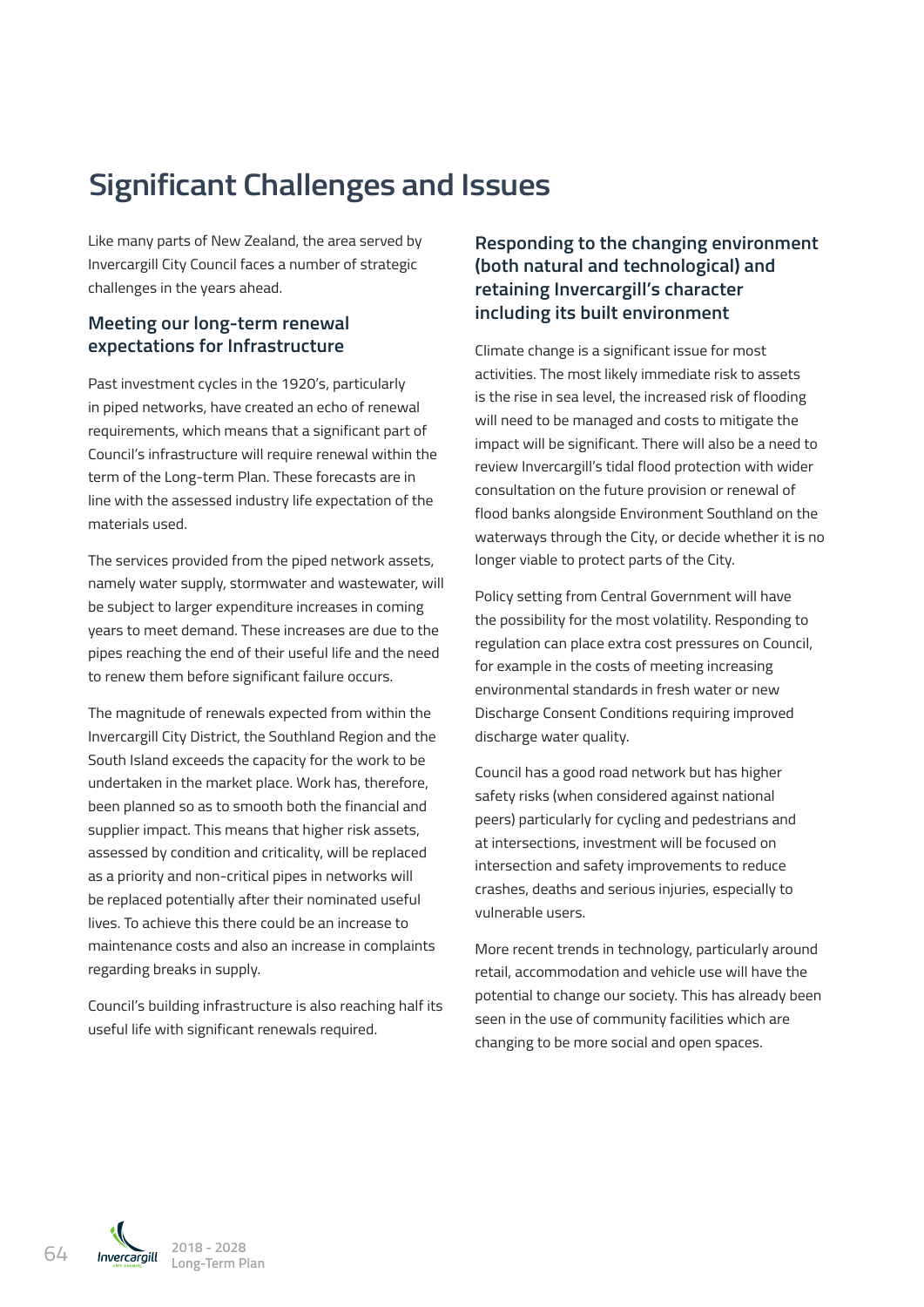Monitoring the compliance of existing resource consent conditions will provide a record of compliance for future processes. The renewal of consents is dependent upon the legislative and environmental standards and expectations that exist at that time. If a resource consent was not granted, or failed to be renewed for a major Council activity, this would have significant impacts on both costs and the ability to provide that activity. A major non-renewal may mean an entirely new approach to the activity would be required.

### **The City's changing demographic profile and its ability and willingness to pay**

Council's network assets have sufficient capacity to manage the projected demographic profile; the continued and increasing investment required in our renewal programmes to maintain levels of service appropriately makes up a significant proportion of Council expenditure. The impact of this is that a relatively static ratepayer base (which is ageing) is required to pay for a wave of infrastructure renewals on limited means. Council's debt to revenue ratio and Council's good "financial health" will be used to smooth out renewal expenditure. The Council's Financial Strategy sets out how we plan to fund our capital and operational expenditure long-term.

Longstanding and slowly advancing issues like population ageing are progressively being felt. This can drive increased demand on community infrastructure such as housing care and pools, including accessibility and capacity at facilities. There is no longer adequate space at Splash Palace due to the current demand on the facility; there is also an increase in disabled users at the facility. As the population ages, Council considers that demand, particularly demand from disabled users, will continue to increase.

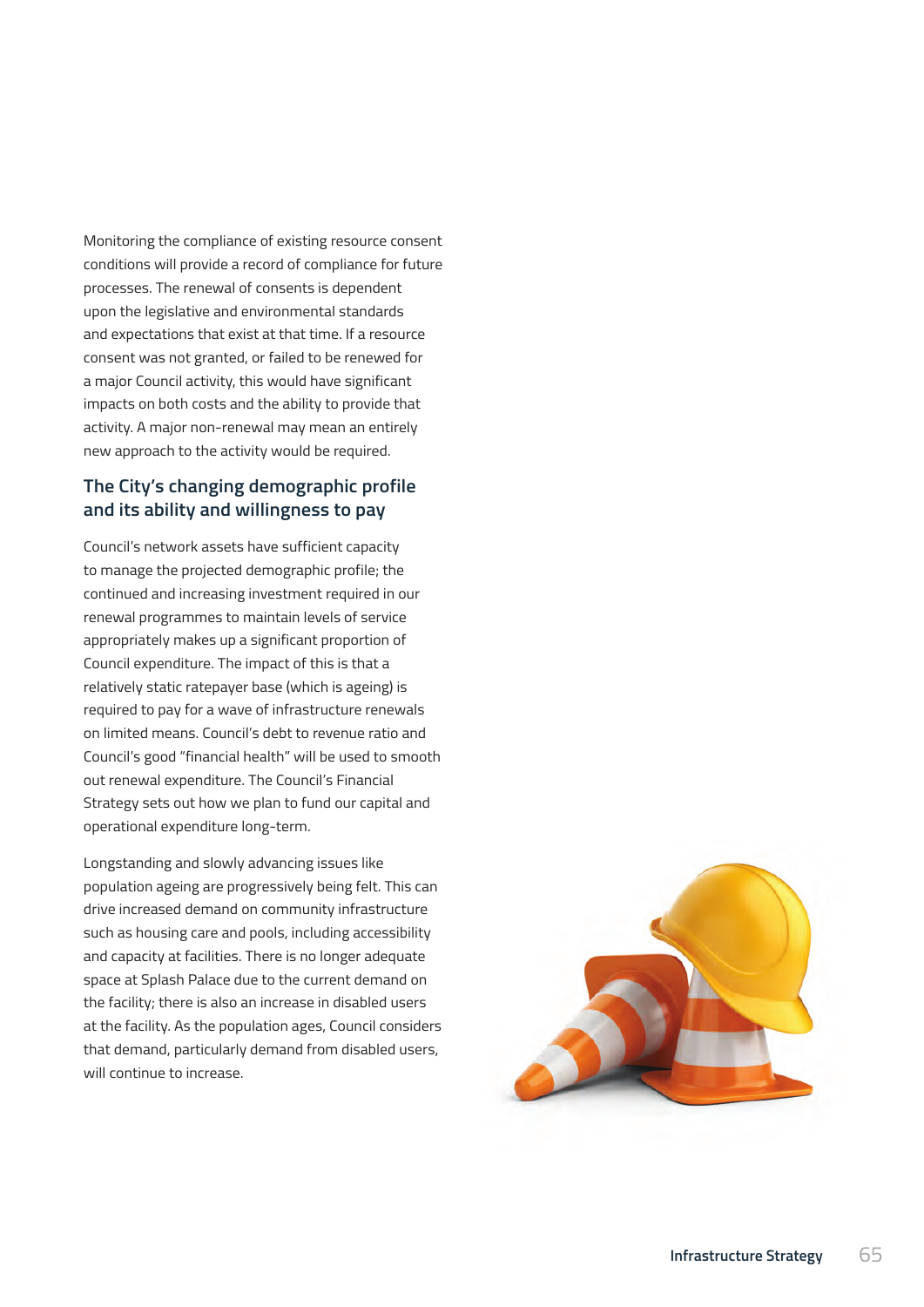## **Significant Challenges and Issues** continued

## **Encouraging growth projects whilst ensuring financial and operational sustainability for future generations**

The Southland Regional Development Strategy action plan has two transformational projects noted for Invercargill. Their purpose is to rejuvenate the City. They are an art gallery and redevelopment of the museum. These projects are in the feasibility phase to establish if they will be viable. Other growth project options include a new hydroslide facility, increasing pool capacity at Splash Palace and the future use of Anderson House.

An option for operational sustainability of our provision of water is to develop an alternative water supply and in turn increase the resilience of the network.

### **Ensuring Council works in a financially prudent manner that promotes the current and future interests of the community**

The biggest challenge of all is one of funding; the changing demographic will mean a high percentage of our population will be on a fixed income. Based on the best information available, this document, in conjunction with the Financial Strategy, aims to provide a transparent response to the strategic challenges and ensure that the financial cost of providing the necessary infrastructure is predictable.

In the past Council has funded renewals as and when required. Council plans to increase our funding over the next ten years. Council looks to focus on critical sewerage and stormwater assets and allocate capital budgets on renewals at a rate of depreciation by 2022. However during this transition period Council will not be able to fully fund this capital expenditure from rates but will also use loans to bridge this gap. In some cases the work is not yet required or unachievable in a current year, and in these instances Council plan to put the difference of unspent rates into reserves to ensure the funds are available.

Assets are to be revalued in June 2019 and each three years thereafter, which requires a review of the amount of deprecation which is to be allocated each year. Each valuation considers the latest costings and understanding. In the last valuation the replacement cost and depreciation rose sharply as new information has been learnt from the Christchurch earthquakes and other experiences, which impact renewal cost.

One important funding source is a subsidy from New Zealand Transport Agency (NZTA) for roading activities; this is the Funding Assistance Rate (FAR). Council's 2017 rate was 58% but is reducing to 51% by financial year 2023-2024. This will mean more ratepayer funding is necessary as less is contributed by NZTA.



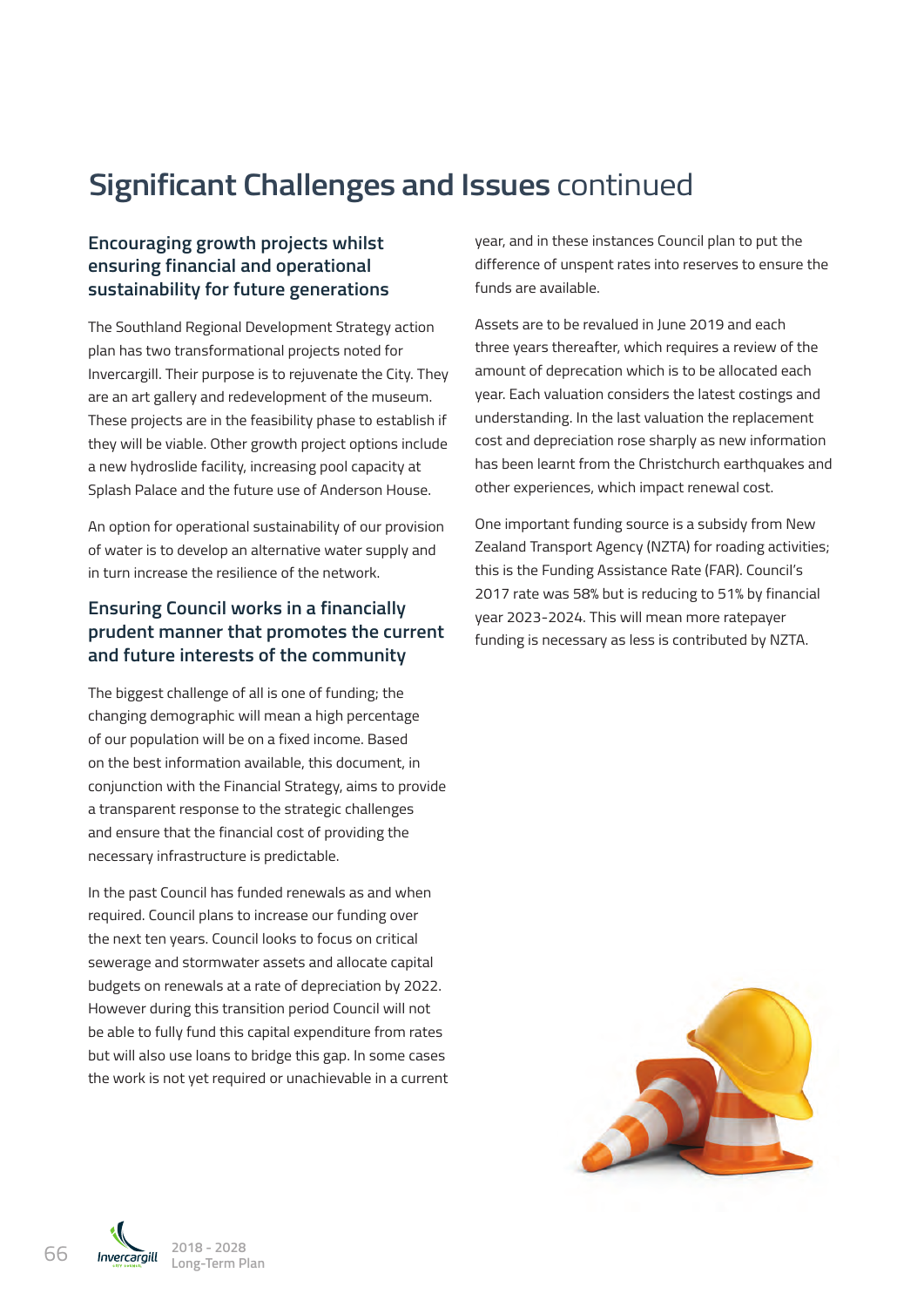## **Our Strategic Response to the Challenges and Issues**

Council has recognised a number of important challenges and issues which will impact the community over the next 30 years and potentially longer given the expected lives of some asset components.

Council has developed a number of key responses which will be utilised in making decisions in day to day operations and the long-term planning for assets. The Strategy for the delivery of Activity Management is listed below.

### **Maintain Our Current Asset Base**

Council sees that it is important not to encourage wider expansion in providing the core services beyond that which is currently serviced or outlined in the Activity Management Plans or District Plan. By limiting future growth of services, the long-term financial responsibility can be better managed. Invercargill has, through the district planning process, clearly set where planned growth is desirable and required. Limiting expansion to align with these processes is appropriate.

### **Focus on Asset Criticality**

In a move to reduce large and sudden increases in rates on the Community, the strategy looks to balance the risks of failure of some elements of a system (e.g. water pipes). Simply put, pipes with a lower criticality rating will have their replacement delayed. This strategy will enable a reduced financial demand in the short-term but clearly needs to be understood that this approach increases potential failure risks which must have supporting financial mechanisms. These risks need to be understood and managed.

### **Focus on Sound Evidence based Activity Decision Making**

Council has identified that making better investment decisions is an important response for managing longterm assets. Using tools such as the Better Business Case approach are another way of supporting good asset decisions.

### **Incrementally Increase the Amounts of Renewal of Assets**

Council has considered the impact of moving immediately to a fully funded depreciation model but has considered the appropriate strategic response is to take an incremental approach. This approach will allow the ratepayers managed increases in their rates over a period but this is balanced by increased risk that the earlier renewals of some infrastructure may be required. Improved asset management and its development are important to better understand and have better knowledge to reduce as many uncertainties as is possible.

### **Understand Our Community**

Council has recognised that a better understanding and improved communication with the community will enhance how assets are delivered. It is key to align the communities expectation and its needs, given the assets which are managed are long life assets. The assumptions made in any planning process create the tangible inputs in future designs and decision making. Council is developing an engagement strategy to assist with this understanding.

Other considerations are:

- Should unplanned failures occur, use a mix of Council's financial "good health", accumulated reserves and/or insurances (where appropriate) to manage risks.
- Ensure growth is focused on social, financial and operational sustainability, and aligned to the vision.
- Utilise subsidies, user payments, rates and loans to ensure that both current and future communities pay for the asset they are using.
- When arranging contracts or significant activities, consider how investment decisions may impact a viable competitive supplier market in the Region.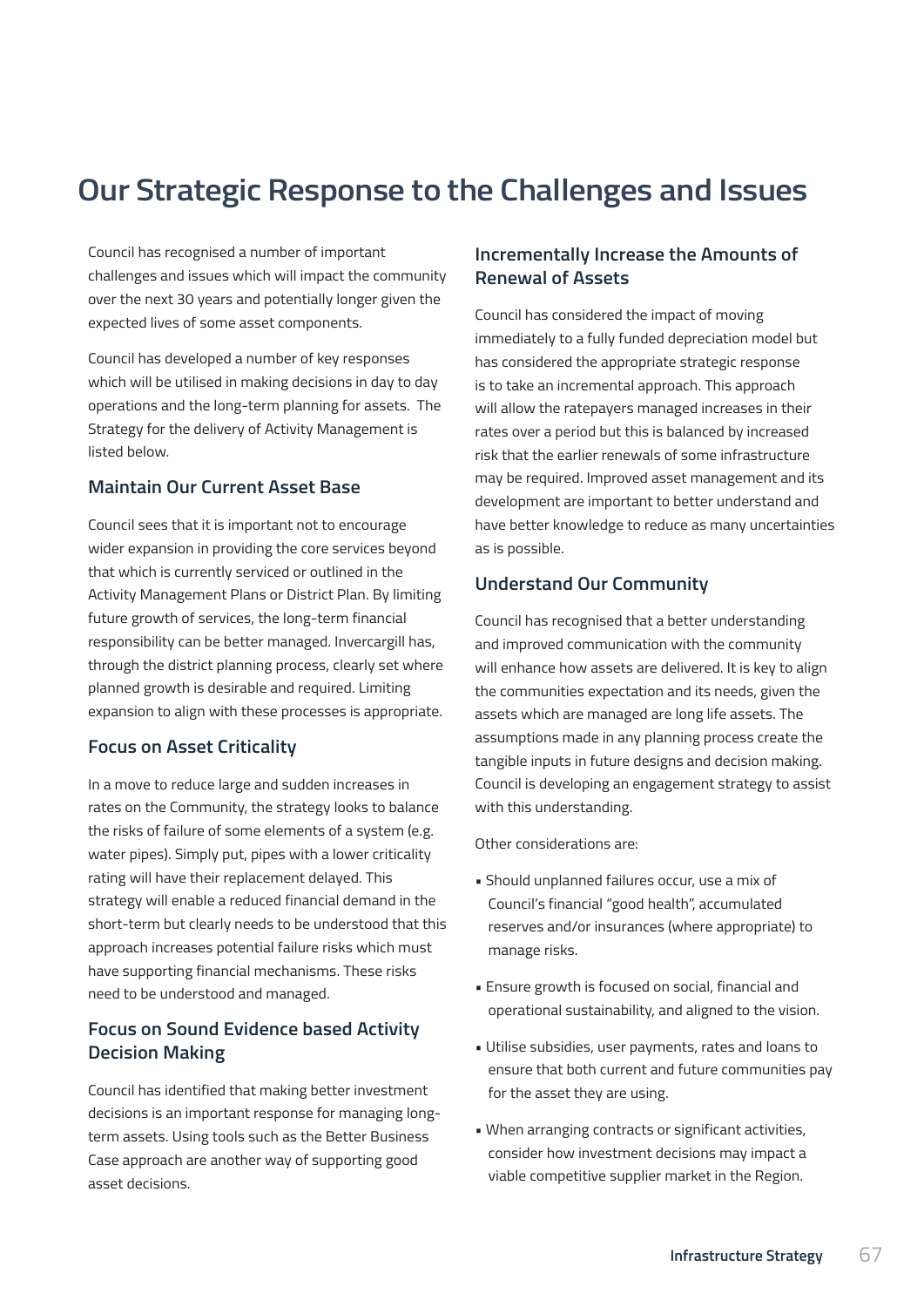## **Our Tools to Deliver the Strategy** Council has recognised that strengthening its asset management delivery will produce more robust

### **Strengthen our Asset Management**

Council has recognised that strengthening its asset management delivery will produce more robust longterm impacts on asset management.

Responding to this Council has established a whole of organisation approach to Asset Management, and aligned outcomes with the Asset Management Policy and Strategy.

Council continues to utilise the International Infrastructure Management Manual 2015 (IIMM) to identify what is achievable through adopting best international practice and also strengthen internal knowledge and expertise.

Having a strong platform for delivering asset management will allow robust plans to be developed and then delivered. Without this knowledge and ability to know and analyse the networks and assets, how future renewals are managed is less than optimal. The long-term understanding (in its widest context) of the **proprietive continue to develop the quality of our asset** renewal of assets is the key to ensuring assets are delivered at the right level in the most appropriate way.

The Asset Management Policy confirms for Council, the asset management objectives and responsibilities, with the high level commitment of Councillors ensuring the appropriate stewardship decisions are developed, understood and through business case delivery diagram shows to the sections of the sections of the sections of the sections of the sections of the sections of the sections of asset management contributes to the investment decisions processes are being made. Asset management is not now just how well the asset is managed but also understanding your assets and the activity is improvements have been noted with the Improvement Plan section which highlights have been noted with highlights and the Improvement Plan section which highlights are considered with highlights and the Impro

rengthening its asset also ansuring you are utilising an investment focused approach to the decision making for the community in ement. **Example 2015** and the International Infrastructure mentional Informational 2015 (International 2015 (I

The Asset Management Strategy defines a detailed approach to how Council will advance the management set management, and in the strong plans to be deniming plans to be developed assets to appropriate levels of  $\,$ ed management Policy with the discussive delivered above appropriate revers of the networks and analysis of the<br>maturity, how the objectives in the Policy will be its widest context context context context context context context context context are delivered at the right o International implementing Activity Management Plans. Council will continue to develop the quality of our asset data, better ough adopting best randerstand how the assets need to be managed and strengthen internal these improvements will be ongoing for the life of the distribution these improvements will be ongoing for the life of the strategy. maturity, how the objectives in the Policy will be chese improvements will be ongoing for the life of the processes are being made. Asset management is not now just how well the asset is management is managed but how well the asset is managed but how well the asset is managed but how well the asset is managed but how well as t

Using independent peer reviews of Activity also understanding your assets and ensuring you are utilising an investment focused approach to Management Plans, the Asset Manager's development ils knowledge and ability work has been assessed by independent expertise orks and assets, how to ensure that the future delivery plans meet the  $\,$ is less than optimal. The legislative requirements and where gaps in best s widest context) or the life practices expectations have been identified in the life of the life of the practices expectations have been identified in the life of the strategy of the strategy of the strategy of the strate activity, improvements have been noted within the ie most appropriate way. Improvement Plan section which highlights those  $\alpha$  confirms for Council future actions needed to strengthen the development of the activity. the decision making independent peer reviews of Activity<br>in both developed  $t_{\text{total}}$  the legislative requirements and where  $\frac{1}{2}$  of the activity

nt of Councillors rollowing diagram shows how each of the sections of asset management contributes to the successful delivery.

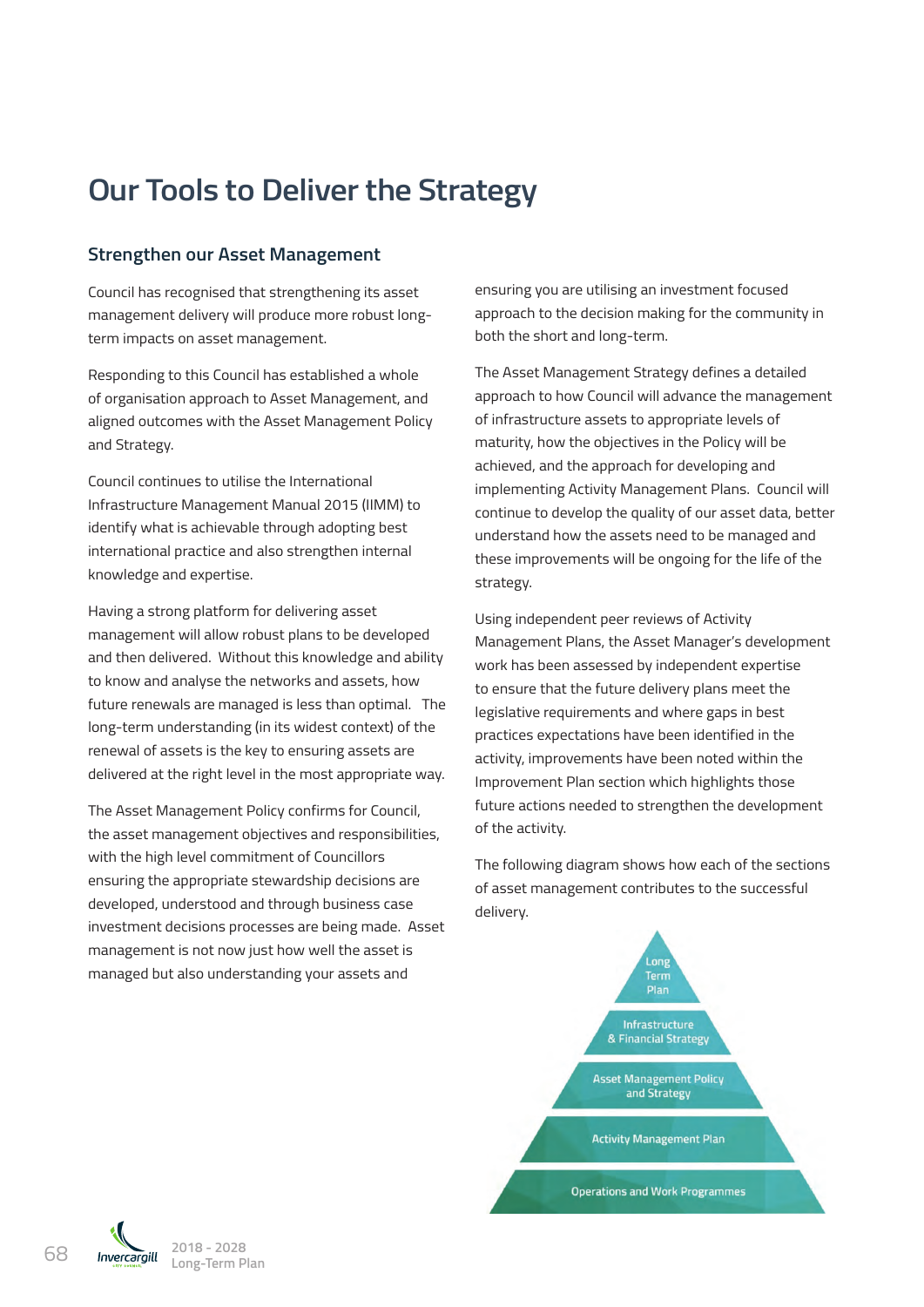### **Better Investment Decision Making**

Decisions within asset management have both short and long-term impacts on the community. This strategy looks to ensure that these decisions are made with the best knowledge available and use current thinking about how investment is best understood, communicated and decisions made.

Government, through Treasury has accepted the "The Better Business Case (BBC) approach" as being a way to ensure that investment is well considered and appropriate decision making can occur.

The previous Asset Plans have now all been redeveloped in the form of an Activity Management Plan which has a focus on investment and is aligned to the Better Business Case approach.

This new format and approach has asked questions of the asset areas - what is the problem, what are the benefits of solving it and how would this occur (options available). This is a significant and important shift in thinking for asset management and this strategy looks to strengthen this approach through all levels of participation which includes how customers are involved and informed, Councillors understand the stewardship responsibility and making investment decisions, senior management accept and monitor policy and strategies.

### **Engage our Customers to better understand their needs and wants**

Council is currently developing an Engagement Strategy that will shape how each area of Council, including elected members and staff, will engage with our Community in the future. It is anticipated that the Engagement Strategy will assist in delivering positive outcomes to the Community by identifying how the different groups within our Community wish to be engaged on different topics.

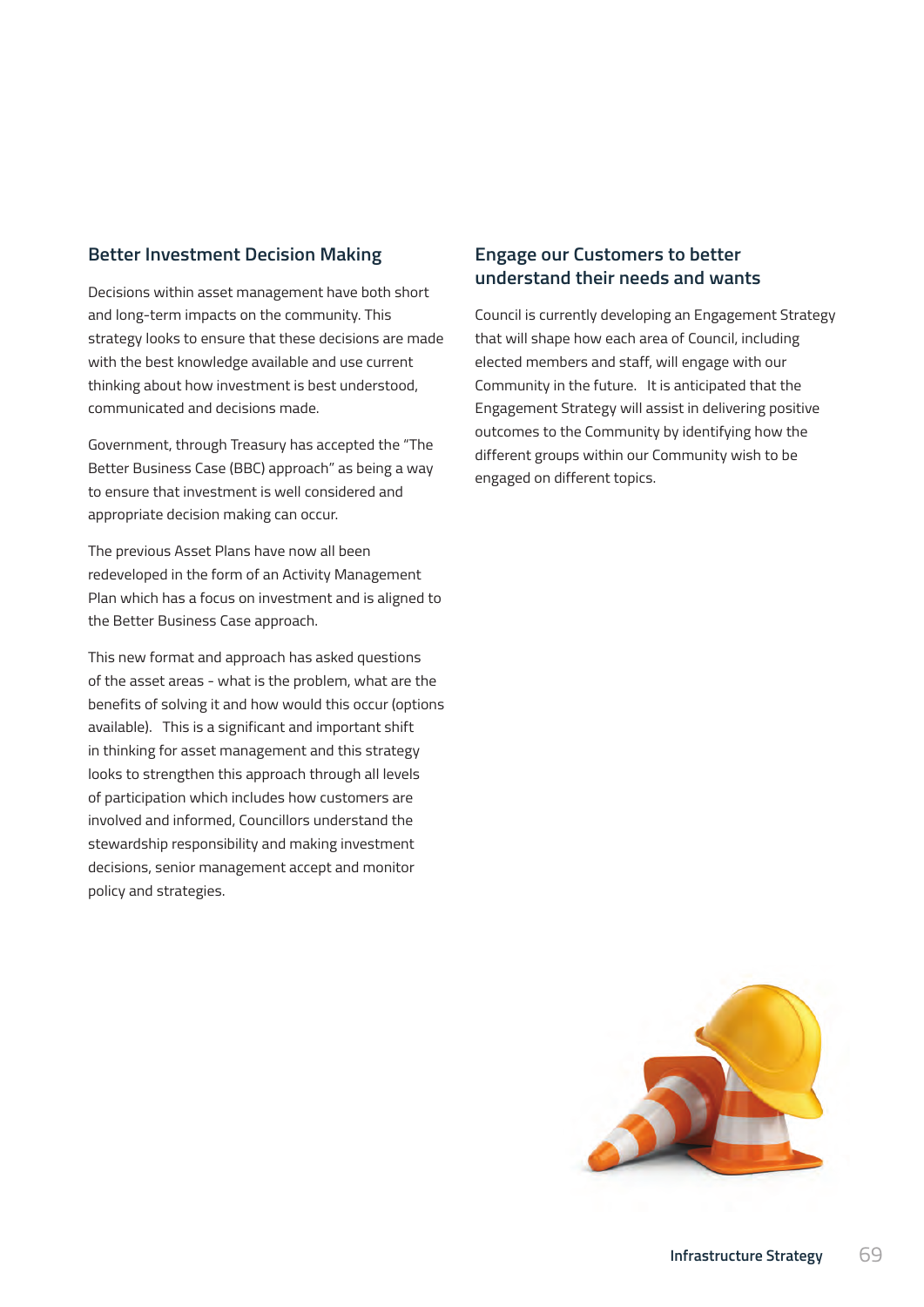# **Linking the Long-term Plan to Activity Plans**

## **Core Infrastructure**

| <b>Community Outcome</b>  | <b>Council's Role</b>                                                                             | <b>How the Activity Contributes</b>                                                                                                                                                                                                 |
|---------------------------|---------------------------------------------------------------------------------------------------|-------------------------------------------------------------------------------------------------------------------------------------------------------------------------------------------------------------------------------------|
|                           |                                                                                                   | Roading provides the vital connections with state<br>highways for the freight task distributing the goods<br>needed for a city and throughout the City.                                                                             |
|                           | Invercargill's economy continues to grow                                                          | The Stormwater activity protects urban areas from<br>flooding.                                                                                                                                                                      |
|                           | and diversify                                                                                     | The Sewerage activity receives and treats trade waste.                                                                                                                                                                              |
| Enhance our city          |                                                                                                   | The Water activity provides a water network with<br>sufficient capacity to meet demand and firefighting<br>requirements.                                                                                                            |
|                           | Invercargill's business areas are bustling<br>with people, activities and culture.                | Roading (pavements) contributes to accessibility, via<br>integrated networks of connected roads and footpaths.<br>Safe roads allows freedom of movement for residents<br>including appropriate lighting.                            |
|                           |                                                                                                   | Safe roads allows residents to select a mode of<br>transport they wish to use with confidence.                                                                                                                                      |
|                           | The building blocks for a safe, friendly<br>city are provided for all members of the<br>community | Street lighting allows residents to feel safe at nights.                                                                                                                                                                            |
|                           |                                                                                                   | Roading corridor management contributes to make<br>events have safe road and pedestrian access to use.<br>Wide streets and low traffic allows ease of movement,<br>together with networks resilient and reliable for all<br>events. |
| Preserve its character    |                                                                                                   | Properties are protected from flooding damage,<br>and receiving waters are not adversely affected by<br>contaminated discharge.                                                                                                     |
|                           |                                                                                                   | The Sewerage activity protects public health by the safe<br>collection of sewage.                                                                                                                                                   |
|                           |                                                                                                   | The Water activity provides a safe reliable supply of<br>water.                                                                                                                                                                     |
|                           | Ease of access throughout the City is<br>maintained.                                              | Roading provides roads to connect people, signs to<br>direct, footpaths for pedestrians, street furniture for<br>streetscape usage.                                                                                                 |
|                           |                                                                                                   | CBD areas have high amenity values.                                                                                                                                                                                                 |
|                           | Strong, collaborative leadership of the<br>City is demonstrated.                                  | Good asset management delivers infrastructure in<br>leading the City.                                                                                                                                                               |
| <b>Embrace innovation</b> | The development of future industry is<br>encouraged                                               | The Stormwater activity protects urban areas from<br>flooding.<br>The Sewerage activity receives and treats trade waste.                                                                                                            |
| and change                | Technology is utilised in both existing and<br>new City services.                                 | Street facilities such as visitor signs, streetscape,<br>seating, and car charging etc offer high value people<br>space and have flexibility to quickly adapt.                                                                      |

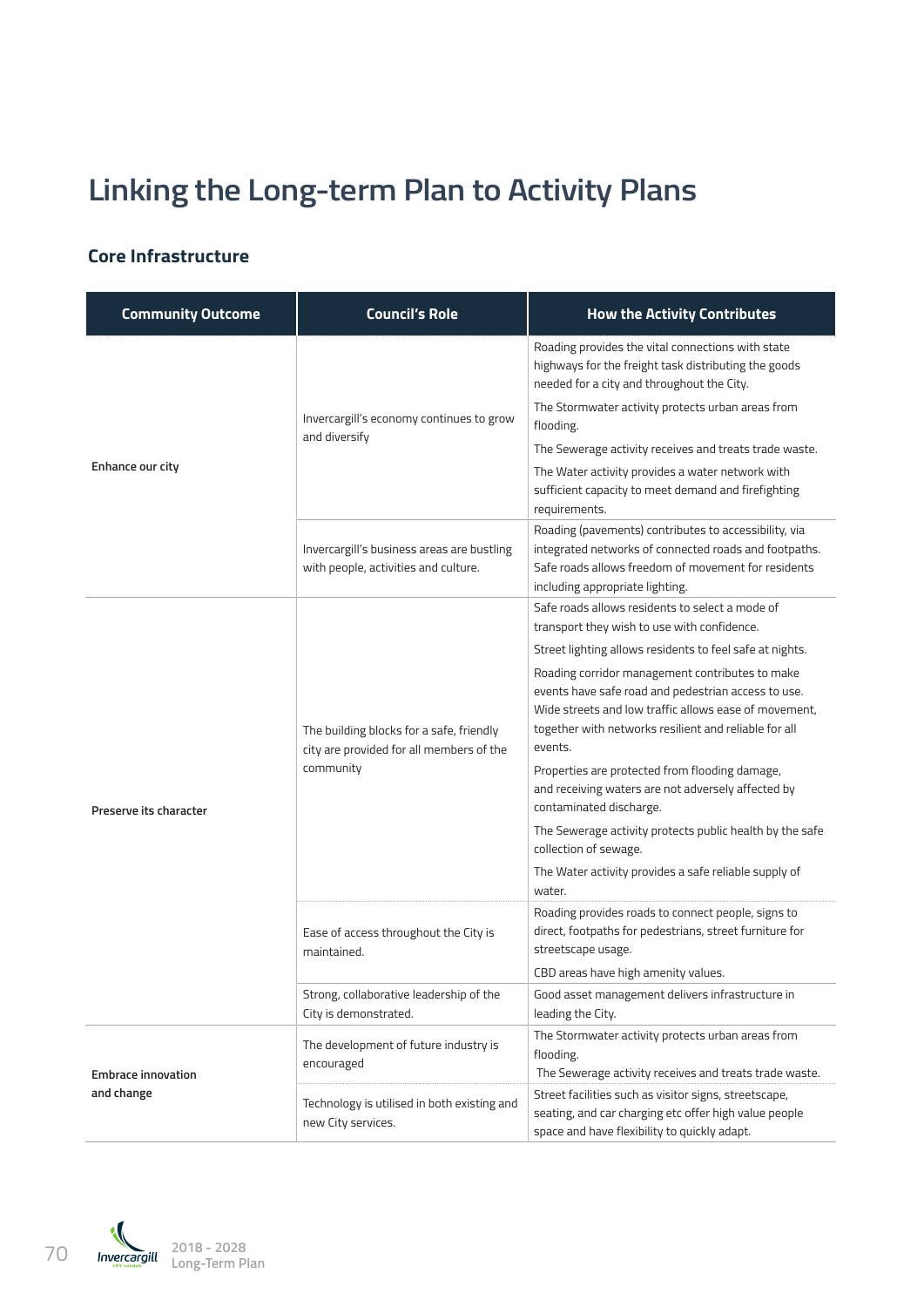

## **Other Infrastructure**

| <b>Community Outcome</b> | <b>Council's Role</b>                                                                                      | <b>How the Activity Contributes</b>                                                                                                                                                                                                                                                                                                                                                                                                                                                                                                                |
|--------------------------|------------------------------------------------------------------------------------------------------------|----------------------------------------------------------------------------------------------------------------------------------------------------------------------------------------------------------------------------------------------------------------------------------------------------------------------------------------------------------------------------------------------------------------------------------------------------------------------------------------------------------------------------------------------------|
|                          | Invercargill has the 'wow factor' with the<br>right facilities and events to enjoy                         | Parks and Cemeteries enhance the aesthetic value of<br>the City and usability of reserve land.                                                                                                                                                                                                                                                                                                                                                                                                                                                     |
| Enhance our city         | Healthy and active residents utilise<br>space, including green space, throughout<br>the City               | Parks and Cemeteries encourage residents and visitors<br>to our green spaces of the City.                                                                                                                                                                                                                                                                                                                                                                                                                                                          |
|                          | The building blocks for a safe, friendly<br>city are provided for all members of the<br>community          | The building assets are safe to use, accessible for those<br>with disabilities and well maintained.<br>Council owned buildings on Parks, Cemeteries and<br>Crematorium land are provided and maintained in a safe<br>condition.<br>Parks, Cemeteries and Crematorium are provided and<br>maintained in a safe condition.<br>Burial, interment and bereavement needs of<br>the community are met with sensitivity and<br>professionalism.<br>Provision of solid waste facilities and services for the<br>sorting, collection and disposal of waste. |
| Preserve its character   | Our natural and existing points of<br>difference are celebrated                                            | Parks and Cemeteries are managed in such a way as to<br>protect important natural habitats, scenic landscapes<br>and other environmental features.                                                                                                                                                                                                                                                                                                                                                                                                 |
|                          | Invercargill is celebrated for preserving<br>its heritage character.                                       | Our heritage building assets are maintained well and<br>keep their heritage status.                                                                                                                                                                                                                                                                                                                                                                                                                                                                |
|                          | Strong, collaborative leadership of the<br>City is demonstrated.                                           | Good asset management delivers an infrastructure in<br>leading the City.                                                                                                                                                                                                                                                                                                                                                                                                                                                                           |
|                          | Technology is utilised in both existing and<br>new City services.                                          | New innovations are investigated during the building<br>asset renewal process.                                                                                                                                                                                                                                                                                                                                                                                                                                                                     |
|                          | Invercargill's culture is embraced through<br>Community projects                                           | Parks and Cemeteries endeavour to provide Council<br>facilities and resources for community based activities,<br>including the best utilisation of volunteers.                                                                                                                                                                                                                                                                                                                                                                                     |
|                          | Residents of, as well as visitors to,<br>Invercargill give positive feedback and<br>have great experiences | Parks and Cemeteries enhance the aesthetic value of<br>the City and usability of reserve land.                                                                                                                                                                                                                                                                                                                                                                                                                                                     |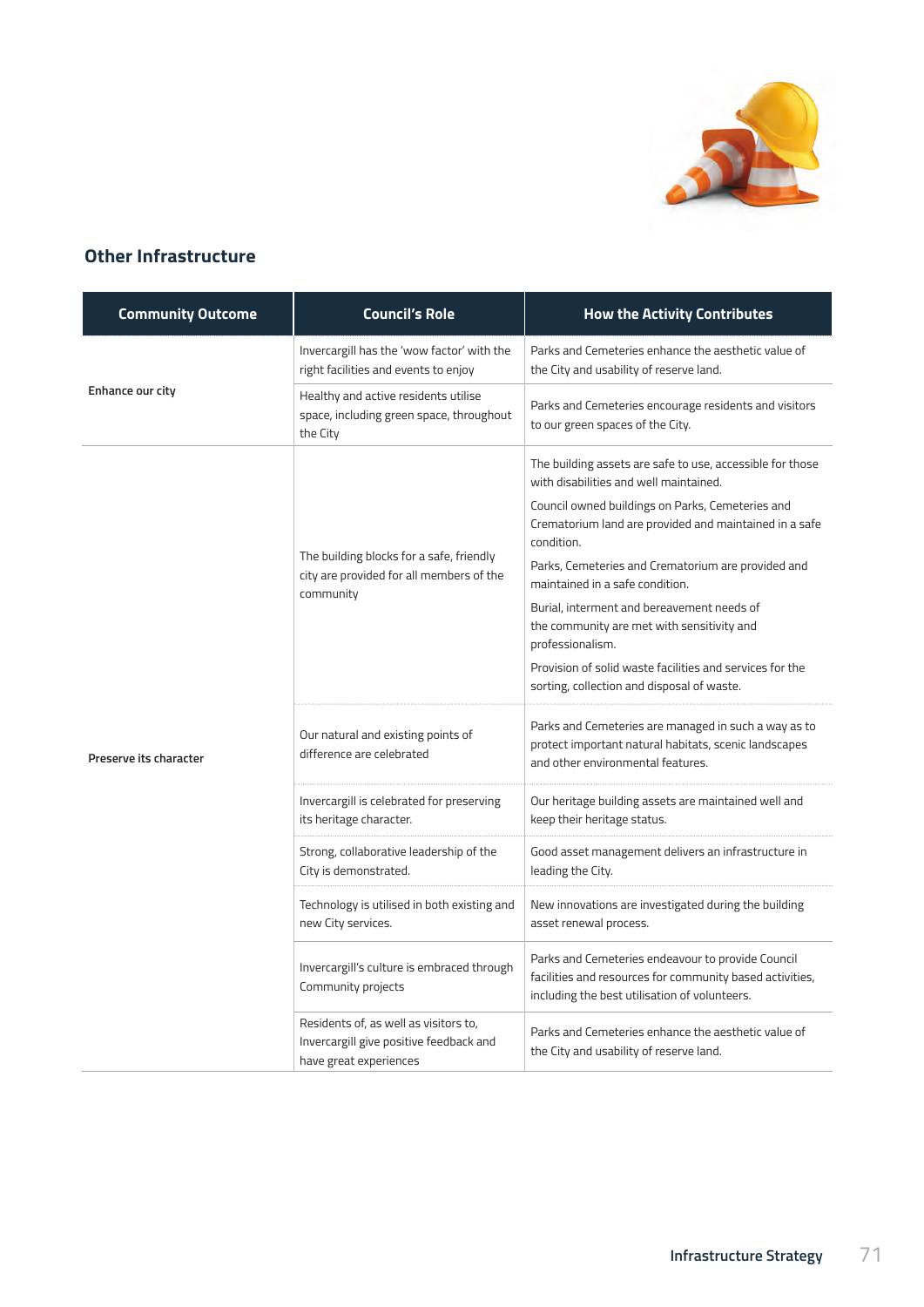## **Priority Projects and Options**

The focus of Council's Infrastructural Strategy over the next 30 years is to maintain and renew its current assets to ensure that the assets remain in such a condition as to continue to deliver a reliable and similar level of service to that currently being provided. They will be upgraded where appropriate to enable Council

to meet increasingly higher environmental standards. The levels of service and how they are provided will also reflect the changing needs of our ageing population.

Council does not anticipate any significant expansion of the infrastructure networks.

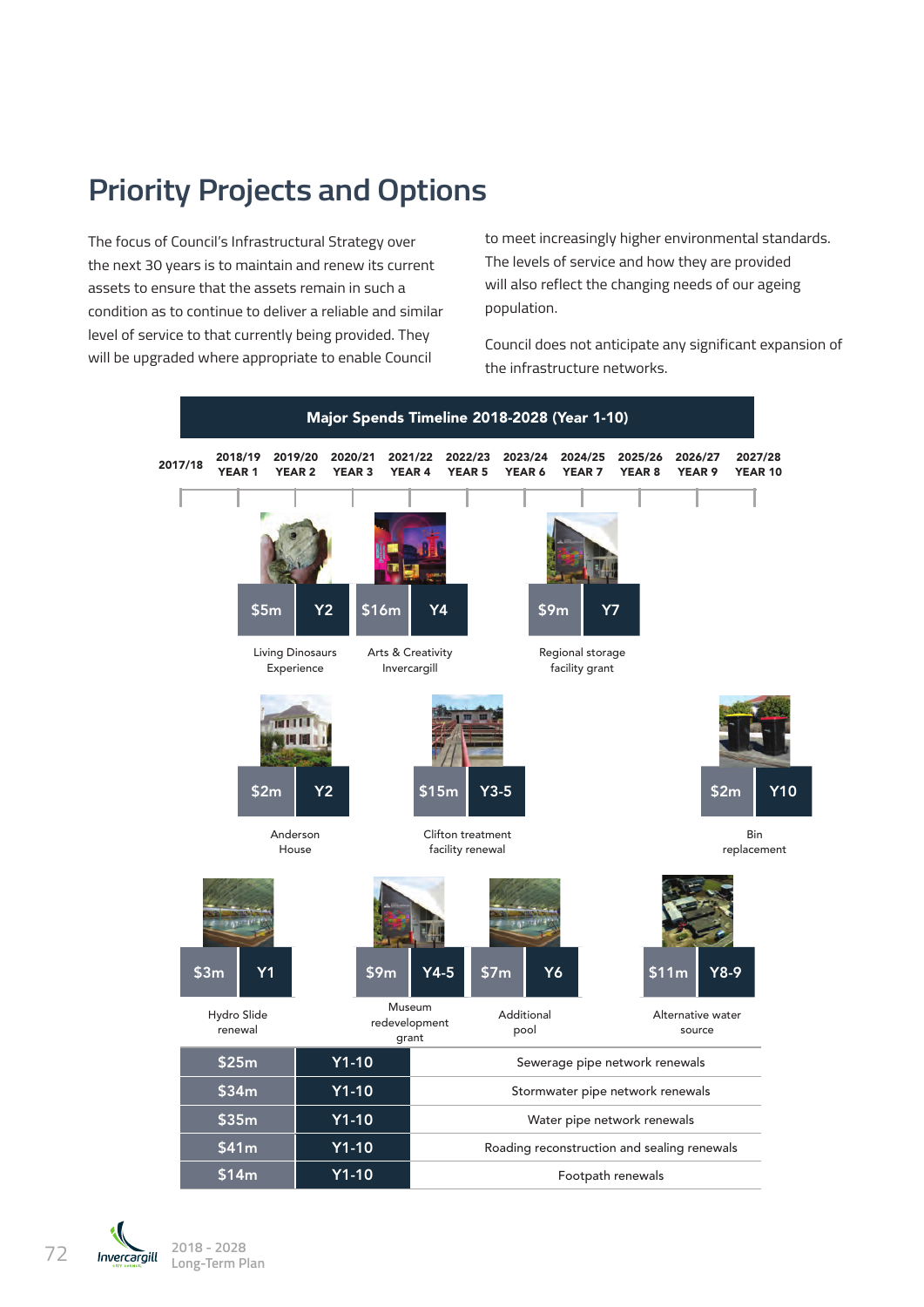

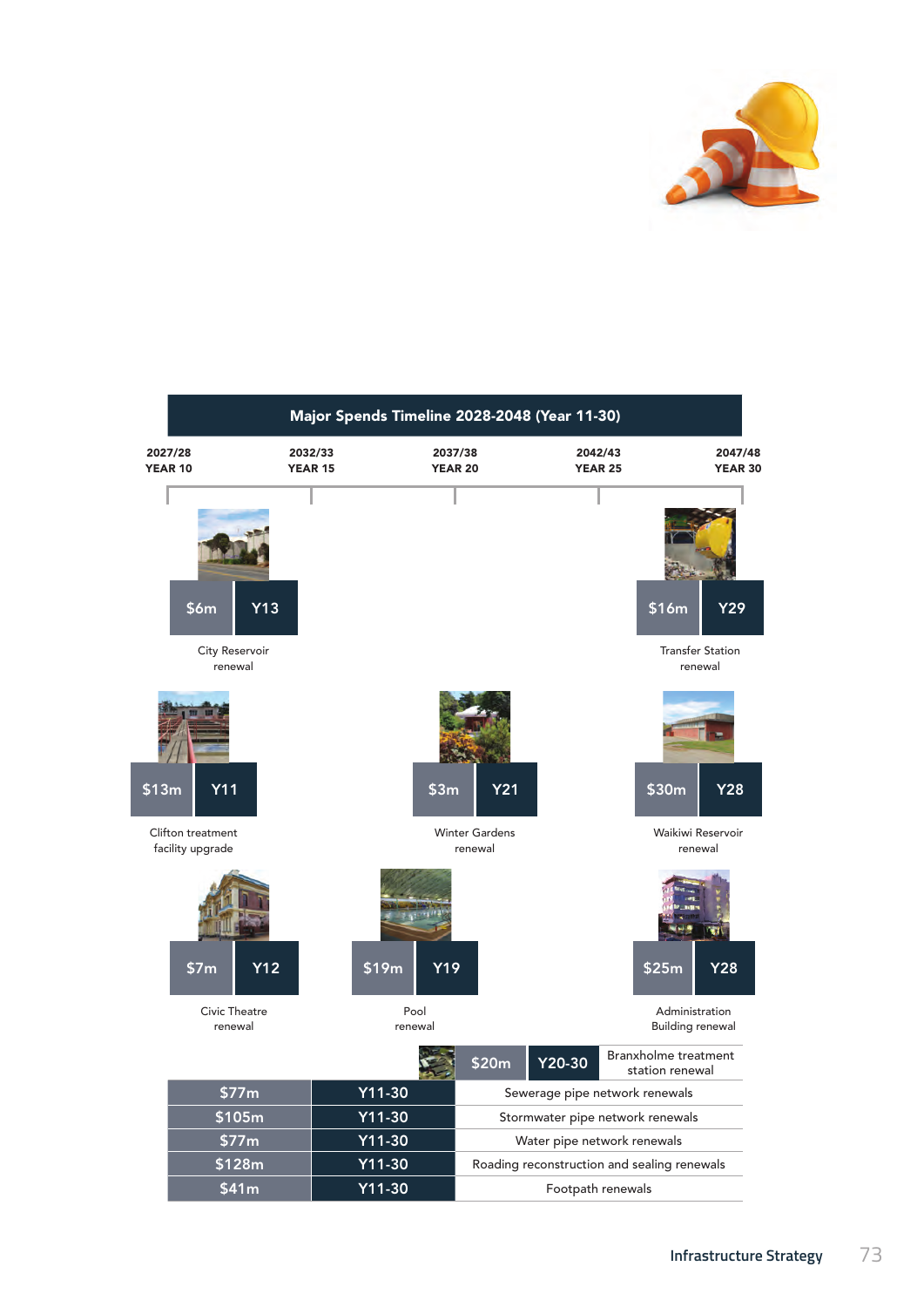## **Priority Projects and Options**

The Priority Projects are as follows:

### **Water – Alternative Water Source**

| <b>Issue and Consequence</b>                                                                                                                                                                                                                                        | <b>Option</b>                                                                                                          | <b>Implication</b>                                                                                                                                                                                                                                                                                            | Cost                                                      |
|---------------------------------------------------------------------------------------------------------------------------------------------------------------------------------------------------------------------------------------------------------------------|------------------------------------------------------------------------------------------------------------------------|---------------------------------------------------------------------------------------------------------------------------------------------------------------------------------------------------------------------------------------------------------------------------------------------------------------|-----------------------------------------------------------|
| Invercargill City is at high<br>risk being reliant on one<br>open source water supply.<br>If this water supply is<br>contaminated or not useable<br>as a result of a catastrophic<br>event, the City could be<br>without access to water for<br>a significant time. | Develop a new secondary<br>water source.                                                                               | Invercargill has a resilient<br>supply of water, any<br>event of significance will<br>have a reduced risk to the<br>community.                                                                                                                                                                                | \$10,700,000                                              |
|                                                                                                                                                                                                                                                                     | Increase water storage.<br>Either untreated water<br>at the Branxholme Water<br>Treatment Plant or within<br>the City. | Level of protection will be<br>limited to size of storage<br>and is likely to mitigate only<br>for short term events. Any<br>storage structure will be<br>subject to being managed<br>as any other constructed<br>asset, i.e. maintenance<br>and renewal plus exposure<br>to damage during seismic<br>events. | Not costed but likely to<br>exceed that for option above. |
|                                                                                                                                                                                                                                                                     | Do nothing.                                                                                                            | Invercargill is vulnerable<br>to the potential of having<br>limited water after a<br>catastrophic event. Should<br>there be no water supply<br>then evacuation of the city<br>may become necessary.                                                                                                           | \$0                                                       |

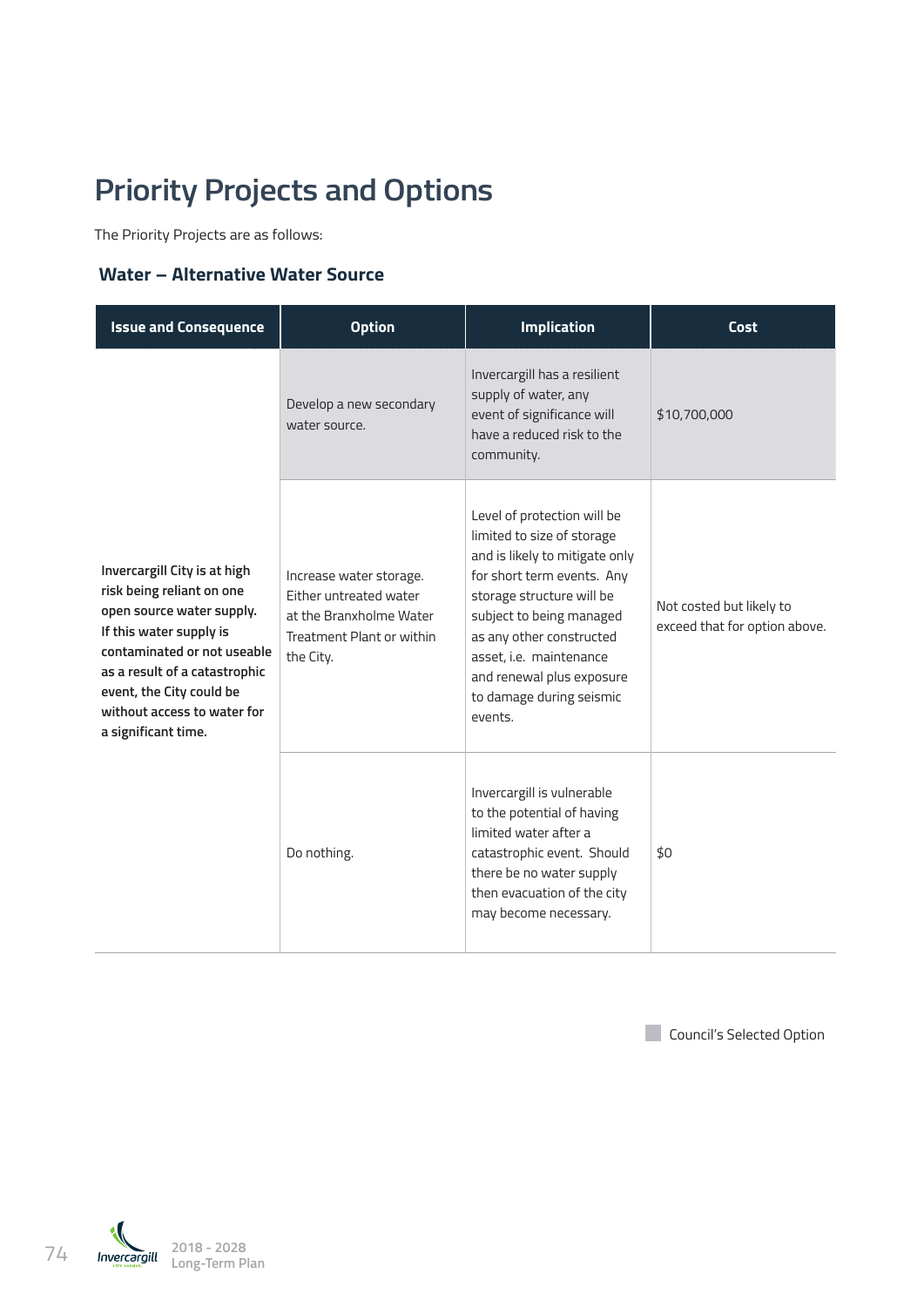

## **Water – Renewal Pipe Network**

| <b>Issue and Consequence</b>                                                                                                                                                                                                                                                                                                                                                                                               | <b>Option</b>                                                                                                                                                                                                                  | <b>Implication</b>                                                                                                                                                                                  | Cost                                                              |
|----------------------------------------------------------------------------------------------------------------------------------------------------------------------------------------------------------------------------------------------------------------------------------------------------------------------------------------------------------------------------------------------------------------------------|--------------------------------------------------------------------------------------------------------------------------------------------------------------------------------------------------------------------------------|-----------------------------------------------------------------------------------------------------------------------------------------------------------------------------------------------------|-------------------------------------------------------------------|
| The asbestos cement (a/c)<br>pipe within the water pipe<br>network is reaching the end                                                                                                                                                                                                                                                                                                                                     | All a/c pipes renewed by<br>expiry of the shortest<br>expected pipe life.                                                                                                                                                      | Maintains high network<br>reliability and low risk but<br>quantum of work larger than<br>local contracting resources<br>could complete within a very<br>short timeframe.                            | \$63,000,000 varying from<br>\$1 to \$40 million per annum.       |
| of useful life. The timing of<br>their renewal will influence<br>reliability of supply as well<br>as have cost implications.<br>Options identified relate to<br>the level of risk exposure<br>associated with the rate of<br>renewal of non-critical pipes<br>(those that if fail, will have<br>a low impact on the likes of<br>public health and amount of<br>damage caused). All options<br>identified allow for renewal | Critical a/c pipe renewed<br>by expiry of the shortest<br>expcted pipe life.<br>Non critical a/c pipe renewed<br>by expiry of the longest<br>expected pipe life.                                                               | Network reliability slightly<br>reduced and risk elevated<br>but quantum of work is still<br>larger than local contracting<br>resource could complete<br>within the short timeframe.                | \$48,200,000 varying from<br>\$2.2 to \$16 million per<br>annum.  |
| of critical pipes by their<br>nominated conservatively<br>assessed asset life but<br>vary according to the<br>commitment in timing of<br>renewal of non-critical pipes.                                                                                                                                                                                                                                                    | Critical a/c pipe renewed<br>by expiry of the shortest<br>expected pipe life.<br>Non-critical pipe renewed<br>according to a budget set<br>by affordability as set down<br>within the parameters of the<br>Financial Strategy. | Invercargill is vulnerable<br>to the potential of having<br>limited water after a<br>catastrophic event. Should<br>there be no water supply<br>then evacuation of the city<br>may become necessary. | \$34,900,000 varying from<br>\$2.2 to \$5.9 million per<br>annum. |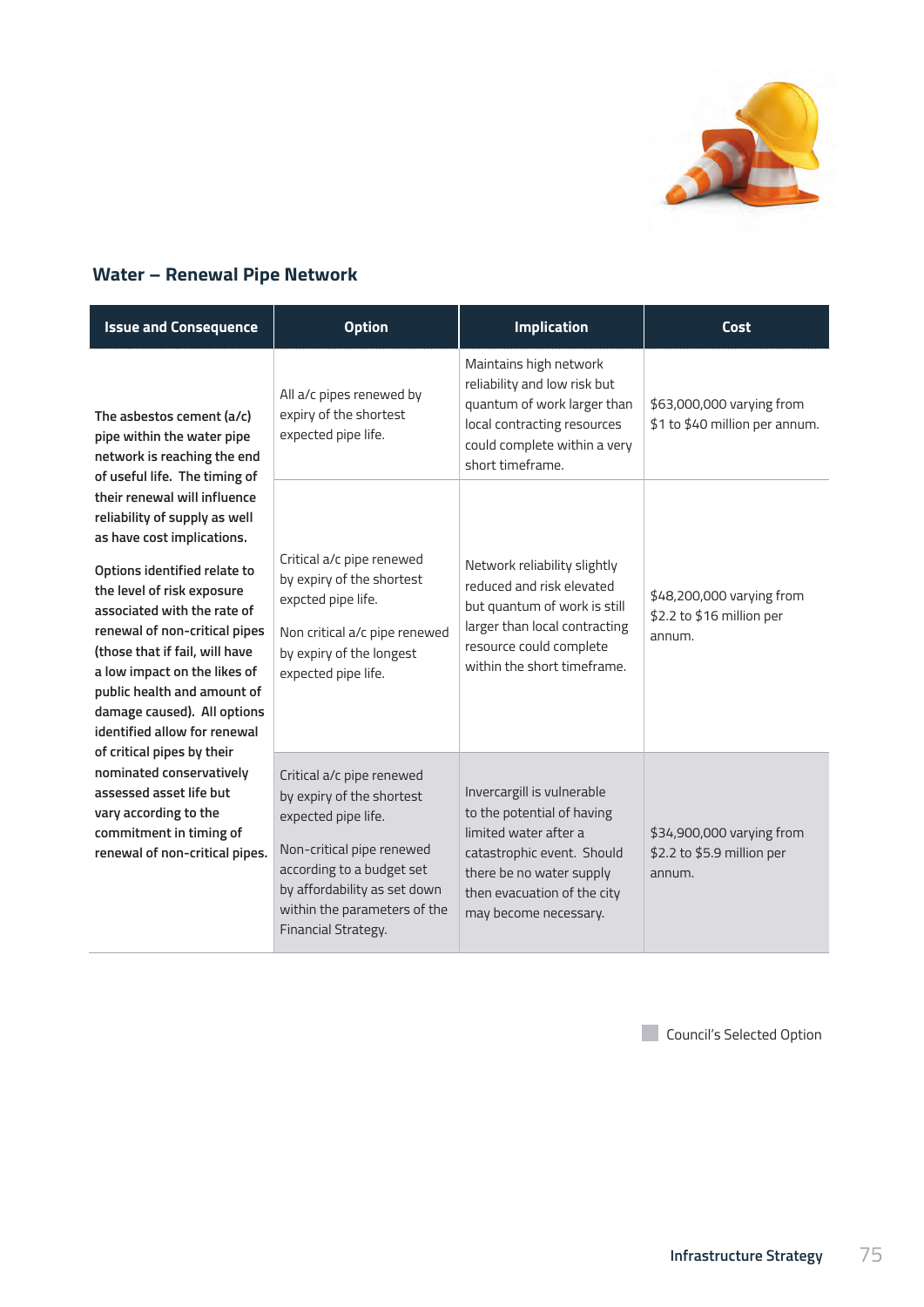## **Priority Projects and Options**

### **Stormwater – Renewal Pipe Network**

| <b>Issue and Consequence</b>                                                                                                                                                                                                                          | <b>Option</b>                                                                                                                                                                                                                   | <b>Implication</b>                                                                                                                                                                                              | Cost                                                                                            |
|-------------------------------------------------------------------------------------------------------------------------------------------------------------------------------------------------------------------------------------------------------|---------------------------------------------------------------------------------------------------------------------------------------------------------------------------------------------------------------------------------|-----------------------------------------------------------------------------------------------------------------------------------------------------------------------------------------------------------------|-------------------------------------------------------------------------------------------------|
| The oldest parts of the<br>Invercargill stormwater<br>network are reaching the<br>end of their useful life, and<br>renewal of these assets<br>will reduce risk of failure,<br>improve capacity and reduce<br>the risk of stormwater<br>contamination. | Prioritise pipe renewals by<br>material, criticality, capacity<br>and condition. Renewal of<br>non-critical pipes may be<br>delayed until maintenance<br>requirements and disruption<br>to the end user become<br>unacceptable. | Critical, ageing, high cost<br>infrastructure is renewed<br>and overall quality of the<br>network is maintained or<br>improved.                                                                                 | Increase renewals spend<br>to \$3,520,000 per annum<br>(depreciation allocation) by<br>2021/22. |
|                                                                                                                                                                                                                                                       | Replace pipe network on age<br>or condition factors alone.                                                                                                                                                                      | Structural integrity and<br>maintenance requirement<br>would remain at current<br>levels. Capacity issues and<br>stormwater quality would<br>take longer to resolve.                                            | Increase renewal spend to<br>\$3,520,000 per annum by<br>2021/22.                               |
|                                                                                                                                                                                                                                                       | Replace pipe network at<br>twice rate of depreciation<br>to address contamination<br>problems more quickly.                                                                                                                     | Would require significant<br>additional expenditure, and<br>place high demand on the<br>supply market which could<br>inflate prices. Would not<br>address contamination<br>issues within private<br>properties. | Increase renewal<br>expenditure to \$7,039,000<br>per annum by 2021/22.                         |

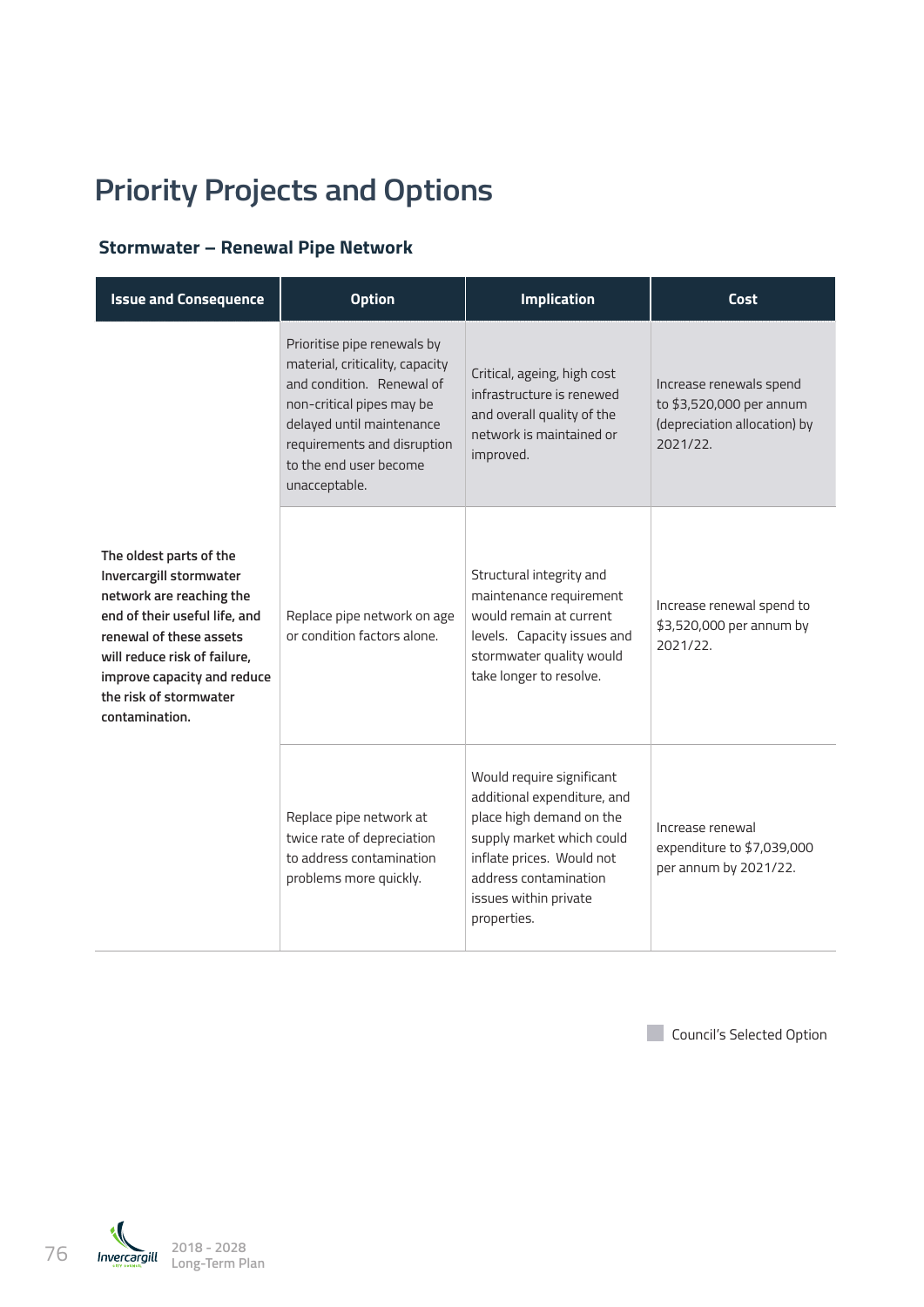

## **Stormwater – Investigate Infiltration Sources**

| <b>Issue and Consequence</b>                                                                                                                                                                                                                | <b>Option</b>                                                                                                      | <b>Implication</b>                                                                                                                                                                                                                                                                              | Cost                                                                                                                                                                                                                                                     |
|---------------------------------------------------------------------------------------------------------------------------------------------------------------------------------------------------------------------------------------------|--------------------------------------------------------------------------------------------------------------------|-------------------------------------------------------------------------------------------------------------------------------------------------------------------------------------------------------------------------------------------------------------------------------------------------|----------------------------------------------------------------------------------------------------------------------------------------------------------------------------------------------------------------------------------------------------------|
|                                                                                                                                                                                                                                             | Increase monitoring of<br>system to trace infiltration<br>to the source, and require<br>property owners to repair. | Improved data on the<br>sources of contamination to<br>the system. Improvement of<br>water discharge quality in to<br>the environment over time.                                                                                                                                                | \$200,000 per annum for<br>monitoring and investigation<br>programmes. Additional<br>costs of repair to property<br>owners.                                                                                                                              |
| The stormwater network<br>receives stormwater<br>from properties which are<br>susceptible to contamination<br>prior to entering the<br>stormwater network. This<br>may result in failure to<br>comply with discharge<br>consent conditions. | Accept infiltration will<br>happen in the system, put<br>post collection treatment in<br>place.                    | This option comes at an<br>extremely high financial<br>cost to Council and will<br>not encourage the correct<br>behaviours at the source<br>of the issue. This also<br>increases the cost to all<br>ratepayers when it is not the<br>fault of the community but<br>sporadic private properties. | \$42,000,000 per annum<br>for capital and financing<br>costs, and maintenance of<br>treatment systems, over the<br>life of the treatment devises.<br>(Based on "Southland<br>Industrial and Municipal<br>Water Values" Invercargill<br>Case Study, 2013) |
|                                                                                                                                                                                                                                             | Do nothing.                                                                                                        | Failure to comply with<br>consent conditions would<br>result in regulatory action by<br>Environment Southland, and<br>directive to fix.                                                                                                                                                         | Unknown cost to defend<br>regulatory action, and for<br>fines imposed by courts.<br>Court imposed costs to<br>correct may also apply.                                                                                                                    |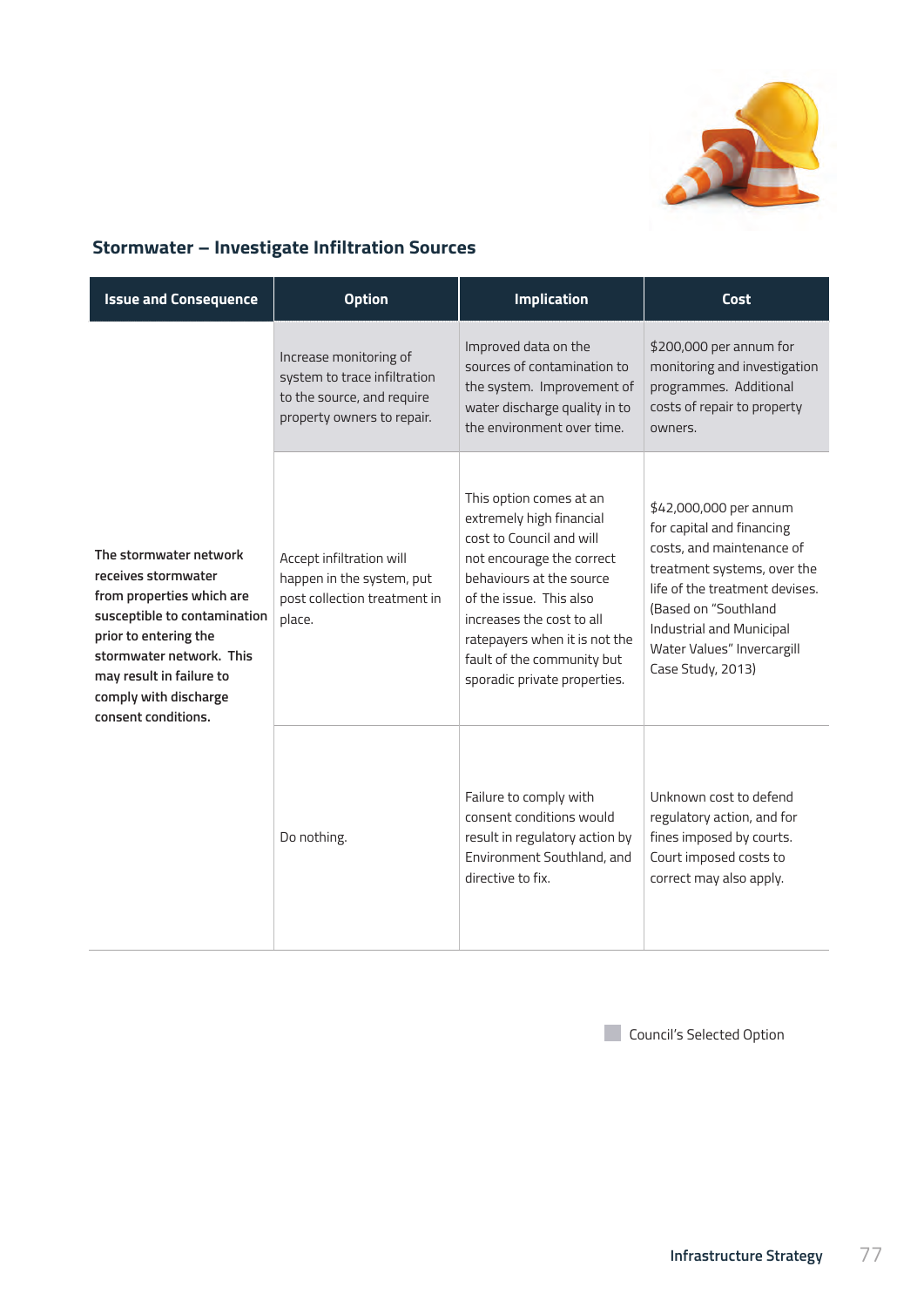## **Priority Projects and Options**

## **Sewerage – Renewal Pipe Network**

| <b>Issue and Consequence</b>                                                                                                                                                                                  | <b>Option</b>                                                                                                                                                                                                                                               | <b>Implication</b>                                                                                                                                                                                                        | <b>Cost</b>                                                                                          |
|---------------------------------------------------------------------------------------------------------------------------------------------------------------------------------------------------------------|-------------------------------------------------------------------------------------------------------------------------------------------------------------------------------------------------------------------------------------------------------------|---------------------------------------------------------------------------------------------------------------------------------------------------------------------------------------------------------------------------|------------------------------------------------------------------------------------------------------|
| The oldest parts of the<br>Invercargill sewerage<br>network are reaching the<br>end of useful life, and have<br>increased risk of failure,<br>public health issues,<br>and of contamination of<br>stormwater. | Prioritise pipe renewals by<br>material, criticality, capacity<br>and condition, at rate of<br>depreciation. Renewal of<br>non-critical pipes may be<br>delayed until maintenance<br>requirements and disruption<br>to the end user become<br>unacceptable. | High risk, high cost<br>infrastructure is renewed<br>and overall quality of the<br>network is maintained or<br>improved.                                                                                                  | Increase renewal<br>expenditure to \$2,563,000<br>per annum (depreciation<br>allocation) by 2021/22. |
|                                                                                                                                                                                                               | Replace pipe network on age<br>and condition factors alone.                                                                                                                                                                                                 | Structural integrity and<br>maintenance would be<br>maintained at current levels.<br>or improved. Capacity issues<br>and cross contamination of<br>stormwater may take longer<br>to resolve.                              | Increase renewal spend to<br>\$2,563,000 per annum by<br>2021/22.                                    |
|                                                                                                                                                                                                               | Replace pipe network<br>at twice the rate of<br>depreciation to address<br>contamination issues.                                                                                                                                                            | Additional cost to ratepayers<br>would be a significant<br>burden, and higher demand<br>on the supply market<br>may inflate prices. Cross<br>contamination issues within<br>private properties would not<br>be addressed. | Increase renewal spend to<br>\$5,126,000 per annum by<br>2021/22.                                    |

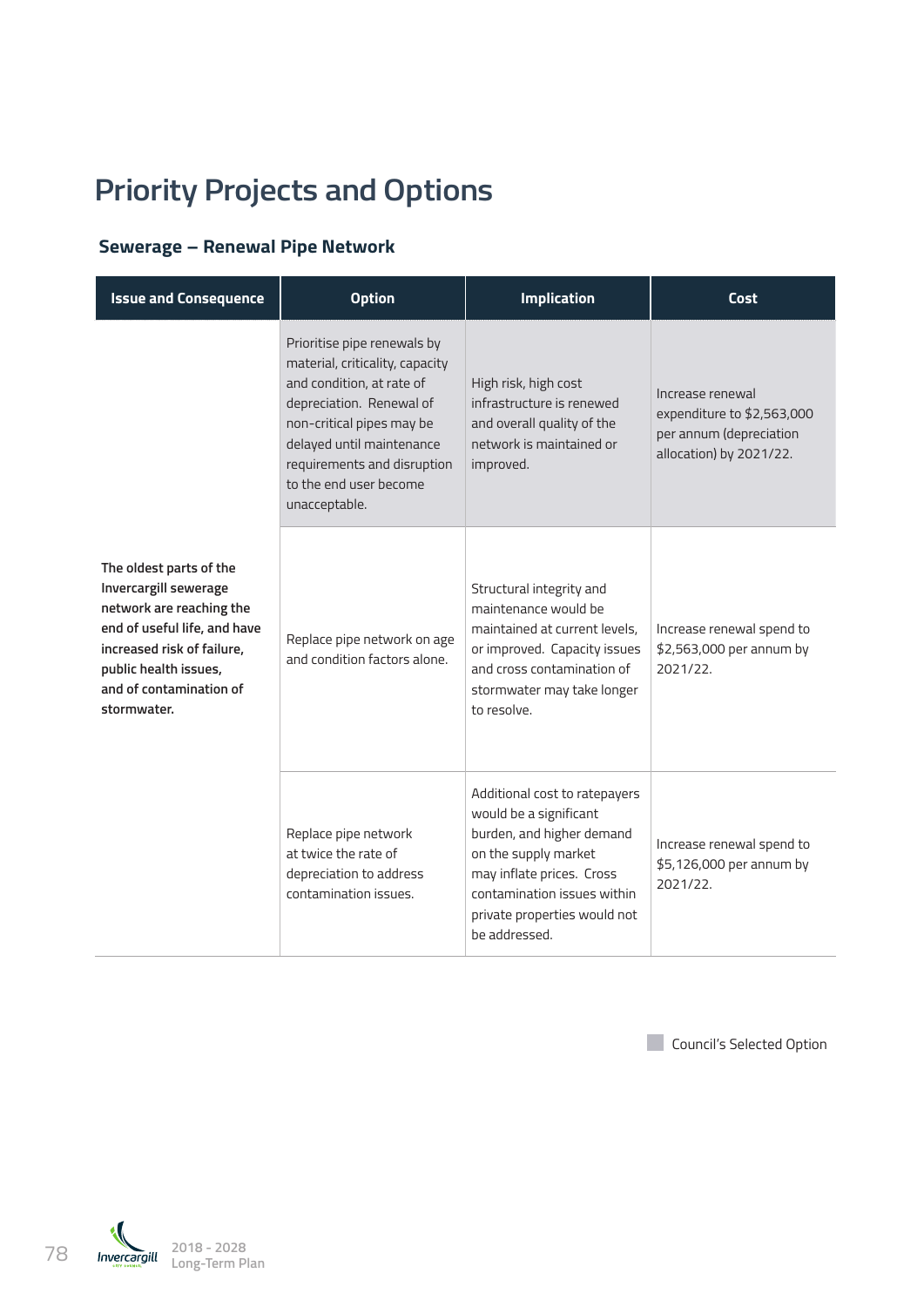

## **Sewerage – Discharge Consent Renewal 2028/29**

| <b>Issue and Consequence</b>                                                                                                  | <b>Option</b>                                                                                                                                          | <b>Implication</b>                                                                                                                                                                                                                                                                                                                      | Cost                                                                                                                                                  |
|-------------------------------------------------------------------------------------------------------------------------------|--------------------------------------------------------------------------------------------------------------------------------------------------------|-----------------------------------------------------------------------------------------------------------------------------------------------------------------------------------------------------------------------------------------------------------------------------------------------------------------------------------------|-------------------------------------------------------------------------------------------------------------------------------------------------------|
| <b>Wastewater Treatment Plant</b><br><b>Discharge Consents require</b><br>renewal in 2025 for Bluff,<br>and 2029 for Clifton. | Negotiate new consents for<br>discharge to Coastal Marine<br>Area.                                                                                     | Bluff: Impacts on receiving<br>environment are low.<br>Quality improvement may<br>not be required.<br>Invercargill: Nutrient removal<br>likely to be required to<br>reduce load on estuary.                                                                                                                                             | Bluff: \$200,000 for consent<br>renewal.<br>Invercargill: \$10,000,000<br>plus for nutrient removal.                                                  |
|                                                                                                                               | Remove discharges from<br>Coastal Marine Area. Pump<br>Bluff effluent to Clifton<br>(2024/25), and discharge<br>Clifton effluent to land<br>(2028/29). | Bluff: Discharge Consent not<br>required. Receiving water<br>improvement at Bluff, and<br>additional effects at Clifton<br>would both be minor.<br>Clifton: Effects on estuary<br>would reduce, and may be<br>transferred to catchment in<br>which land disposal area is<br>located. Suitable disposal<br>site has not been identified. | Bluff: \$3,100,000 capital<br>plus \$164,000 per annum<br>operational.<br>Clifton: \$28,000,000 capital<br>plus \$3,100,000 per annum<br>operational. |
|                                                                                                                               | Do nothing.                                                                                                                                            | Failure to renew consents<br>would result in regulatory<br>action by Environment<br>Southland, and directive to<br>fix.                                                                                                                                                                                                                 | Unknown cost to defend<br>legal action, and for fines<br>imposed by courts. Court<br>imposed directives to<br>upgrade may also apply.                 |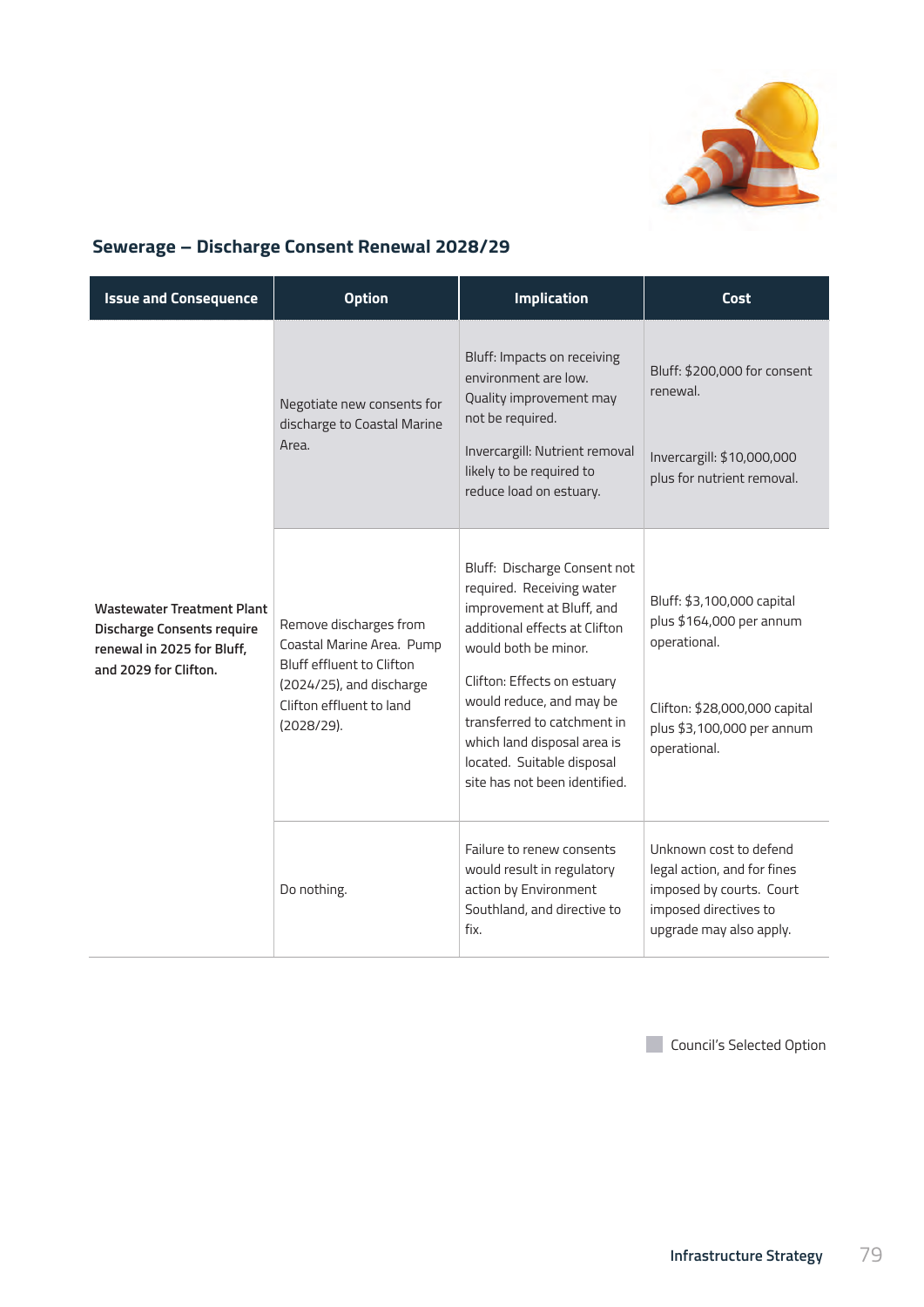## **Priority Projects and Options**

## **Community Facilities – New Pool 2023/24**

| <b>Issue and Consequence</b>                                                                                                                                                                                                 | <b>Option</b>                                                                                                                    | <b>Implication</b>                                                                                                                                                                                                                                                                                                               | Cost                                                                                                                                                                                                                |
|------------------------------------------------------------------------------------------------------------------------------------------------------------------------------------------------------------------------------|----------------------------------------------------------------------------------------------------------------------------------|----------------------------------------------------------------------------------------------------------------------------------------------------------------------------------------------------------------------------------------------------------------------------------------------------------------------------------|---------------------------------------------------------------------------------------------------------------------------------------------------------------------------------------------------------------------|
| There is no longer adequate<br>space at Splash Palace due<br>to current demand on the<br>facility; there is also an                                                                                                          | <b>Build additional FINA</b><br>standard pool space, a 25m<br>x 25m and 2m deep, with<br>accessibility ramp and stair<br>access. | This will increase the<br>available space in the water<br>at the facility and improve<br>accessibility. It will reduce<br>tension between pool users<br>as space is currently at<br>a premium. Potential to<br>engage more national water<br>based competitions and<br>meets to the City with FINA<br>approved competition area. | Capital Cost \$6,702,000 -<br>\$3,351,000 loan funded by<br>Council and \$3,351,000 of<br>proposed grant funding.<br>Ongoing operational increase<br>requirement from rates by<br>\$96,000 from 2023/24<br>onwards. |
| increase in disabled users at<br>the facility. In consideration<br>of population and<br>demographic projections,<br>the demand will only<br>continue to increase with<br>special regard to the ageing<br>and disabled users. | Increase opening hours of<br>the current facility.                                                                               | May reduce overall demand,<br>but demand peak times<br>would remain the same (due<br>to competing time demands<br>on the customer).                                                                                                                                                                                              | Operational cost increase                                                                                                                                                                                           |
|                                                                                                                                                                                                                              | Increase admission costs.                                                                                                        | This would reduce the<br>demand for the facility, but<br>would shift affordability to a<br>wealthier demographic.                                                                                                                                                                                                                | Unknown - could increase<br>or decrease revenue to the<br>facility.                                                                                                                                                 |

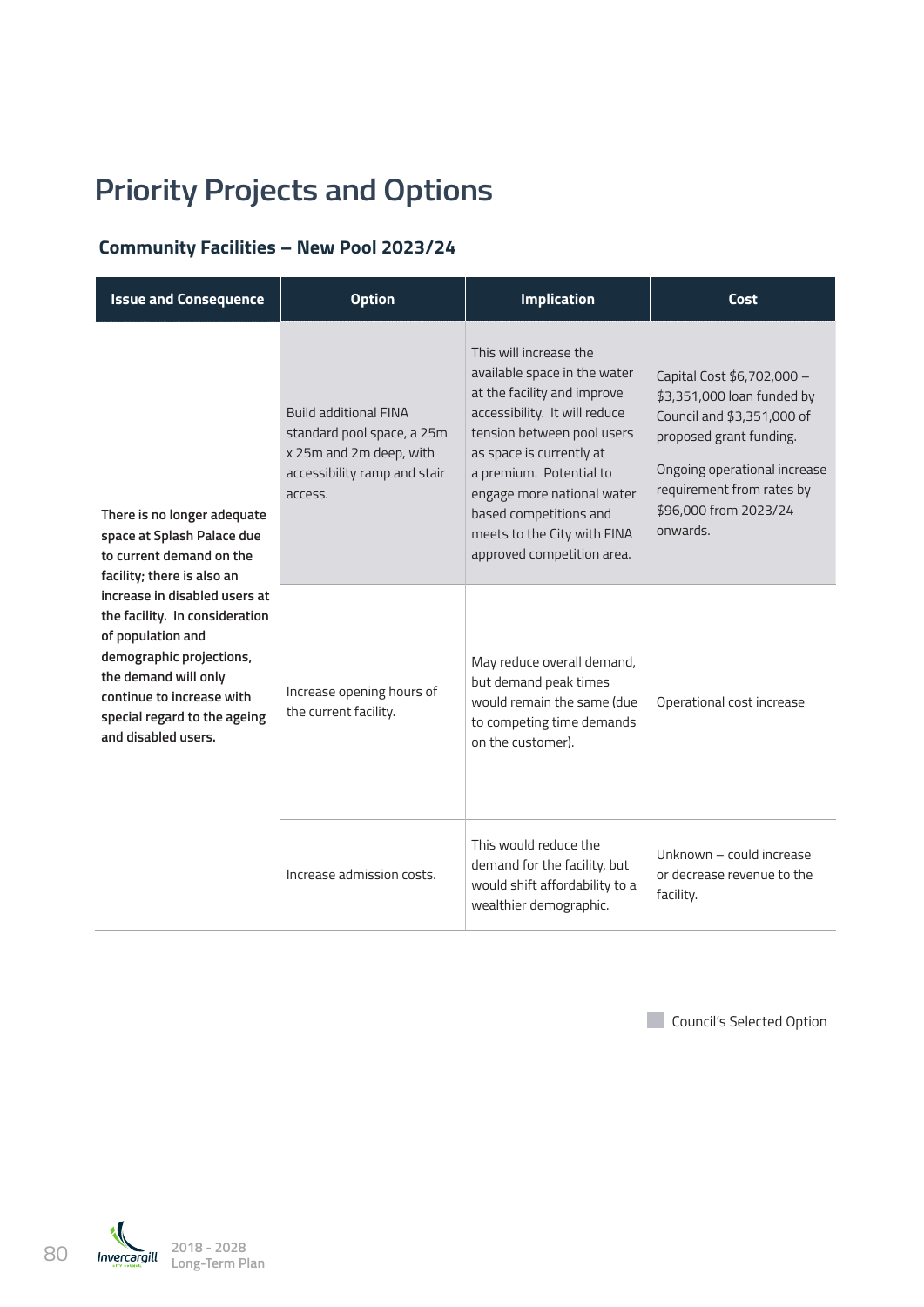

## **Community Facilities – Anderson House 2019/20**

| <b>Issue and Consequence</b>                                                                                                                                                                                                                                                                                                                      | <b>Option</b>                                                                                               | <b>Implication</b>                                                                                           | Cost                     |
|---------------------------------------------------------------------------------------------------------------------------------------------------------------------------------------------------------------------------------------------------------------------------------------------------------------------------------------------------|-------------------------------------------------------------------------------------------------------------|--------------------------------------------------------------------------------------------------------------|--------------------------|
|                                                                                                                                                                                                                                                                                                                                                   | Make the building safe to<br>look at from the outside but<br>not useable inside.                            | Public cannot use the inside<br>of the building but it will be<br>aesthetically pleasing as a<br>background. | \$194,000                |
| Issue: Not up to EQ standard.<br><b>Issue: Council has</b><br>responsibility of stewardship<br>for grounds, bush and<br>buildings - expectations are<br>that we continue to use the<br>building for the public.<br>Consequence: engage in<br>public consultation to find<br>out what the public want<br>and what they are prepared<br>to pay for. | Earthquake strengthen<br>buildings to 33% - 67%<br>and minimal work to open<br>ground floor only.           | Restricted use.                                                                                              | \$954,000 Capital Cost   |
|                                                                                                                                                                                                                                                                                                                                                   | Strengthen, provide toilets,<br>lift and regress but no fit out<br>for restaurant and heritage<br>displays. | Restricted use.                                                                                              | \$1,717,000 Capital Cost |
|                                                                                                                                                                                                                                                                                                                                                   | Complete all work as per<br>Venture Southland's Report.                                                     | Very high cost and continual<br>subsidisation.                                                               | \$1,916,000 Capital Cost |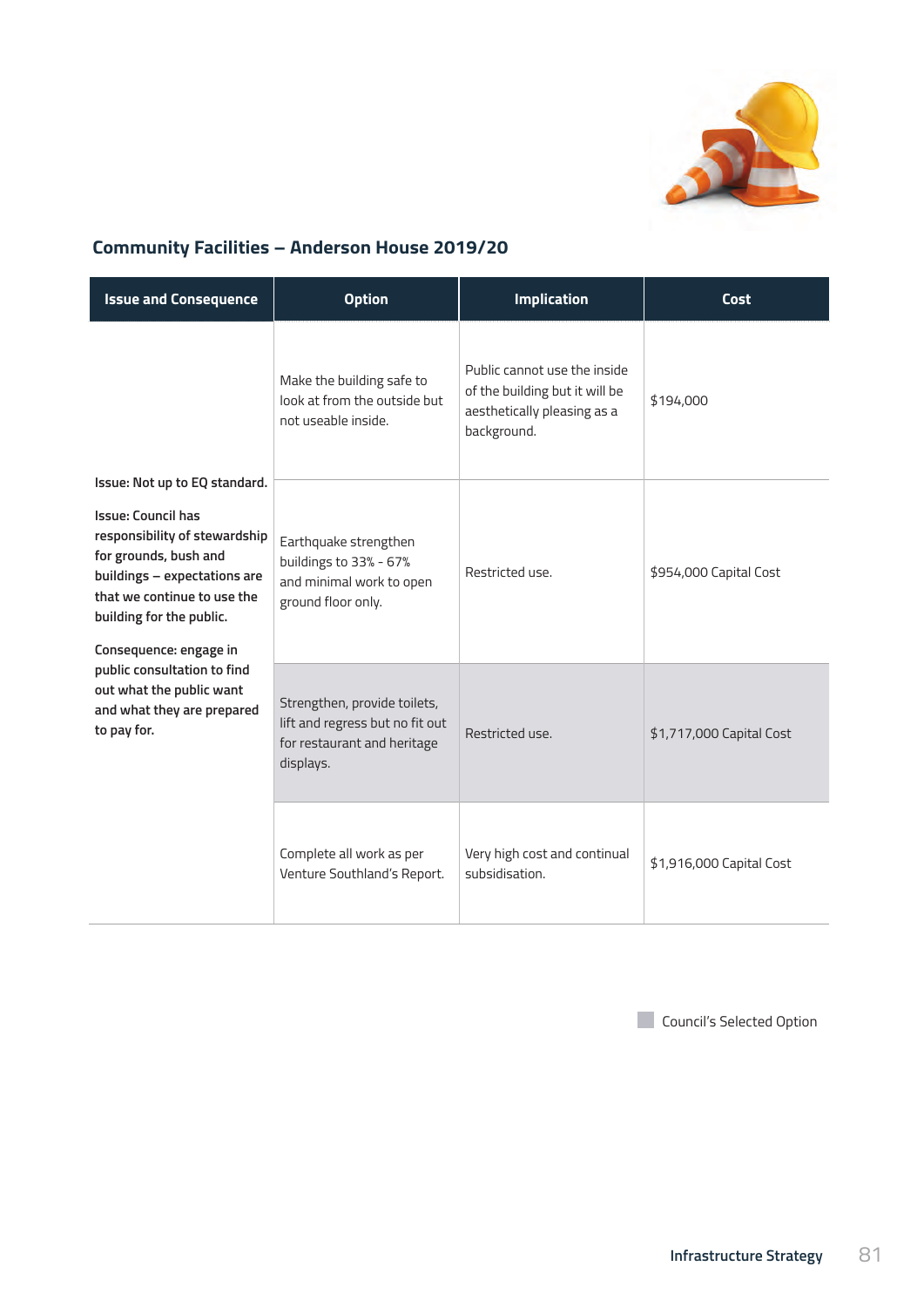## **Priority Projects and Options**

## **Roading – Safety**

| <b>Issue and Consequence</b>                                                                                                                                                                           | <b>Option</b>                                                                                                                                 | <b>Implication</b>                                                                                                                                                                                                                                                                                  | Cost                                                |
|--------------------------------------------------------------------------------------------------------------------------------------------------------------------------------------------------------|-----------------------------------------------------------------------------------------------------------------------------------------------|-----------------------------------------------------------------------------------------------------------------------------------------------------------------------------------------------------------------------------------------------------------------------------------------------------|-----------------------------------------------------|
|                                                                                                                                                                                                        | A low-budget around 5% of<br>the road renewals budgets<br>and limit the projects which<br>can be completed typically to<br>one lane projects. | Limits to the speed in<br>response to issues and<br>problems wait until they<br>are prioritised. Public do<br>not see any improvements.<br>Some major projects once<br>identified can take 10 years<br>to be enacted. A limited<br>response to a key problem.<br>Current budget range.              | \$400,000 per annum<br>increasing with inflation.   |
| Invercargill has a number<br>of unsafe road layouts and<br>together with unsafe driving<br>behaviours continues to<br>cause too many fatal and<br>serious crashes especially to<br>vulnerable drivers. | A mid-range budget<br>where two significant<br>improvements are targeted<br>each year.                                                        | A more proactive response.<br>Still has limitations on<br>budget but has greater<br>ability to increase<br>improvements in key<br>areas, deliver two big<br>improvements per year<br>and reduce the deficiency<br>listings.                                                                         | \$600,000 per annum<br>increasing with inflation.   |
|                                                                                                                                                                                                        | A high-range budget where<br>the deficiencies identified<br>are completed over 10 years<br>with some projects having a<br>lower priority.     | A significant shift in project<br>work needing skills and<br>resources to ensure sound<br>investment. Would require<br>NZTA to also agree that<br>the safety projects meet<br>a national threshold of<br>importance. Identified<br>deficiencies would be<br>removed in a more<br>responsive manner. | \$1,200,000 per annum<br>increasing with inflation. |

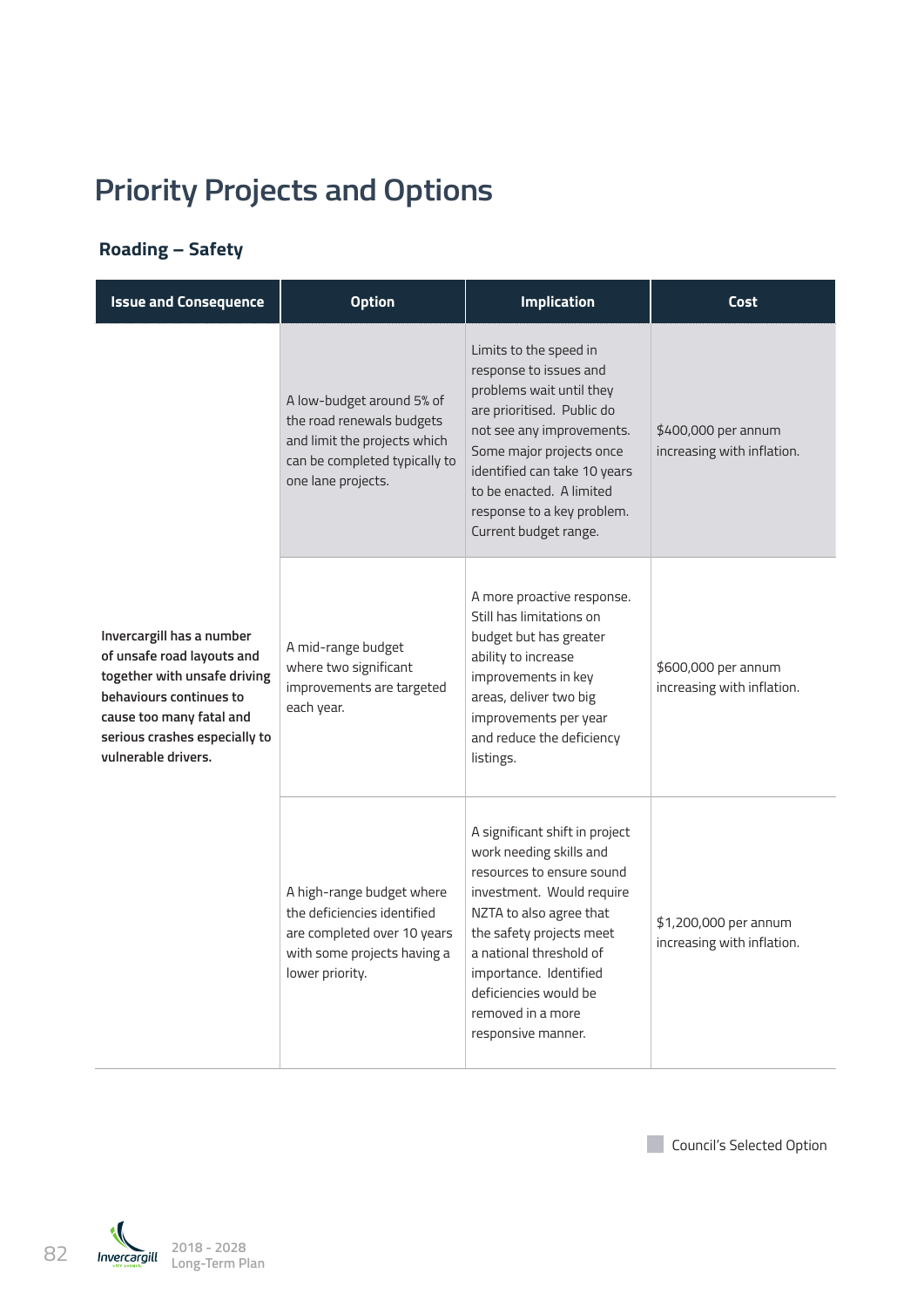

## **Roading – Accessibility**

| <b>Issue and Consequence</b>                                                                                                           | <b>Option</b>                                                                                                      | <b>Implication</b>                                                                                                                                                                                                                                                                                                                                                                                                      | Cost                                                |
|----------------------------------------------------------------------------------------------------------------------------------------|--------------------------------------------------------------------------------------------------------------------|-------------------------------------------------------------------------------------------------------------------------------------------------------------------------------------------------------------------------------------------------------------------------------------------------------------------------------------------------------------------------------------------------------------------------|-----------------------------------------------------|
|                                                                                                                                        | Low Budget Model \$4.0M<br>- for resurfacing including<br>chip sealing, asphalting and<br>rehabilitation works.    | The renewals of the road<br>pavement model has<br>suggested that the optimum<br>investment is the low model<br>and that given the available<br>budget that less can be<br>wisely invested to achieve<br>the output of roughness<br>and road gutting required<br>from the model. The users<br>however seek smoother<br>roads and this option<br>continues to deliver similar<br>statistical indicators (STE)<br>results. | \$3,400,000 per annum<br>increasing with inflation. |
| <b>Current infrastructure</b><br>together with changing land<br>use is restricting choices of<br>travel for people around the<br>city. | Normal Budget Model \$4.3M<br>- for resurfacing including<br>chip sealing, asphalting and<br>rehabilitation works. | More investment would<br>mean some roads are<br>smoother earlier. NZTA are<br>unlikely to agree to invest<br>beyond the optimum model<br>output.                                                                                                                                                                                                                                                                        | \$4,300,000 per annum<br>increasing with inflation. |
|                                                                                                                                        | High Budget Model \$5.0M<br>- for resurfacing including<br>chip sealing, asphalting and<br>rehabilitation works.   | Smoother roads in some<br>targeted places which would<br>allow wider access for<br>heavier trucks earlier. Higher<br>costs are not an optimum<br>solution but potentially more<br>aligned to customer wants<br>(which may change when<br>the cost impacts are tested).<br>NZTA are unlikely to support<br>or fund at the higher level<br>making the extra investment<br>much more expensive.                            | \$5,000,000 per annum<br>increasing with inflation. |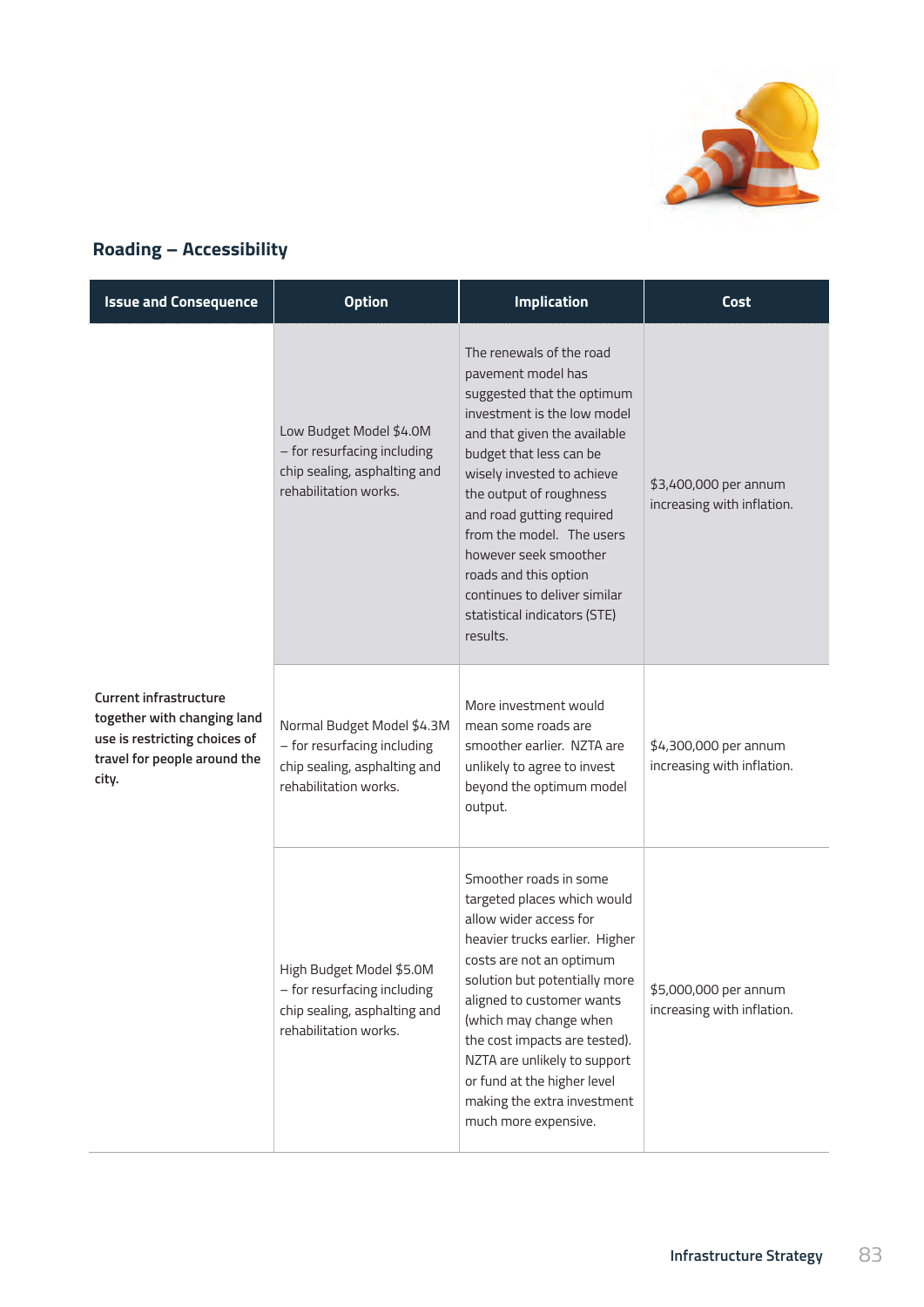## **Priority Projects and Options**

## **Special Project – Arts Centre Invercargill**

| <b>Issue and Consequence</b>                                                                                                                                                | <b>Option</b>                                                                                                                                    | <b>Implication</b>                                                                                                                                                | <b>Cost</b>                                                                                                                        |                                                                                                                                            |
|-----------------------------------------------------------------------------------------------------------------------------------------------------------------------------|--------------------------------------------------------------------------------------------------------------------------------------------------|-------------------------------------------------------------------------------------------------------------------------------------------------------------------|------------------------------------------------------------------------------------------------------------------------------------|--------------------------------------------------------------------------------------------------------------------------------------------|
|                                                                                                                                                                             |                                                                                                                                                  |                                                                                                                                                                   | Estimated capital<br>contribution Year 1<br>$= 2019/20:$                                                                           |                                                                                                                                            |
| The Art Gallery was                                                                                                                                                         |                                                                                                                                                  | A new Art Centre would                                                                                                                                            | Year 1<br>Year <sub>2</sub><br>Year <sub>3</sub><br>Year 4                                                                         | \$200,000<br>\$1,300,000<br>\$1,200,000<br>\$13,300,000<br>\$13,300,000                                                                    |
| identified by the Southland<br><b>Regional Development</b><br>Strategy as a driver of inner<br>city rejuvenation. The<br>project identified there<br>was a strong community | Build a new art centre using<br>a mixture of council, local<br>and central government<br>funds with the operation<br>being delivered by council. | allow the collections to be<br>better stored and would<br>also assist the Southland<br>Museum to refine its<br>redevelopment to focus on<br>areas other than art. | Ongoing operational impact<br>on rates:                                                                                            |                                                                                                                                            |
| interest in a dedicated Art<br>Centre with the opportunity<br>to include and house the<br>various local art collections.                                                    |                                                                                                                                                  |                                                                                                                                                                   | Year 1<br>Year <sub>2</sub><br>Year <sub>3</sub><br>Year 4<br>Year 5<br>Year <sub>6</sub><br>Year 7<br>Year 8<br>Year 9<br>Year 10 | \$168,000<br>\$267,000<br>\$374,000<br>\$722,000<br>\$1,269,000<br>\$1,308,000<br>\$1,325,000<br>\$1,345,000<br>\$1,385,000<br>\$1,407,000 |
|                                                                                                                                                                             | Status quo.                                                                                                                                      | Non co-ordinated art activity<br>and a regional missed<br>opportunity.                                                                                            | No increased costs.                                                                                                                |                                                                                                                                            |



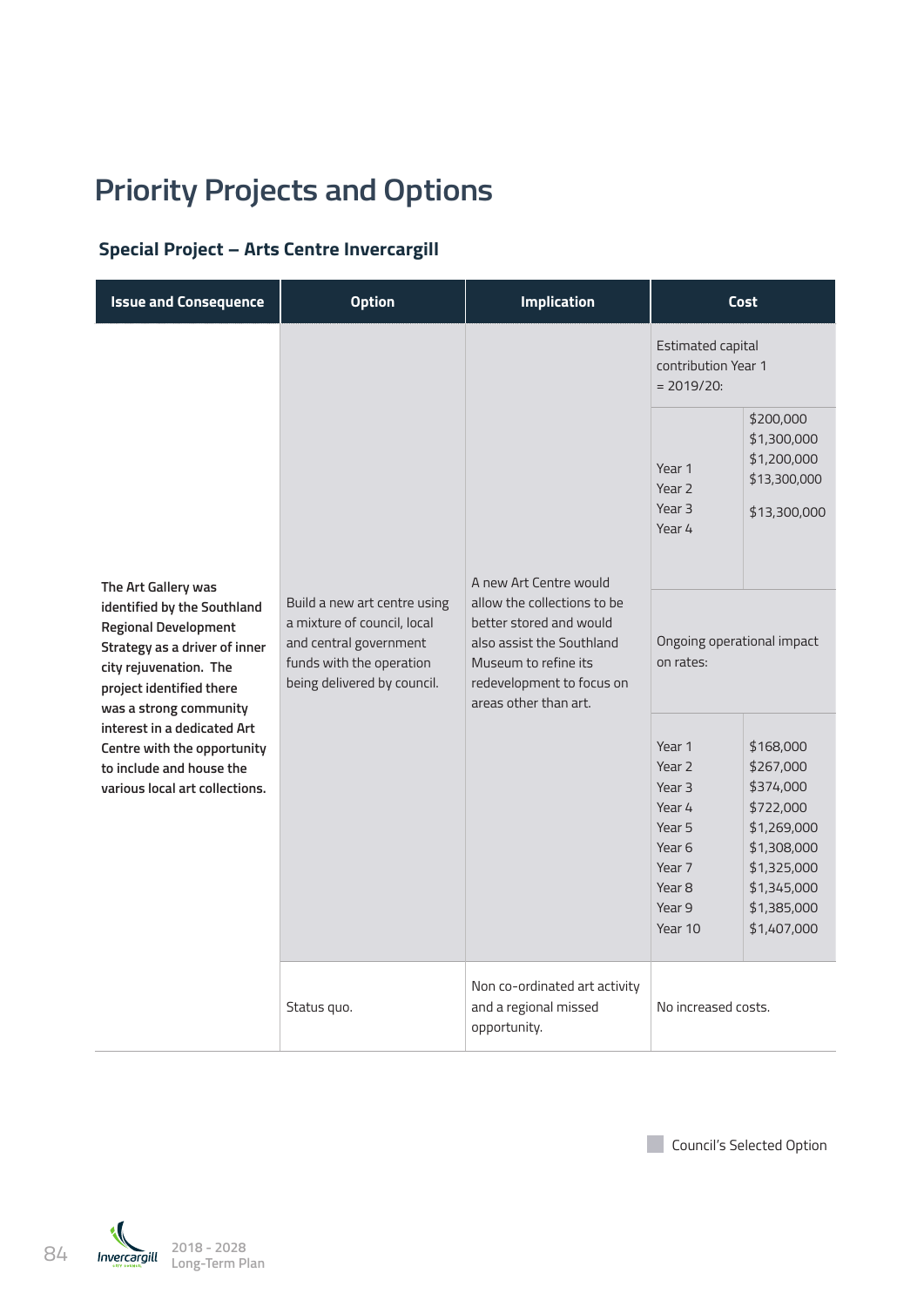

## **Special Project – Living Dinosaurs 2019/20**

| <b>Issue and Consequence</b>                                                                                                                                                                                                                                                                                                                                                                                                                                                                                                                                                                                                                                                                                                             | <b>Option</b>                                                                                                                                                                                                                       | <b>Implication</b>                                                                                                                                                                                                                                                                                                                                                                                                                | Cost                                                                                                                                                                                                     |
|------------------------------------------------------------------------------------------------------------------------------------------------------------------------------------------------------------------------------------------------------------------------------------------------------------------------------------------------------------------------------------------------------------------------------------------------------------------------------------------------------------------------------------------------------------------------------------------------------------------------------------------------------------------------------------------------------------------------------------------|-------------------------------------------------------------------------------------------------------------------------------------------------------------------------------------------------------------------------------------|-----------------------------------------------------------------------------------------------------------------------------------------------------------------------------------------------------------------------------------------------------------------------------------------------------------------------------------------------------------------------------------------------------------------------------------|----------------------------------------------------------------------------------------------------------------------------------------------------------------------------------------------------------|
| The Museum building is<br>closed to the public. The<br>Tuatara are able to be<br>viewed from the outside at<br>the north of the building.<br>The presence of Tuatara<br>are a risk to the required<br>environment of the<br>museum collection which is<br>significantly different to that<br>of the Tuatara and therefore<br>they require separation.<br>DOC are looking for a<br>permanent home for the<br>Kākāpō chick rearing, the<br>current temporary lab is not<br>fit for purpose.<br>The Southland Museum and<br>Art Gallery development will<br>be designed in recognition of<br>Living Dinosaurs.<br>Create tourism attractions in<br>Invercargill.<br>More tourists will visit<br>Invercargill and stay for<br>multiple days. | Build an enclosure beside<br>the Southland Museum<br>and Art Gallery suitable<br>for an enhanced Tuatara<br>experience.<br>Tuataras have a purpose<br>built facility and continued<br>success of the Tuatara<br>breeding programme. | • Create tourism attractions<br>in Invercargill.<br>More tourists will visit<br>Invercargill and stay for<br>multiple days.<br>• A significant taonga<br>species whose 'home' is<br>Murihiku are celebrated.<br>. Risk to the tuatara and<br>museum collection is<br>reduced.<br>. The feasibility study<br>indicates this can be cash<br>positive from year one if<br>partly co-funded or from<br>year six if fully loan funded. | Estimated capital cost is<br>\$5M (50% loan funded and<br>50% externally funded).<br>Ongoing operational impact<br>to the rates in Year 2019/20<br>$-$ \$100,000.<br>From Year 2020/21<br>- Self funding |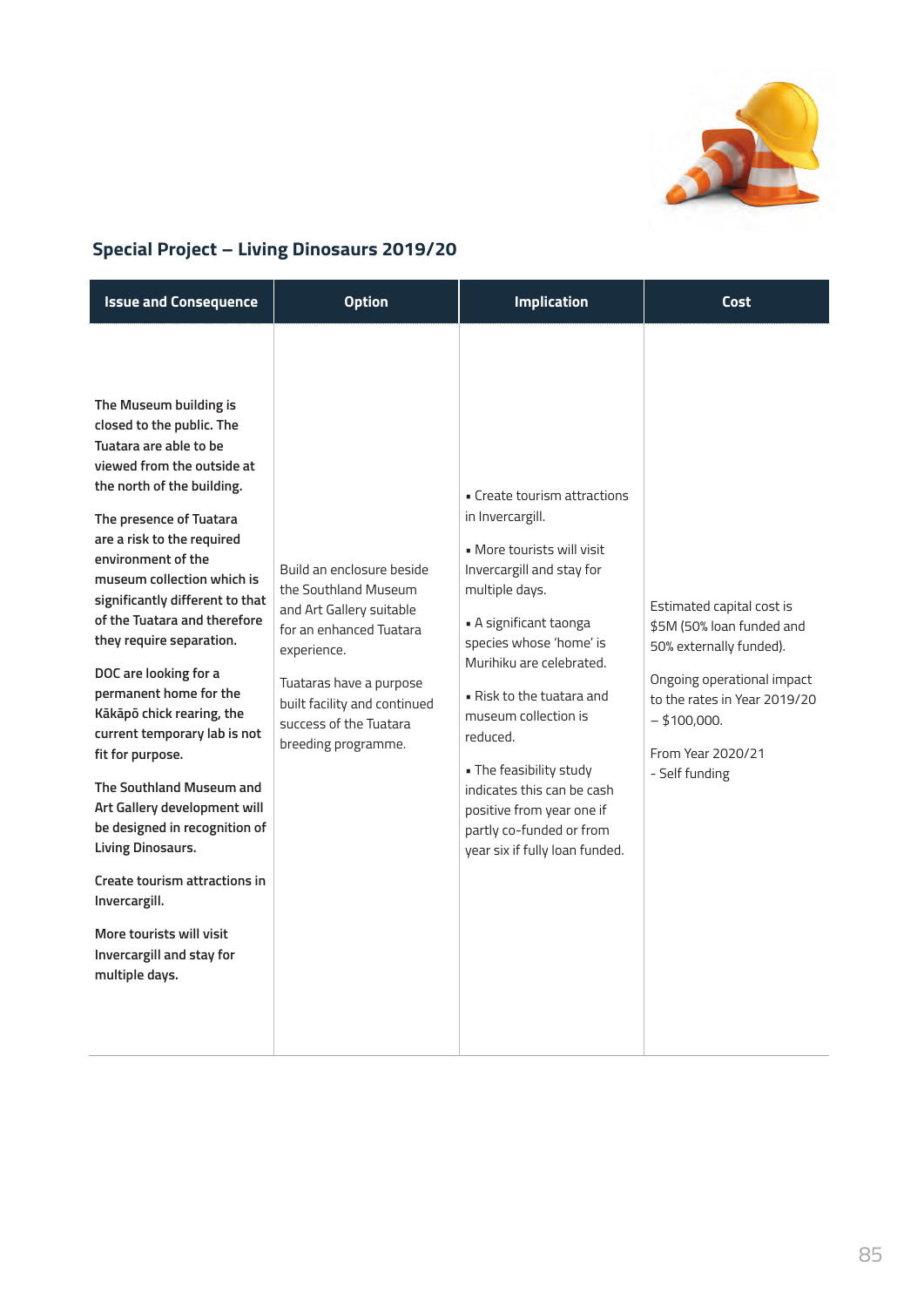## **Priority Projects and Options**

## **Special Project – Living Dinosaurs 2019/20 continued**

| <b>Issue and Consequence</b>                                                                                                                                                                                                                                                                                                                                                                                                                                                                                                                                                                                                                                                                                                             | <b>Option</b>                                                                                                                                                                                                                                                                                                                                         | <b>Implication</b>                                                                                                                                                                                                                                                                                                                                                                                                                                                                                                                                                                                                                                                                                                  | Cost                                                                                                                                                                                                                                                                                                                                        |
|------------------------------------------------------------------------------------------------------------------------------------------------------------------------------------------------------------------------------------------------------------------------------------------------------------------------------------------------------------------------------------------------------------------------------------------------------------------------------------------------------------------------------------------------------------------------------------------------------------------------------------------------------------------------------------------------------------------------------------------|-------------------------------------------------------------------------------------------------------------------------------------------------------------------------------------------------------------------------------------------------------------------------------------------------------------------------------------------------------|---------------------------------------------------------------------------------------------------------------------------------------------------------------------------------------------------------------------------------------------------------------------------------------------------------------------------------------------------------------------------------------------------------------------------------------------------------------------------------------------------------------------------------------------------------------------------------------------------------------------------------------------------------------------------------------------------------------------|---------------------------------------------------------------------------------------------------------------------------------------------------------------------------------------------------------------------------------------------------------------------------------------------------------------------------------------------|
| The Museum building is<br>closed to the public. The<br>Tuatara are able to be<br>viewed from the outside at<br>the north of the building.<br>The presence of Tuatara<br>are a risk to the required<br>environment of the<br>museum collection which is<br>significantly different to that<br>of the Tuatara and therefore<br>they require separation.<br>DOC are looking for a<br>permanent home for the<br>Kākāpō chick rearing, the<br>current temporary lab is not<br>fit for purpose.<br>The Southland Museum and<br>Art Gallery development will<br>be designed in recognition of<br>Living Dinosaurs.<br>Create tourism attractions in<br>Invercargill.<br>More tourists will visit<br>Invercargill and stay for<br>multiple days. | Build an enclosure beside<br>the Southland Museum<br>and Art Gallery suitable<br>for an enhanced Tuatara<br>experience; include facilities<br>for rearing Kākāpō chicks<br>which will also be a highly<br>desirable attraction.<br>Tuatara and Kākāpō have<br>a purpose built facility,<br>continued success of<br>the tuatara breeding<br>programme. | • Create tourism attractions<br>in Invercargill.<br>• More tourists will visit<br>Invercargill and stay for<br>multiple days.<br>. Two significant taonga<br>species whose 'home' is<br>Murihiku are celebrated.<br>• Risk to the Tuatara and<br>museum collection is<br>reduced.<br>. The feasibility study<br>indicates this can be cash<br>positive from year one if<br>partly co-funded or from<br>year six if fully loan funded.<br>. Purpose build facility for<br>rearing of Kākāpō chicks -<br>they currently have no fixed<br>facility. The chicks will be<br>present 10 weeks of the<br>year every second, third or<br>fourth year, dependant on<br>their natural food source and<br>success of breeding. | Estimated capital cost is<br>\$5M (50% loan funded and<br>50% externally funded).<br>Ongoing operational impact<br>to the rates in Year 2019/20<br>$-$ \$100,000.<br>From Year 2020/21 - Self<br>funding<br>Cost of Kākāpō funded<br>by others (Sponsorship<br>of project, income and<br>ongoing operational cost<br>responsibility of DOC) |



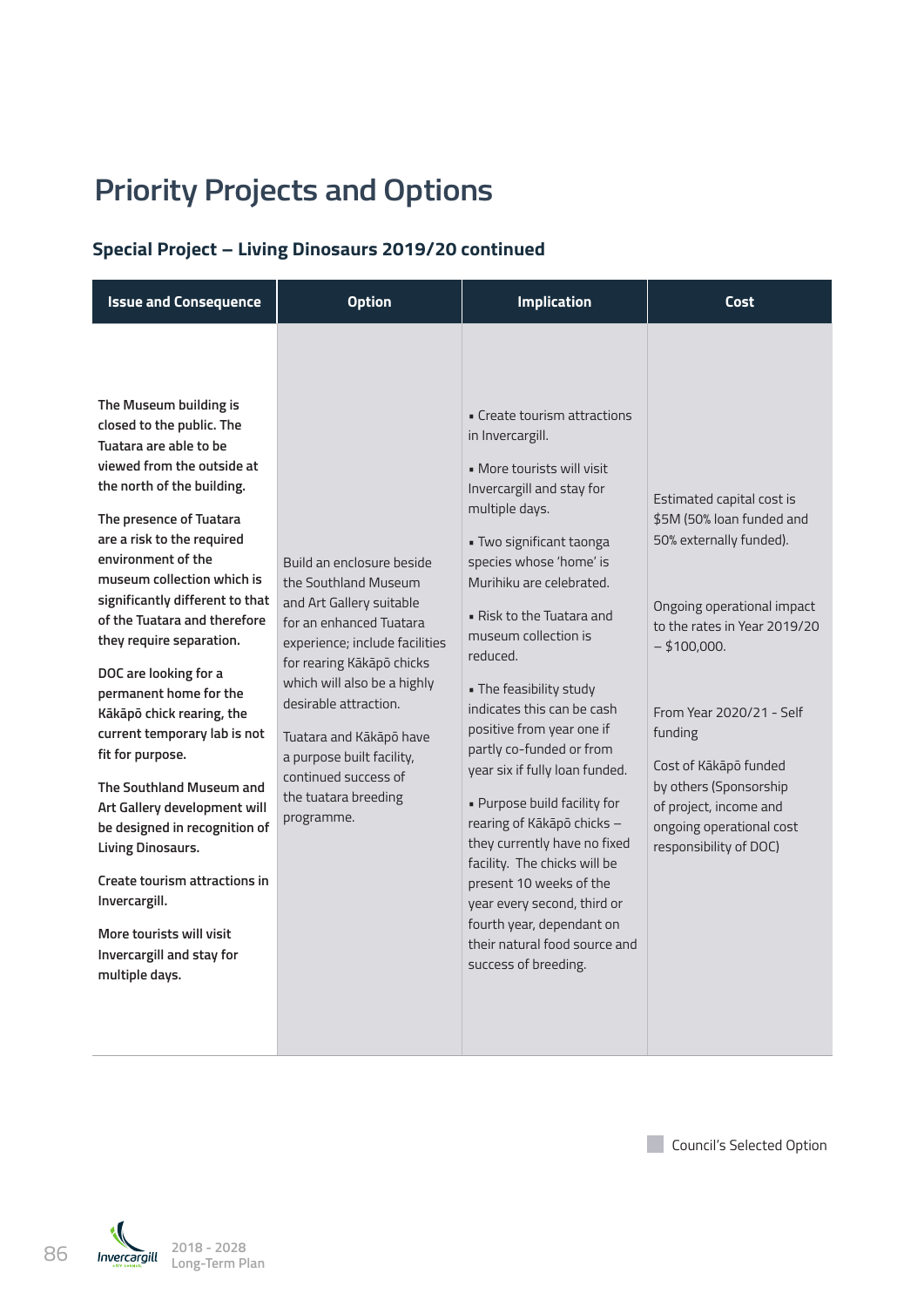## **Special Project – SMAG Re-development 2021/22 & 2022/23 and Storage Facility 2024/25**

| <b>Issue and Consequence</b>                                                                                                                                                                                                                                             | <b>Option</b>                                                                                                                                          | <b>Implication</b>                                                                                                                                                        | Cost                                                                                                                                                     |
|--------------------------------------------------------------------------------------------------------------------------------------------------------------------------------------------------------------------------------------------------------------------------|--------------------------------------------------------------------------------------------------------------------------------------------------------|---------------------------------------------------------------------------------------------------------------------------------------------------------------------------|----------------------------------------------------------------------------------------------------------------------------------------------------------|
|                                                                                                                                                                                                                                                                          | Remove the museum<br>collection and art collection<br>to a nearby purpose built<br>building for separate<br>storage of regional museum<br>collections. | Reduced risks to heritage<br>of Southland by storing<br>collection objects in<br>optimum conditions.<br>Heritage of Southland is<br>catalogued in a common<br>system.     | <b>Estimated Council Capital</b><br>Grant contribution<br>2024/25<br>\$8,600,000.                                                                        |
| Southland Museum and<br>Art Gallery Trust Board has<br>identified the building below<br>33% new building standard.<br>The building has been closed<br>to the public.<br>The Museum and collection<br>is needed to be relocated<br>to a facility designed for<br>purpose. | Council have allocated grant<br>funds for the redevelopment<br>of the Museum.                                                                          | Plans are not yet developed<br>by the Southland Museum<br>and Art Gallery Trust Board<br>but they have indicated their<br>intention to redevelop on the<br>existing site. | <b>Estimated Council Capital</b><br>Grant contribution<br>\$9,498.000 (not including<br>Storage Facility).<br>2021/22 \$2,500,000<br>2022/23 \$6,998,000 |
|                                                                                                                                                                                                                                                                          | Build additional areas<br>associated with the<br>development of an Arts<br>Centre in the Invercargill<br>inner-city.                                   | One facility delivering a<br>number of outcomes co-<br>located. Additional costs in<br>an Inner City location where<br>land is more expensive.                            | Costs yet to be identified.                                                                                                                              |

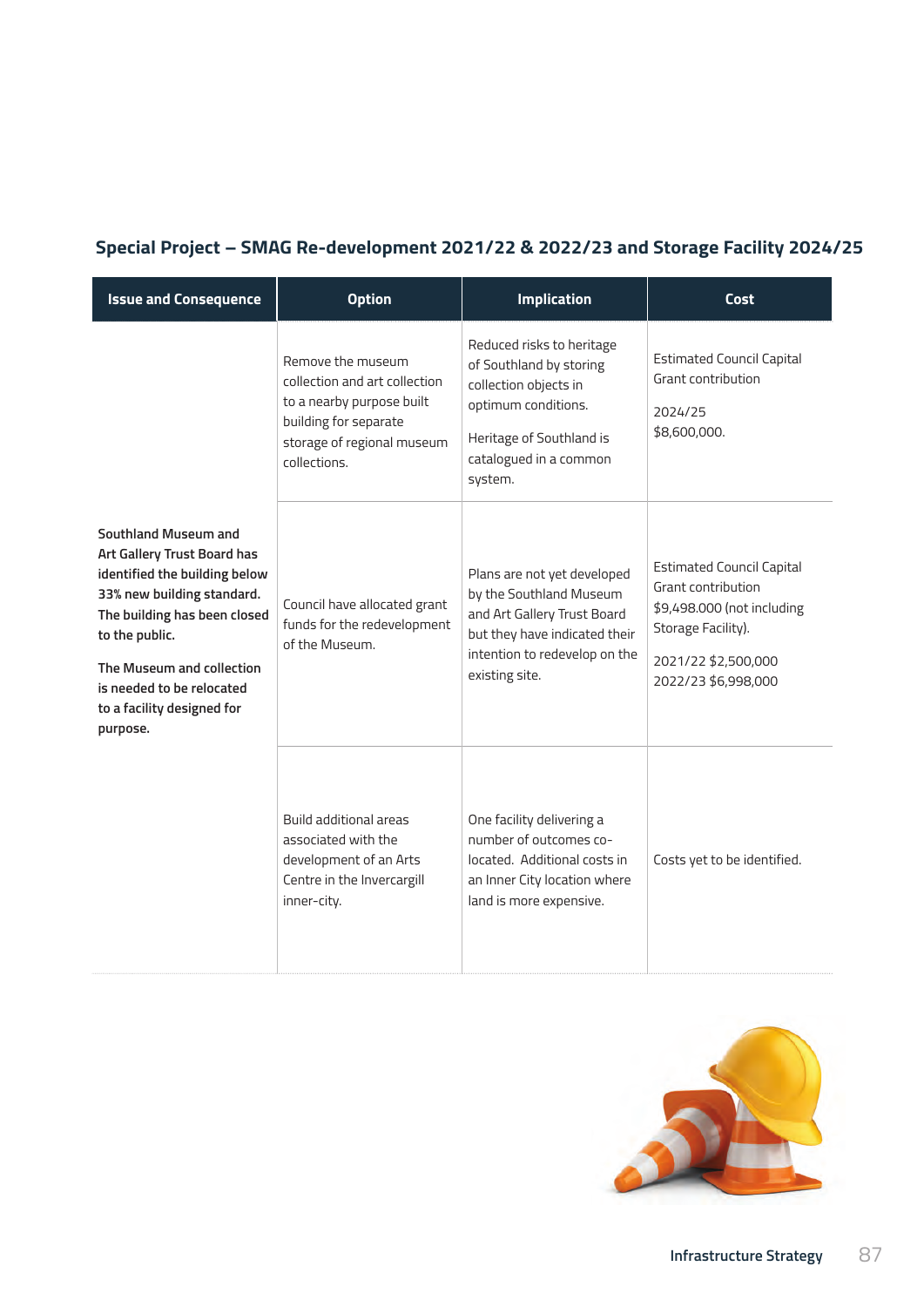## **Changes to Levels of Service**

Levels of Service (LOS) for asset groups included within this Strategy are not planned to have significant changes implemented unless noted below. During the Long-term Plan (10 years) and the Activity Management Plan (AMP) (30 years), ongoing consideration of the LOS will be undertaken and where changes are sought these will be included in future plans. This strategy looks to manage our existing assets at the same level of service. As Options are selected within the LTP process, some changes can occur. Where these are different from the recommended programmes within the AMP this document would need adjustment.

Council intends to maintain and renew its infrastructure assets to ensure that the assets remain in such a condition to continue to deliver a reliable and similar level of service to that currently being provided.

The Activity Plans will include these adjustments to LOS which are seen as more significant.

• For stormwater the proposed Southland Water and Land Plan will require improvements to stormwater quality

- Additional pool at Splash Palace
- Alternative water supply
- Living Dinosaurs display
- ACI (Art Centre) development museum changes

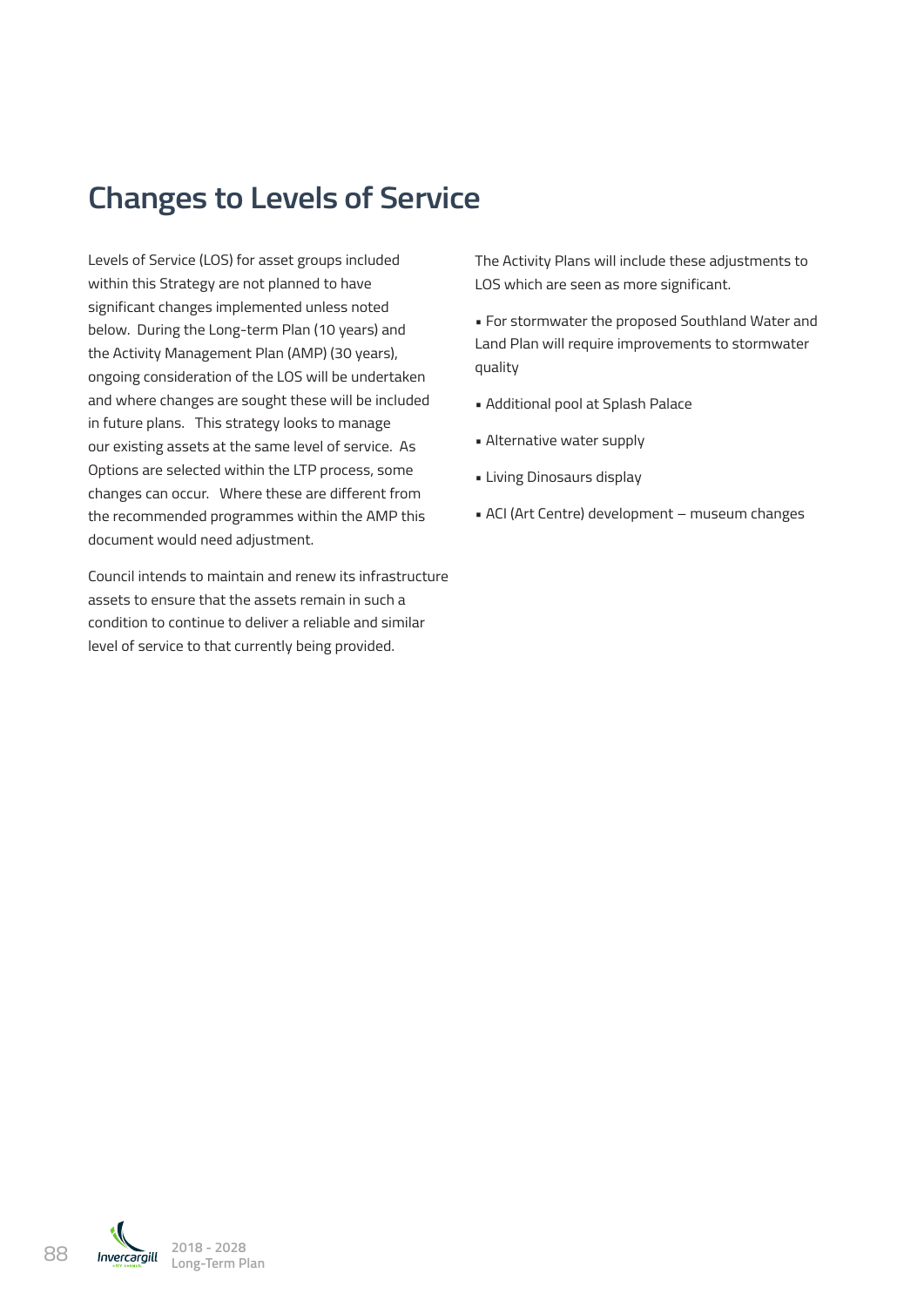

## **Our Approach to Asset Management**

Council has recognised that to provide a better service to the community we must strengthen our approach to asset management and the systems we use. It must have sound evidence based information for decision making, the risks faced must be quantified in a consistent and formal way, and we must work closely as a coordinated team within Council across all departments.

We will deliver asset management by:

### **Statutory and regulatory requirements**

Asset Managers ensure that all Statutory and Legislative requirements are known and are covered by the set levels of service which are monitored. Regular reports on performance against these targets are made through the Council Committees and Council structures.

Corporate wide approach to Health and Safety systems for all employees and contractors working on assets is in place and managed outside this strategy.

### **Asset Management Policy and Asset Management Strategy**

Council must continue to maintain suitable governance and guidance documents in the form of policies and strategies to direct the delivery of asset management. These documents are considered by Council and when adopted they set the forward governance framework for staff to operate within. These documents also provide a high level plan which Council should expect itself to meet and exceed through having systems and processes which aid the delivery. These areas may include the level of maturity Council sets for each asset group, how it is resourced, and the level of expertise it holds in-house. These documents will also set the commitment to funding renewals and other activities, and need to be aligned and referenced when reviewing budgets or financial decision making.

## **Asset Management Information Systems (AMIS)**

Council will have systems which are capable of storing asset information and data in a coordinated and managed way, which is able to assist with the stewardship of owning assets.

These systems will be nationally recognised and have a low Information Management operational risk.

Currently two systems are utilised being Infor IPS (for piped network, buildings and parks) and RAMM for roading. Both are recognised systems and are capable of delivering analytical processes to assist in the development of advanced asset management solutions.

RAMM has been used by Council for nearly 30 years and has high data availability. Infor IPS is a suitable product which is currently being implemented and data is now being consolidated into the package.

Systems such as this need to be adequately resourced and funded.

### **Progressively improve asset evidence**

All assets are collected and maintained accurately using Asset Management Information Systems (AMIS) which includes:

- Asset condition
- Performance
- Age and expected life
- Value and cost to replace
- Criticality

A common criticality framework is planned to be developed which considers risk and resilience in decisions. The future use of predictive modelling will be developed and used to implement preventative maintenance, improving predictable renewal programmes when and where data is available, and if it is not available, start to gather the data which is required.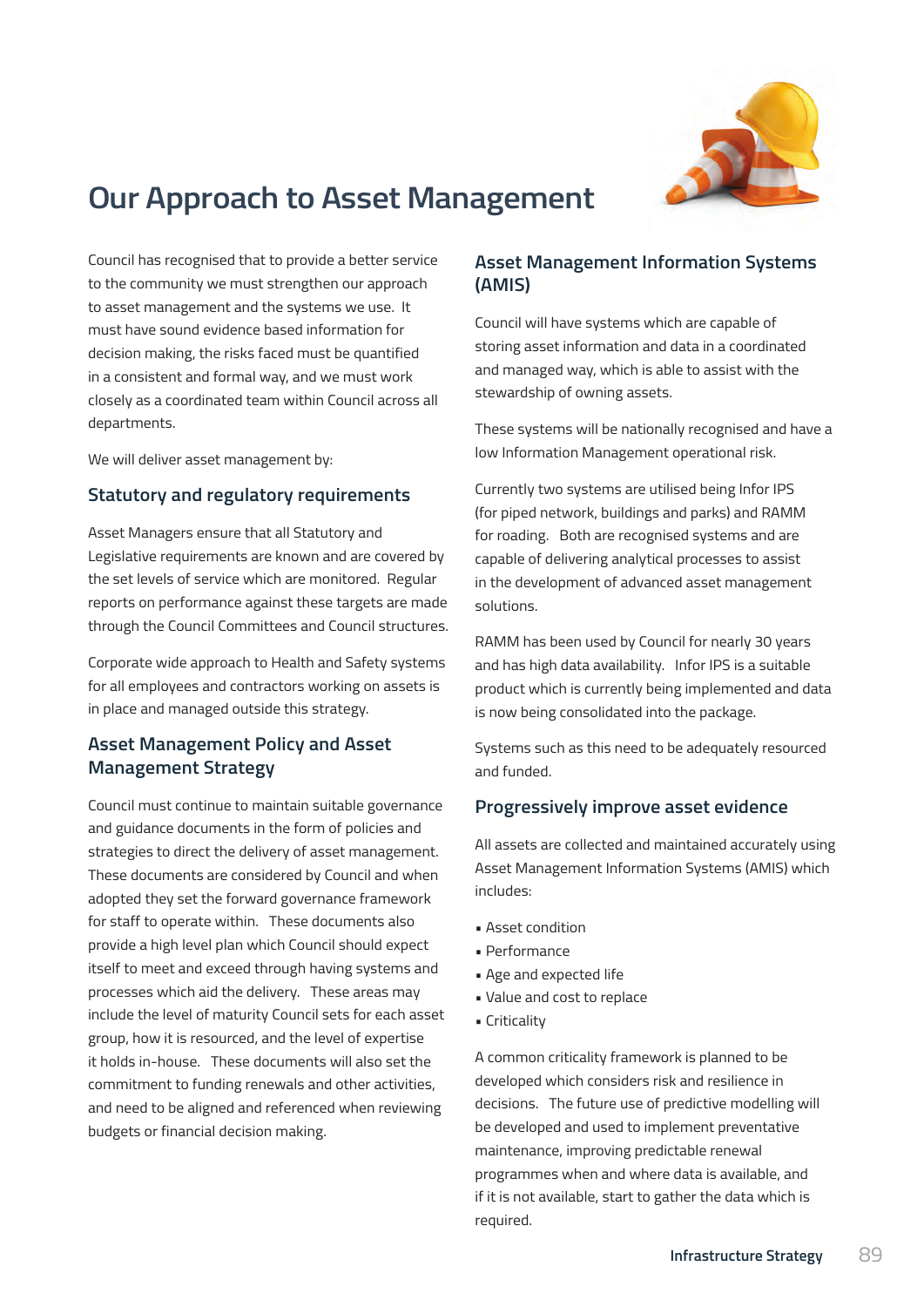## **Our Approach to Asset Management**

### **Operate in a prudent manner**

When assets are added to existing portfolios, lifecycle management including operational costs are considered.

Service will be regularly reviewed to ensure that they are being delivered effectively, efficiently and to best practice. Structures will also be reviewed (Section 17A of LGA) to ensure that any opportunities are understood and changes implemented.

When procuring operational and/or maintenance services (in house and outsourced) or renewal works, value for money is attained through competitive procurement processes aligned to best practice. Generally an open market process is used for contracts with key outcomes being whole of life cost, contractor performance, and Health and Safety.

Financial performance will be monitored and reported against Annual Plan Budgets aligned with six weekly reports to Council.

#### **Renew in a financially prudent manner**

Existing assets are maintained and networks are only extended in accordance with the District Plan, Activity Management Plans, or where Council resolves on a case by case basis. The strategy suggests that we need to maintain and manage existing assets and not look to grow or expand those services.

Risk, cost, whole of life operating costs and benefits will be considered before accepting any new privately funded assets constructed in association with property development.

Financial inputs are a key element to decision making and working closely with Council's finance teams is important. Making evidence driven sound investment decisions through the use of advanced asset management and business case analysis is the direction planned.

An organisational approach is taken to prepare for the Long-term, Annual and Activity Management Plans. This preparation prioritises renewal projects based on optimised decision making, major expenditure decisions prioritised in order from the highest benefit cost ratio with consideration to condition, criticality, performance and non-asset solutions considered.

Valuations of all assets is planned to be undertaken during or prior to the review of the Activity Management Plans.

This strategy in conjunction with the Financial Strategy looks to develop the renewal funding level over a ten year window to a level which is consistent with the calculated depreciation (unless agreed otherwise such as in footpaths). This approach utilises increasing rates funding, loan and risk to balance the financial demands.

The approach taken in Water is to focus renewals around criticality. Supply pipelines which are specific assets delivering the water in bulk and are not networked or have alternatives are key to being able to deliver a service and if they fail they disrupt thousands of users and a "system" failure occurs. Their renewals are significant and large expensive projects are planned to occur and be complete no later than end of expected life. Some repairs take days and could have consequences if multiple simultaneous failures occurred, meaning no water to distribute and reservoirs run dry. The risk of a failure in these assets is too high and an unacceptable community risk. Non-critical infrastructure however have many connected options and when a failure occurs, typically disrupts only a few customers, is easily repaired and have low cost impacts. These would be monitored and only renewed after evidence of pending significant (rendering wider level of service disruptions) failure. This evidence may be several small failures in a street, area or specific material type. Pipes would be run to their most optimistic life age and beyond, which delivers maximum use of the asset and best value for money. This is a significant shift in strategy from

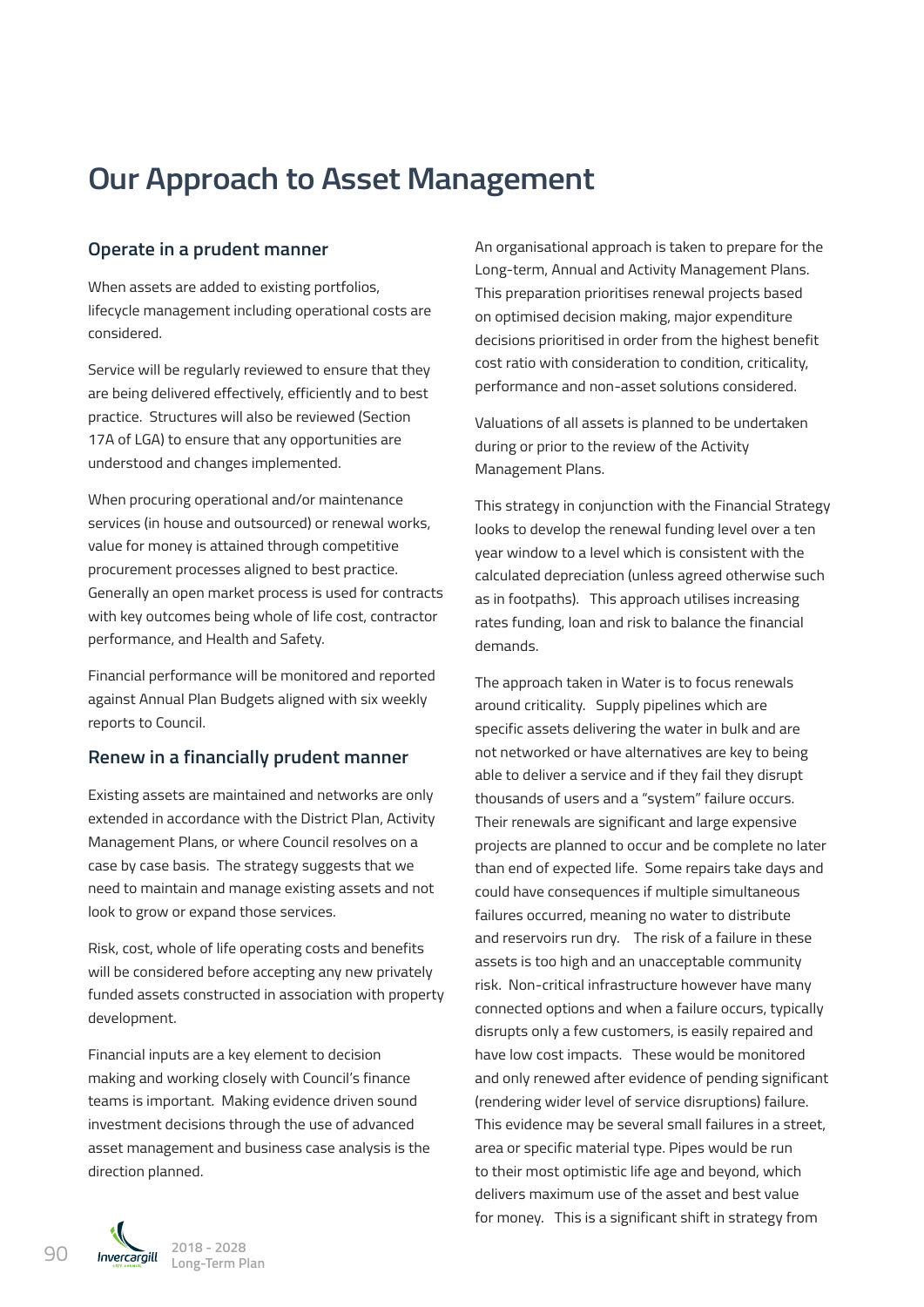

the past. This approach allows for a better balanced depreciation funded focus but develops an understood and acknowledged risk profile for Council which can then be assessed and managed through financial and investment tools and techniques.

### **Levels of service and demand**

Levels of service are consulted on and agreed through the Long-term Plan. This is the best time to review demand forecasts, and these are documented in AMPs. We seek to understand the customer and community requirements for level of service and identify any gaps or demands for change by:

- Monitoring requests for service
- Understanding the utilisation and capacity of our infrastructure
- Using satisfaction surveys and/or specific focus groups

Council endeavours to ensure that levels of service are set at agreed sustainable levels and moving forward any change to level of service will have an evidence based decision (benefit cost ratio or similar assessment factor) developed to demonstrate the impact of the changes.

### **Improve the asset management system**

Activity Management Plans are developed to agreed maturity levels as outlined within the Asset Management Policy. This Policy is reviewed as part of the Long-term Plan development and more frequently if required.

Each activity plan has been developed using a consistent framework approach with similar sections and layouts. This has been based on Treasury Better Business Case Model. This approach assists to ensure all components are developed consistently, has similar and high visibility of key areas for readers to compare activities and uses techniques developed for evidence based decision making. This is the first cycle of the plans in this format and will improve with future iterations.

Activity Plans have a 30 year minimum horizon for planning, particularly for renewals. The piped networks, bridges and kerbing, and building assets however have assets which have lives in excess of the plan length of 30 years. These assets, sometimes up to 100 years are considered (through analysis) over their whole of life periods and the AMP generally only reports the 30 year window. Technical analysis over the whole of life is used and wherever possible modelled for impacts. Should a significant impact be identified just beyond the AMP minimum report period, it will be included to show that material aspect of the future planning cycle.

Each plan has an improvement plan and proposed actions are a key area where future advancement is recognised to occur. The Improvement Plans and Actions are reviewed and ideally reported to the Executive Leadership Team.

The wider Asset Teams co-ordinate to ensure common direction and actions are known and best practice is acknowledged and shared. Where available, resources are shared. Each plan has a specific owner and responsibility.

The Corporate Risk framework is under review with all plans having a specific risk register which is actively maintained and evaluated to reduce impacts.

### **Sustainability and Resilience**

Environmental effects are considered in operational and renewal considerations to reduce negative impacts throughout the process where possible. Emerging technologies will be considered when appropriate for sustainability and if they can deliver service improvements. Both resilience and vulnerability are considered through corporate lifeline projects and as these plans are strengthened the inputs will be added to current AMPs.

Resilience is planned to be reviewed and improved along with the Corporate Risk framework, which includes contingency planning.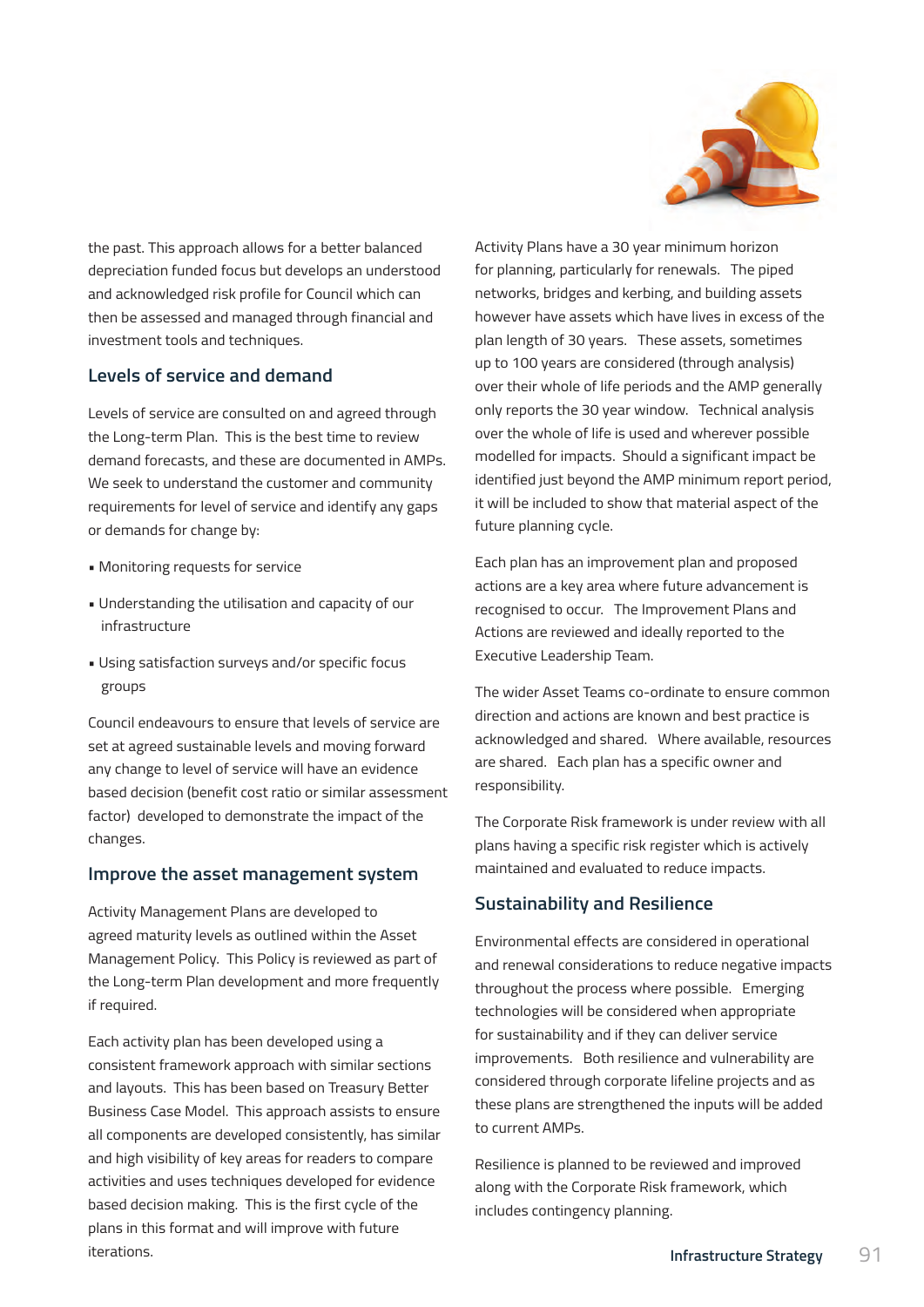## **How Are We Going To Fund Infrastructure?**

This Strategy develops the asset activities which are needed to be planned for and delivered over at least the next 30 years. This strategy needs to work and interact with the Financial Strategy and through these connections develop methods and options for the planned works to be funded in the short and long-term in a sustainable way.

Council looks to use a mix of annual rates funding, dividends from investments, user pays, subsidies and other sources to balance the financial demands from assets with the ability and willingness from ratepayers and users to pay for them.

By getting infrastructure spending right, Council can assist our community and economy in continuing to thrive. This strategy will assist both Council and the Community to make well-informed decisions regarding the future development of any assets, as well as the maintenance and renewal of our existing assets.

The Financial Strategy and Long-term Plan sets out which of the options are selected for each asset to pay for their activity.

Council believes it has a strong financial position which allows a 'safety net' if renewal demands are required sooner than anticipated and planned by the strategy timing. Council can increase debt in the short-term to meet increasing costs.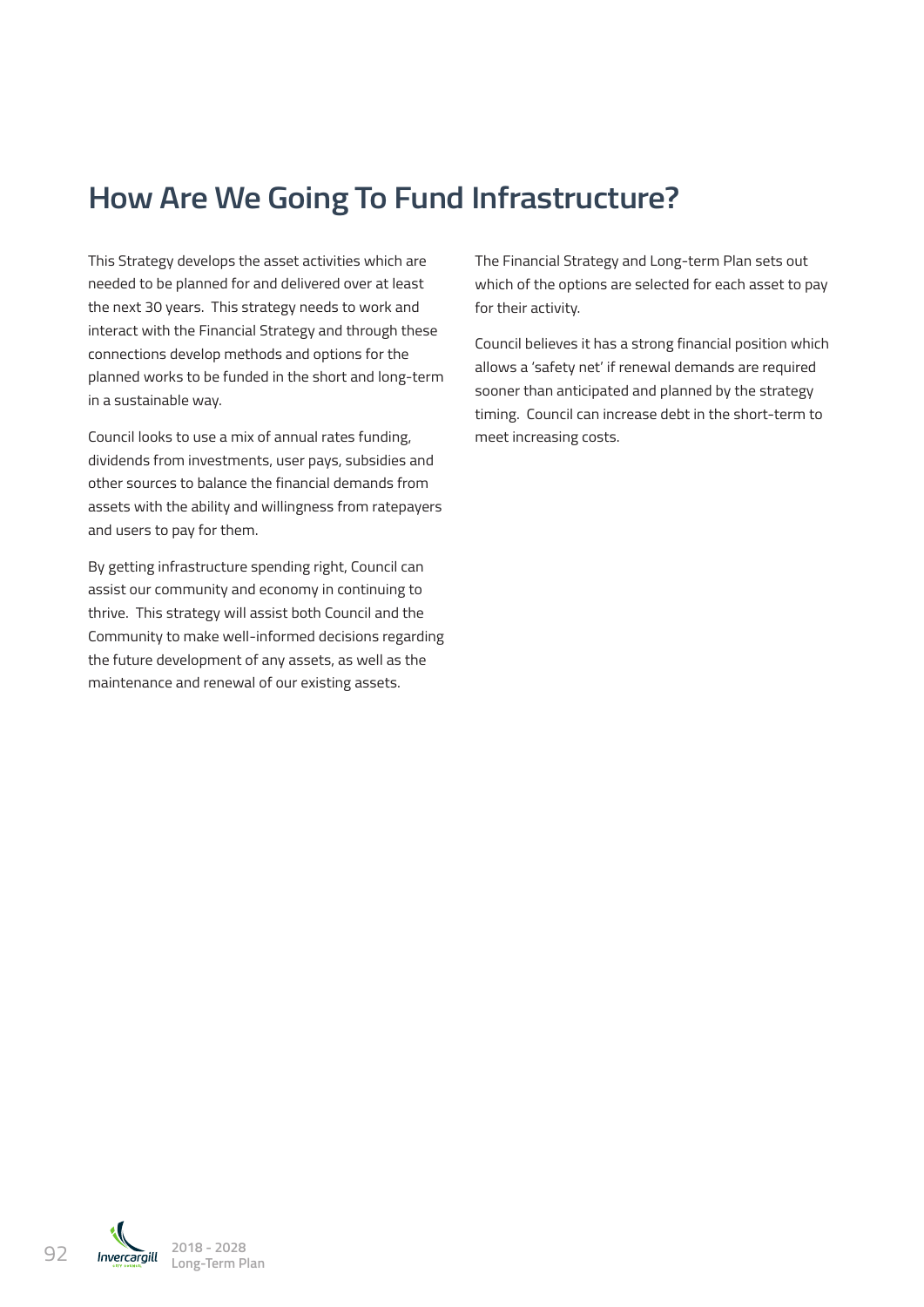

## **Long Term Financial Estimates**

## **Total Infrastructure Expenditure by Type**

The two graphs below show, in detail for the first ten years and then in five year blocks, the total infrastructure expenditure anticipated (excluding Special Projects) over the next 30 years.



# **Total Expenditure ‐ All Infrastructure ‐ 10 year Financial Forecast**

**(with inflation) Total Expenditure ‐ All Infrastructure ‐ 5 yearly Financial Forecast** Other funding Reserve uplifts Debt funding Grants & Subsidies Revenue Fees & Charges Revenue Rates Required **(with inflation)**

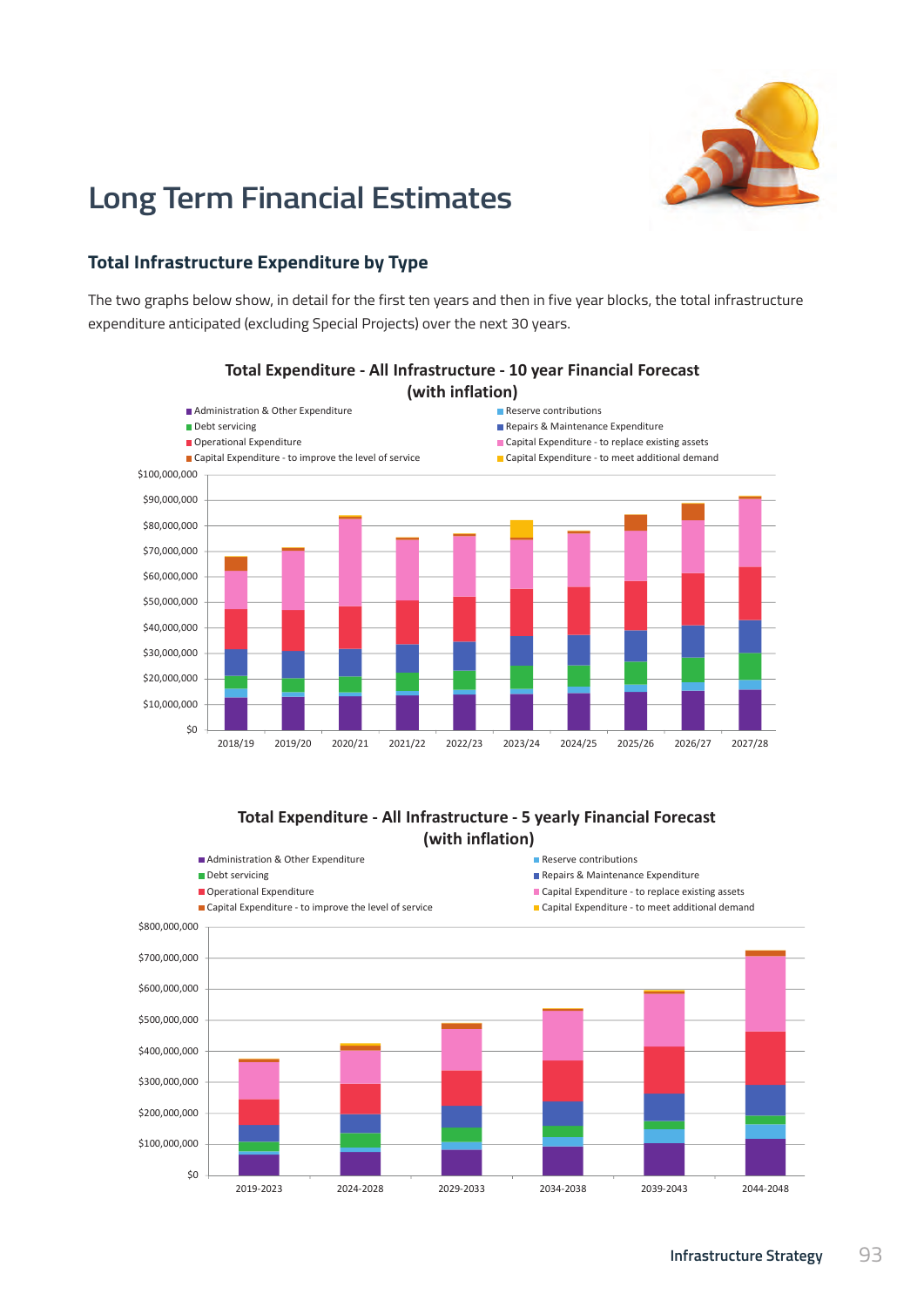## **Long Term Financial Estimates**

## **Total Infrastructure Expenditure by Asset Group**

The two graphs below (in detail for the first ten years and then in five year blocks) show the total infrastructure funding anticipated (excluding Special Projects) over the next 30 years.



**Funding ‐ All Infrastructure ‐ 10 year Financial Forecast (with inflation)**

### **Funding ‐ All Infrastructure ‐ 5 yearly Financial Forecast (with inflation)**

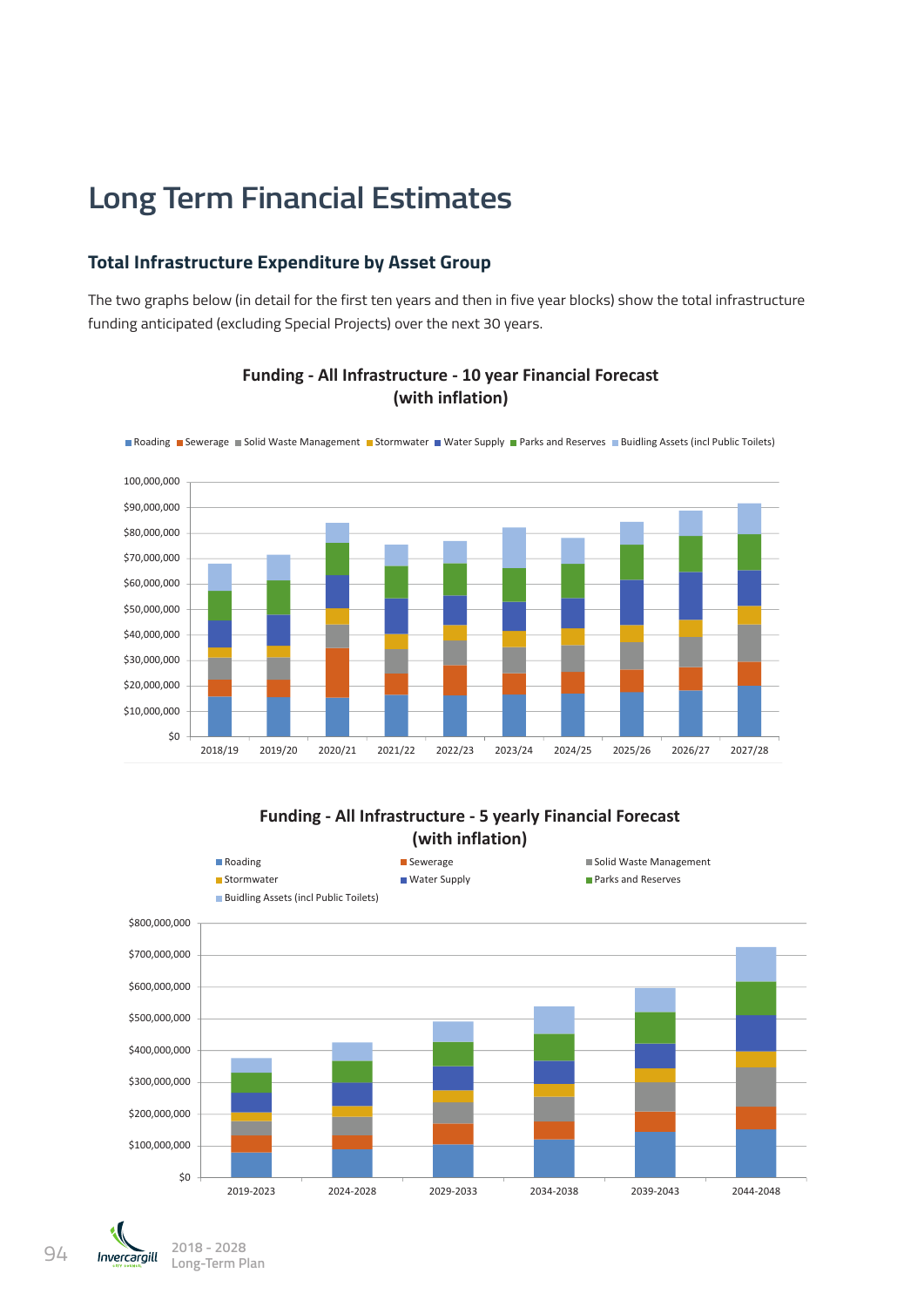

## **Total Infrastructure Funding Forecast** \$20,000,000

The two graphs below (in detail for the first ten years and then in five year blocks) show the total infrastructure funding anticipated (excluding Special Projects) over the next 30 years. (excluding Special Projects) over the next 30 years.



## **Funding ‐ All Infrastructure ‐ 10 year Financial Forecast**   ${\left( \text{with inflation} \right)}$

### **Funding ‐ All Infrastructure ‐ 5 yearly Financial Forecast (with inflation)**

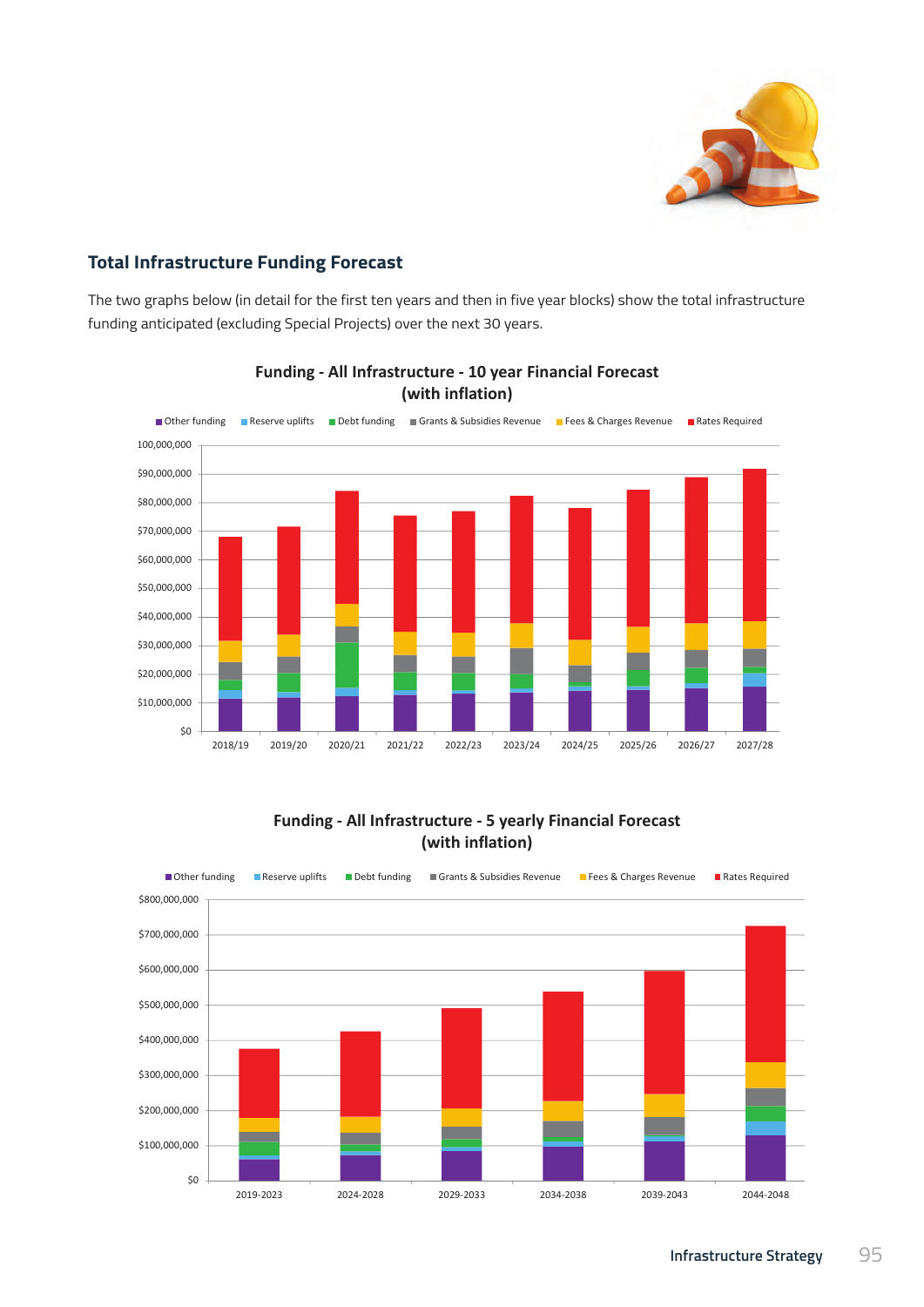## **Total Infrastructure Financials**

Below are details for the first ten years, of the total infrastructure financials anticipated (excluding Special Projects).

|                                   | 2018/19<br><b>LTP</b> | 2019/20<br><b>LTP</b> | 2020/21<br><b>LTP</b> | 2021/22<br><b>LTP</b> |
|-----------------------------------|-----------------------|-----------------------|-----------------------|-----------------------|
| Internal Revenue                  | 11,175,799            | 11,520,229            | 11,979,488            | 12,374,443            |
| Fees & Charges Revenue            | 7,365,407             | 7,620,448             | 7,883,146             | 8,153,714             |
| Grants & Subsidies Revenue        | 6,309,652             | 5,749,861             | 5,609,128             | 5,999,345             |
| Rates Revenue                     | $\mathsf{O}$          | 0                     | $\circ$               | $\overline{0}$        |
| <b>Financial Revenue</b>          | 403,323               | 438,799               | 450,590               | 463,305               |
| <b>Total Revenue</b>              | 25,254,181            | 25,329,337            | 25,922,352            | 26,990,807            |
|                                   |                       |                       |                       |                       |
| Internal Expenditure              | 9,318,423             | 9,474,721             | 9,727,071             | 9,945,838             |
| Staff Expenditure                 | 1,322,310             | 1,348,843             | 1,375,908             | 1,403,516             |
| Administration Expenditure        | 2,161,857             | 2,165,503             | 2,210,060             | 2,256,146             |
| <b>Financial Expenditure</b>      | 2,020,874             | 2,229,399             | 2,948,328             | 3,425,972             |
| Grants & Subsidies Expenditure    | $\overline{0}$        | 0                     | $\mathsf{O}$          | $\Omega$              |
| Repairs & Maintenance Expenditure | 10,373,776            | 10,638,995            | 10,873,053            | 11,112,261            |
| Operational Expenditure           | 15,699,580            | 16,070,807            | 16,660,940            | 17,188,241            |
| Depreciation Expenditure          | 25,353,250            | 25,978,898            | 26,609,432            | 27,200,559            |
| <b>Total Expenditure</b>          | 66,250,070            | 67,907,165            | 70,404,793            | 72,532,533            |

| <b>Operating Surplus / (Deficit)</b>             | (40,995,889)   | (42,577,829) | (44, 482, 441) | (45, 541, 726) |
|--------------------------------------------------|----------------|--------------|----------------|----------------|
|                                                  |                |              |                |                |
| Capital Expenditure - to meet additional demand  | 238,303        | 171,662      | 537,280        | 170,333        |
| Capital Expenditure - to improve the level of    | 5,513,904      | 1,193,948    | 866,405        | 916,804        |
| service                                          |                |              |                |                |
| Capital Expenditure - to replace existing assets | 15,010,361     | 23,183,233   | 34,189,781     | 23,668,892     |
| <b>Capital Expenditure</b>                       | 20,762,568     | 24,548,844   | 35,593,466     | 24,756,029     |
|                                                  |                |              |                |                |
| <b>Proceeds from Asset Disposal</b>              | (25,500)       | (26,061)     | (26, 634)      | (27, 220)      |
| Debt movements                                   | (454, 334)     | (3,546,250)  | (12,651,246)   | (2,537,857)    |
| <b>Reserve movements</b>                         | 427,862        | 128,859      | (1,317,995)    | 98,407         |
| <b>Cash Back Depreciation</b>                    | (25, 353, 250) | (25,978,898) | (26,609,432)   | (27, 200, 559) |
|                                                  |                |              |                |                |
| <b>Rates Required</b>                            | 36,353,235     | 37,704,323   | 39,470,600     | 40,630,526     |

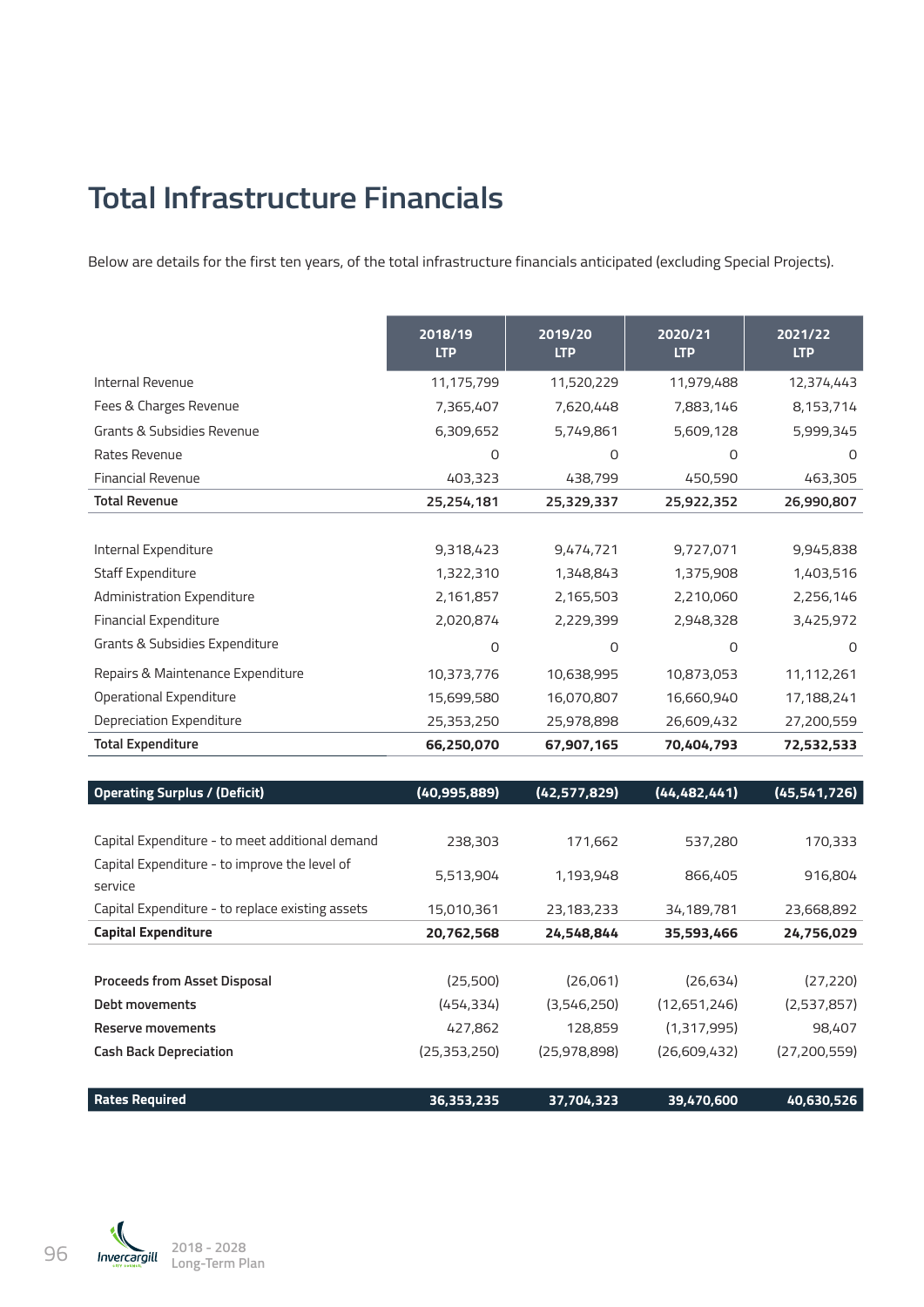

| 2027/28<br><b>LTP</b> | 2026/27<br><b>LTP</b> | 2025/26<br><b>LTP</b> | 2024/25<br><b>LTP</b> | 2023/24<br>LTP | 2022/23<br><b>LTP</b> |
|-----------------------|-----------------------|-----------------------|-----------------------|----------------|-----------------------|
| 15,087,361            | 14,691,048            | 14,094,133            | 13,809,006            | 13,178,408     | 12,744,058            |
| 9,486,734             | 9,237,326             | 9,003,242             | 8,783,650             | 8,577,784      | 8,341,250             |
| 6,411,254             | 6,275,183             | 6,084,504             | 5,953,604             | 9,148,366      | 5,777,551             |
|                       | 0                     | $\circ$               | 0                     | $\overline{O}$ | $\mathbf 0$           |
| 540,566               | 526,354               | 513,016               | 500,503               | 488,765        | 475,873               |
| 31,525,914            | 30,729,911            | 29,694,894            | 29,046,763            | 31,393,322     | 27,338,731            |
|                       |                       |                       |                       |                |                       |
| 11,641,744            | 11,343,394            | 10,906,598            | 10,646,800            | 10,399,203     | 10,169,335            |
| 1,582,030             | 1,550,653             | 1,519,950             | 1,489,905             | 1,460,501      | 1,431,725             |
| 2,632,550             | 2,563,340             | 2,498,382             | 2,437,446             | 2,380,318      | 2,324,891             |
| 3,885,668             | 4,076,642             | 3,785,375             | 3,864,679             | 3,964,117      | 3,570,646             |
|                       | 0                     | $\circ$               | 0                     | 0              | 0                     |
| 12,925,473            | 12,585,660            | 12,278,450            | 11,967,537            | 11,629,303     | 11,383,131            |
| 20,936,691            | 20,434,383            | 19,326,999            | 18,792,692            | 18,519,858     | 17,661,212            |
| 32,085,284            | 31,237,778            | 30,440,163            | 29,686,479            | 28,485,564     | 27,832,477            |
| 85,689,440            | 83,791,851            | 80,755,917            | 78,885,538            | 76,838,865     | 74,373,417            |

| (54, 163, 526) | (53,061,940)   | (51,061,023) | (49,838,775) | (45, 445, 543) | (47,034,687) |
|----------------|----------------|--------------|--------------|----------------|--------------|
| 197,148        | 290,473        | 110,783      | 182,536      | 6,869,314      | 131,835      |
| 1,061,132      | 6,448,267      | 6,284,861    | 982,489      | 959,462        | 937,891      |
| 26,494,756     | 20,740,325     | 19,665,447   | 20,920,895   | 19,147,644     | 23,665,428   |
| 27,753,036     | 27,479,065     | 26,061,091   | 22,085,921   | 26,976,421     | 24,735,153   |
| (31,505)       | (30, 677)      | (29,900)     | (29, 171)    | (28,487)       | (27, 846)    |
| 4,400,606      | 180,012        | (513,028)    | 2,932,817    | 21,110         | (2,200,550)  |
| (963, 298)     | 1,692,787      | 1,729,809    | 1,007,698    | 591,174        | 731,609      |
| (32,085,284)   | (31, 237, 778) | (30,440,163) | (29,686,479) | (28,485,564)   | (27,832,477) |
| 53,237,079     | 51, 145, 348   | 47,868,832   | 46,149,561   | 44,520,197     | 42,440,576   |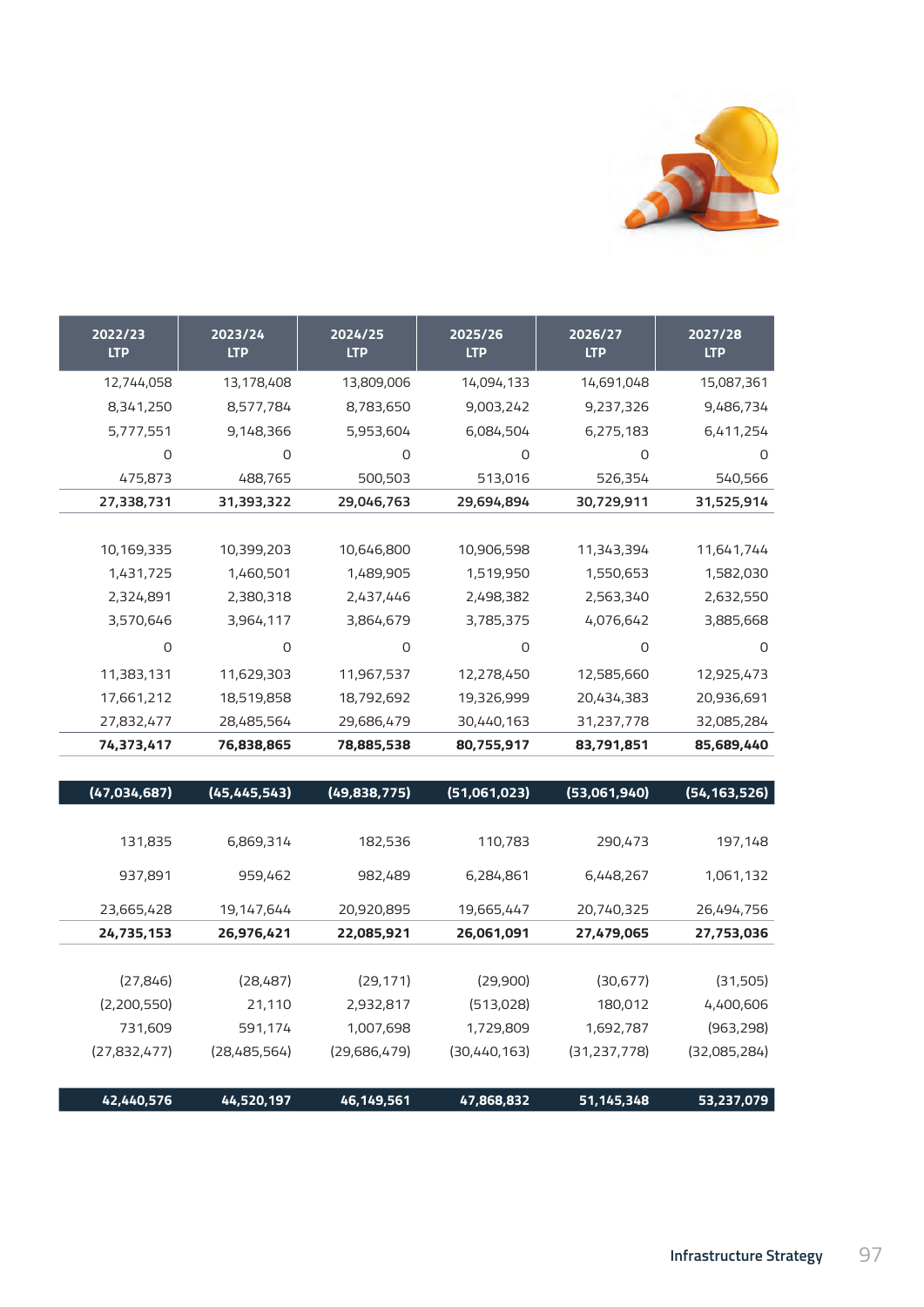Below are details in five year blocks, of the total infrastructure financials anticipated (excluding Special Projects) over the next 30 years.

|                                   | 2019-2023<br><b>LTP</b> | 2024-2028<br><b>LTP</b> | 2029-2033<br><b>LTP</b> | 2034-2038<br><b>LTP</b> |
|-----------------------------------|-------------------------|-------------------------|-------------------------|-------------------------|
| Internal Revenue                  | 59,794,016              | 70,859,956              | 82,549,011              | 94,771,032              |
| Fees & Charges Revenue            | 39,363,965              | 45,088,735              | 50,960,166              | 57,376,046              |
| Grants & Subsidies Revenue        | 29,445,536              | 33,872,910              | 36,092,233              | 45,730,972              |
| Rates Revenue                     | 0                       | 0                       | 0                       | 0                       |
| <b>Financial Revenue</b>          | 2,231,890               | 2,569,203               | 2,903,772               | 3,269,357               |
| <b>Total Revenue</b>              | 130,835,407             | 152,390,805             | 172,505,182             | 201, 147, 407           |
|                                   |                         |                         |                         |                         |
| Internal Expenditure              | 48,635,389              | 54,937,740              | 60,624,079              | 67,966,447              |
| Staff Expenditure                 | 6,882,302               | 7,603,040               | 8,401,007               | 9,281,653               |
| Administration Expenditure        | 11,118,457              | 12,512,036              | 14, 141, 347            | 15,921,741              |
| Financial Expenditure             | 14,195,219              | 19,576,482              | 18,886,357              | 12,269,999              |
| Grants & Subsidies Expenditure    | 0                       | 0                       | $\Omega$                | $\Omega$                |
| Repairs & Maintenance Expenditure | 54,381,216              | 61,386,422              | 69,817,076              | 78,607,039              |
| Operational Expenditure           | 83,280,779              | 98,010,622              | 114,458,826             | 132,001,241             |
| Depreciation Expenditure          | 132,974,616             | 151,935,269             | 172,436,196             | 194,307,962             |
| <b>Total Expenditure</b>          | 351,467,979             | 405,961,611             | 458,764,888             | 510,356,081             |

| <b>Operating Surplus / (Deficit)</b>                     | (220, 632, 572) | (253, 570, 806) | (286, 259, 706) | (309, 208, 674) |
|----------------------------------------------------------|-----------------|-----------------|-----------------|-----------------|
|                                                          |                 |                 |                 |                 |
| Capital Expenditure - to meet additional demand          | 1,249,413       | 7,650,254       | 1,149,513       | 1,591,354       |
| Capital Expenditure - to improve the level of<br>service | 9,428,952       | 15,736,211      | 18,351,717      | 6,417,759       |
| Capital Expenditure - to replace existing assets         | 119,717,695     | 106,969,068     | 133,469,810     | 160,334,130     |
| <b>Capital Expenditure</b>                               | 130,396,061     | 130,355,533     | 152,971,041     | 168,343,243     |
|                                                          |                 |                 |                 |                 |
| <b>Proceeds from Asset Disposal</b>                      | (133,262)       | (149, 740)      | (169, 239)      | (190, 546)      |
| Debt movements                                           | (21,390,237)    | 7,021,517       | 4,749,220       | 11,630,603      |
| Reserve movements                                        | 68,742          | 4,058,170       | 14,217,806      | 16,135,166      |
| <b>Cash Back Depreciation</b>                            | (132, 974, 616) | (151, 935, 269) | (172, 436, 196) | (194, 307, 962) |
|                                                          |                 |                 |                 |                 |
| <b>Rates Required</b>                                    | 196,599,259     | 242,921,017     | 285,592,339     | 310,819,178     |

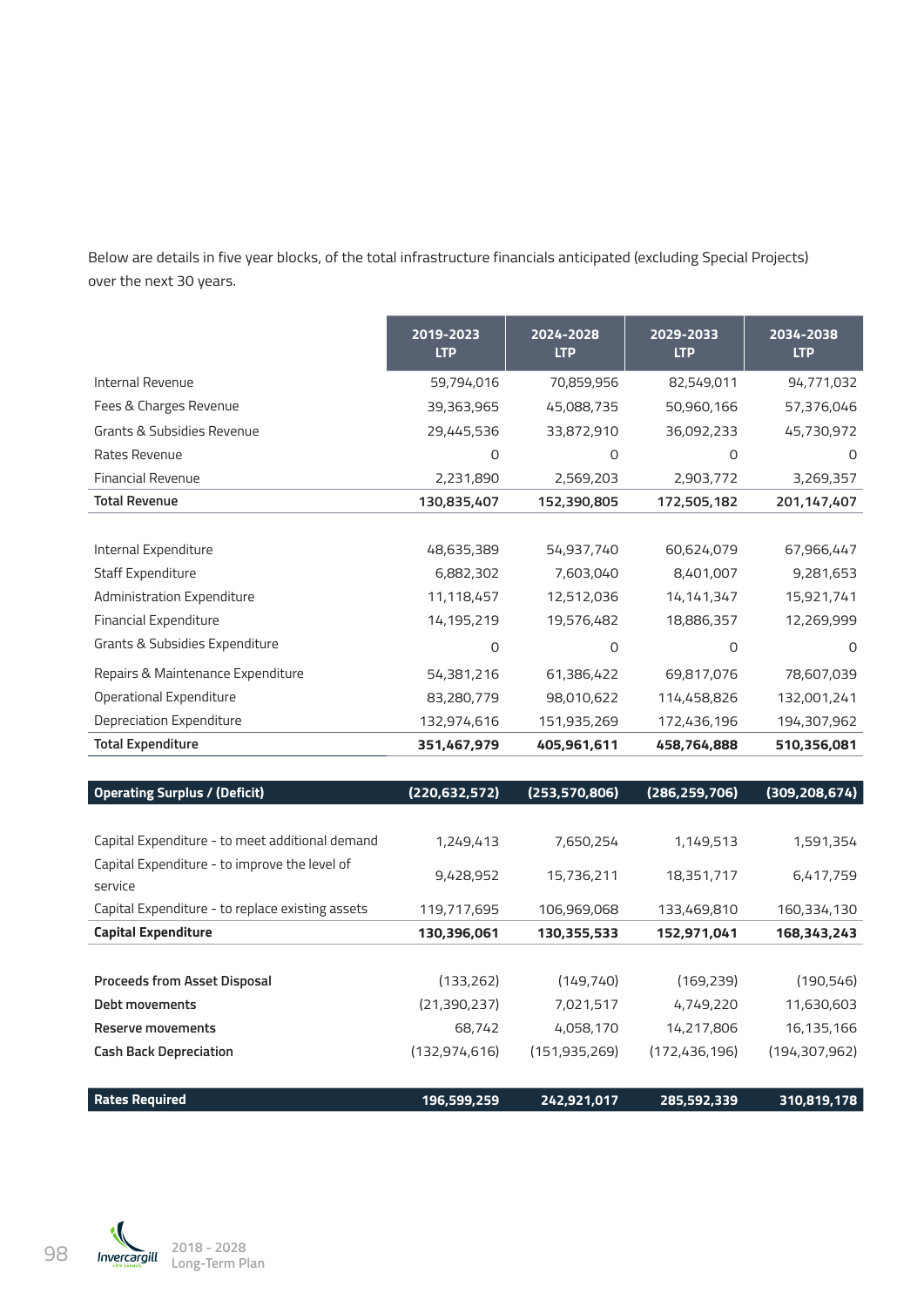| 2044-2048<br><b>LTP</b> | 2039-2043<br><b>LTP</b> |
|-------------------------|-------------------------|
| 126,083,940             | 108,891,999             |
| 72,732,779              | 64,599,685              |
| 52,034,795              | 51,858,406              |
|                         | 0                       |
| 4,144,403               | 3,680,969               |
| 254,995,916             | 229,031,058             |
|                         |                         |
| 86,913,789              | 76,482,611              |
| 11,330,004              | 10,254,744              |
| 20,183,205              | 17,926,287              |
| 9,531,586               | 10,886,263              |
|                         | 0                       |
| 99,096,863              | 88,503,658              |
| 173,477,700             | 151,916,300             |
| 246,809,268             | 218,989,111             |
| 647,342,415             | 574,958,975             |
|                         |                         |

| (392, 346, 498) | (345, 927, 917) |
|-----------------|-----------------|
|                 |                 |
| 1,038,073       | 4,753,469       |
| 18,549,234      | 7,225,754       |
| 241,642,096     | 169,602,474     |
| 261,229,403     | 181,581,696     |
|                 |                 |
| (241, 546)      | (214, 536)      |
| (25, 238, 608)  | 11,542,313      |
| 6,872,827       | 30,268,079      |
| (246,809,268)   | (218,989,111)   |
| 388, 159, 307   | 350,116,358     |

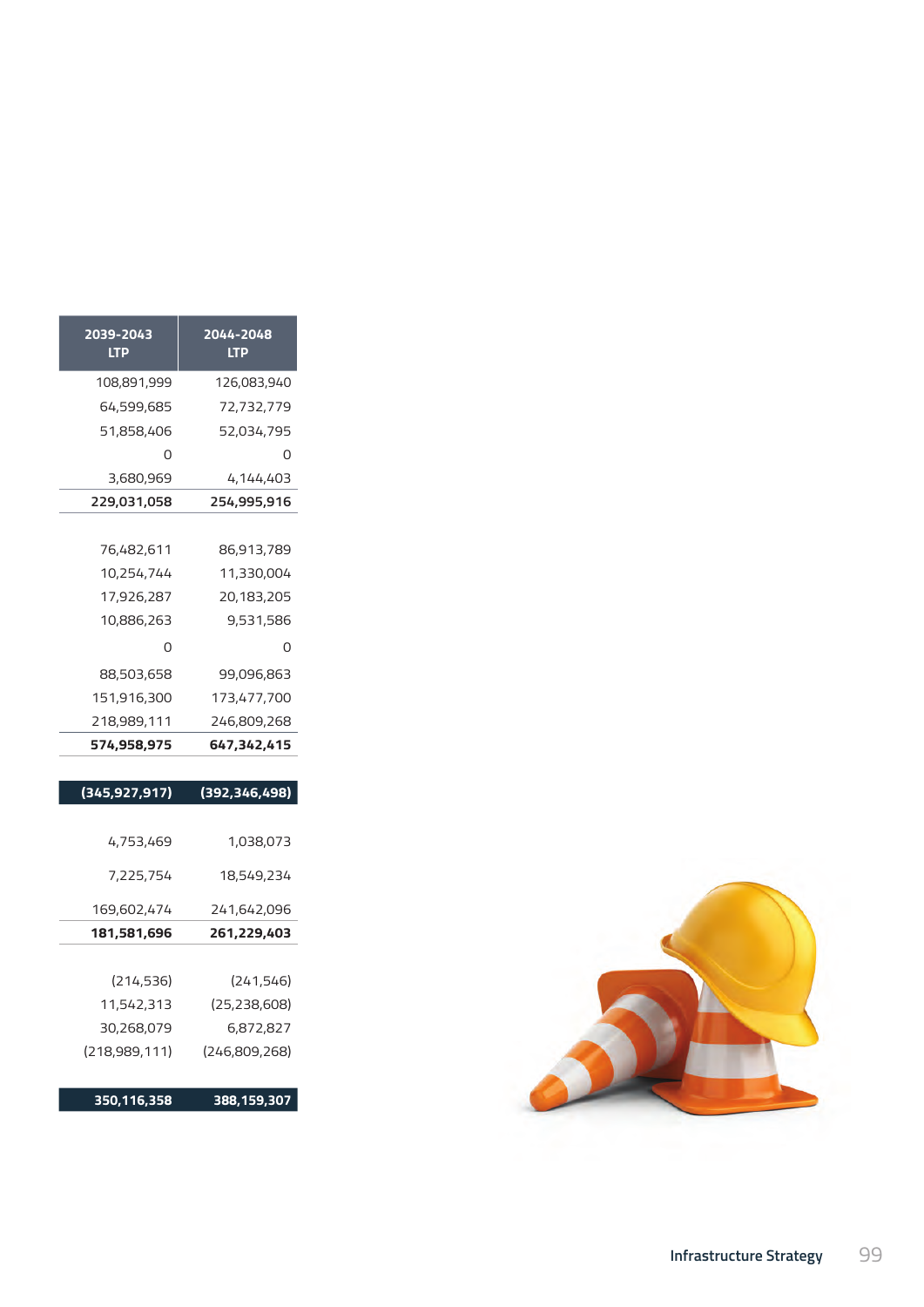## **Core Infrastructure Expenditure by Type**

The two graphs below show, in detail for the first ten years and then in five year blocks, the core infrastructure expenditure anticipated over the next 30 years.



**Total Expenditure ‐ Core Infrastructure ‐ 10 year Financial Forecast (with inflation)**

#### **(with inflation) Total Expenditure ‐ Core Infrastructure ‐ 5 yearly Financial Forecast**  $\overline{\text{V}}$ **(with inflation)**

Administration & Other Expenditure Reserve contributions



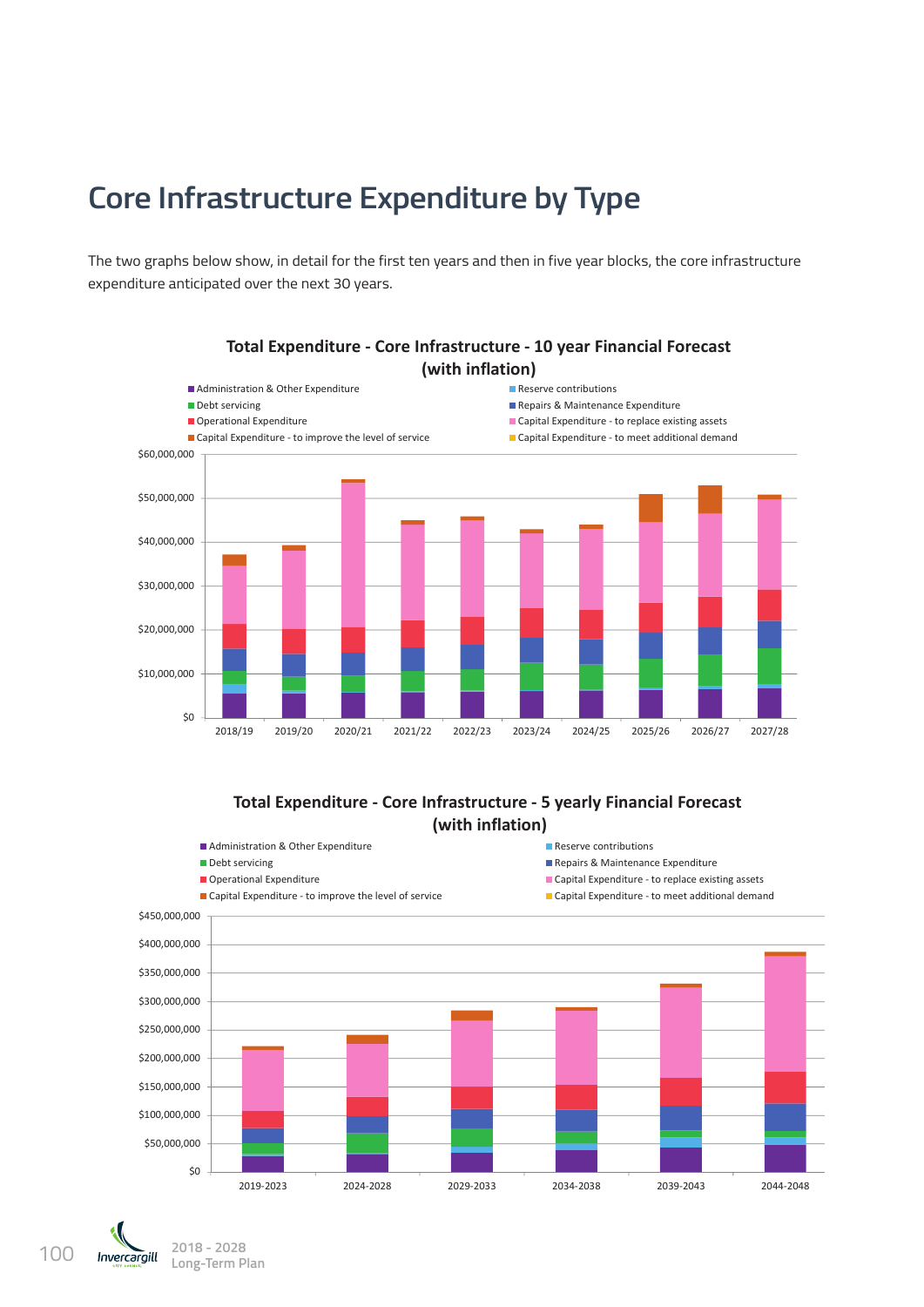## **Other Infrastructure Expenditure by Type**

The two graphs below show, in detail for the first ten years and then in five year blocks, the other infrastructure expenditure anticipated (excluding Special Projects) over the next 30 years.



### **Total Expenditure ‐ Non Core Infrastructure ‐ 10 year Financial Forecast (with inflation)**

### Total Expenditure - Non Core Infrastructure - 5 yearly Financial Forecast Other funding Reserve uplifts Debt funding Grants & Subsidies Revenue Fees & Charges Revenue Rates Required **(with inflation)**

**Funding ‐ Non Core Infrastructure ‐ 10 year Financial Forecast** 

Administration & Other Expenditure Reserve contributions

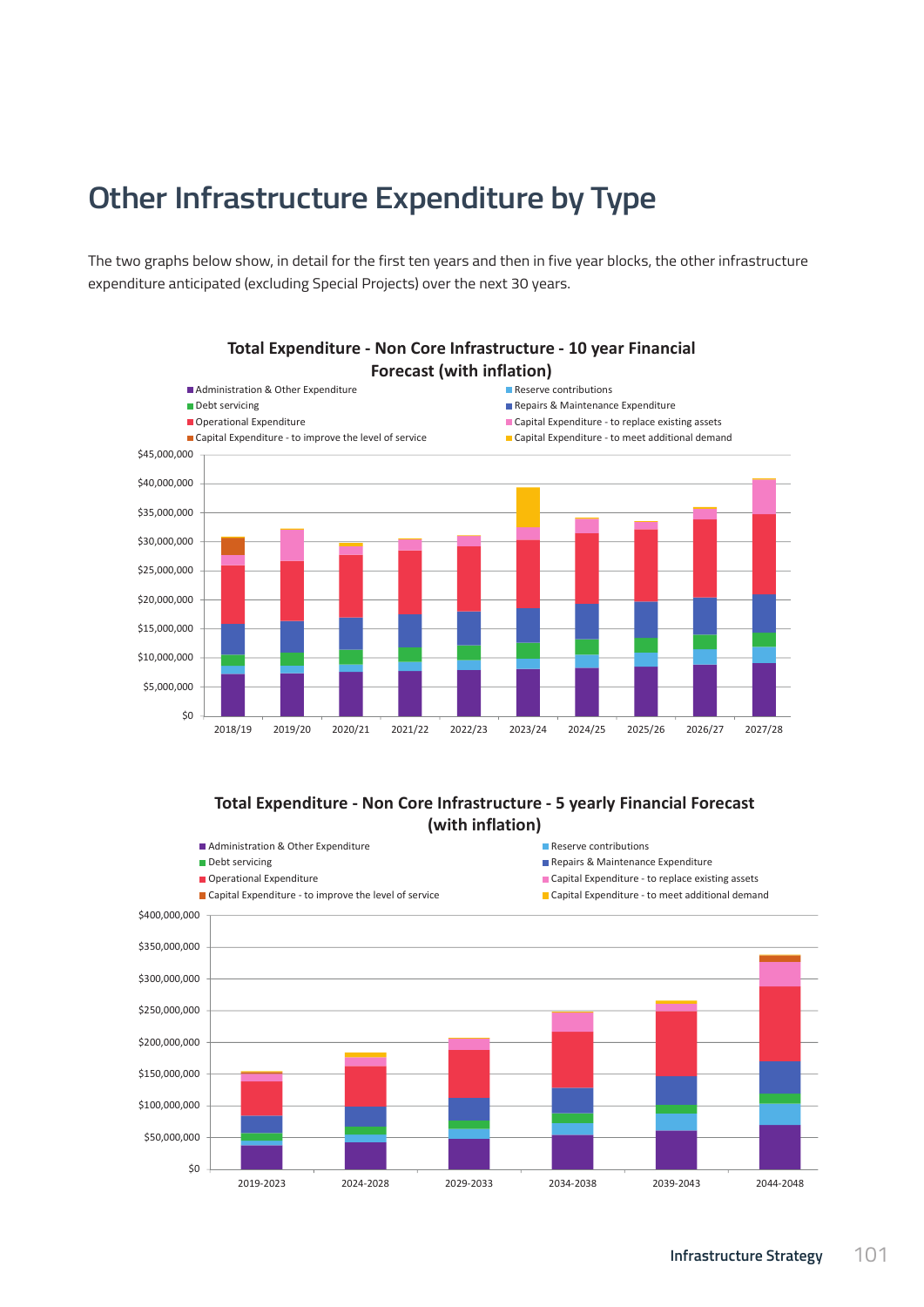## **Core Infrastructure Funding by Asset Group**

The two graphs below (in detail for the first ten years and then in five year blocks) show the core infrastructure funding anticipated over the next 30 years.



### **Funding ‐ Core Infrastructure ‐ 10 year Financial Forecast (with inflation)**

**Funding ‐ Core Infrastructure ‐ 5 yearly Financial Forecast (with inflation)**





Both expenditure & funding are the same graphs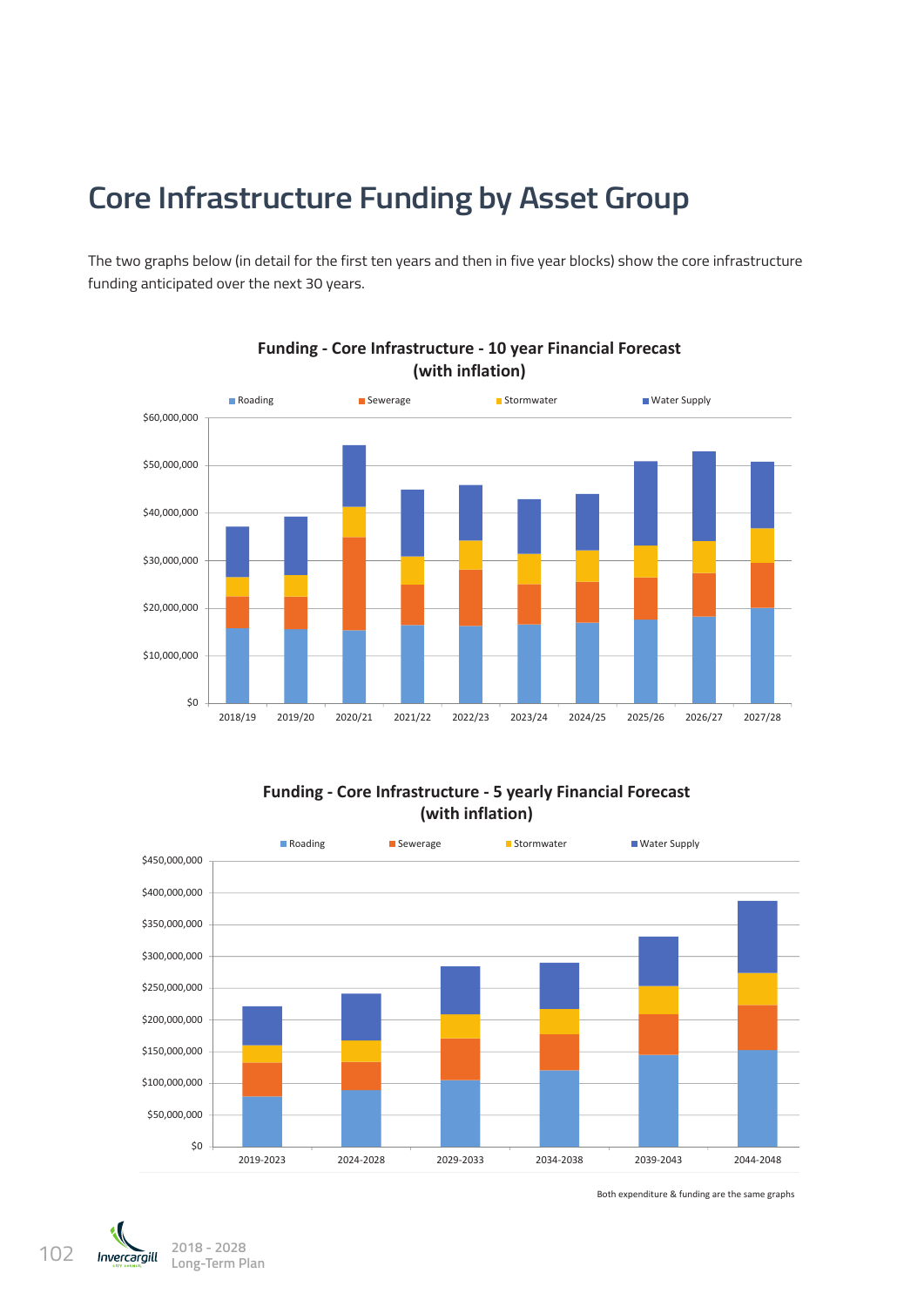## **Other Infrastructure Funding by Asset Group**

The two graphs below (in detail for the first ten years and then in five year blocks) show the other infrastructure funding anticipated (excluding Special Projects) over the next 30 years.



**Funding ‐ Non Core Infrastructure ‐ 10 year Financial Forecast (with inflation)**

#### **Funding Funding ‐ Non Core Infrastructure ‐ 5 yearly Financial Forecast (with inflation)**



Both expenditure & funding are the same graphs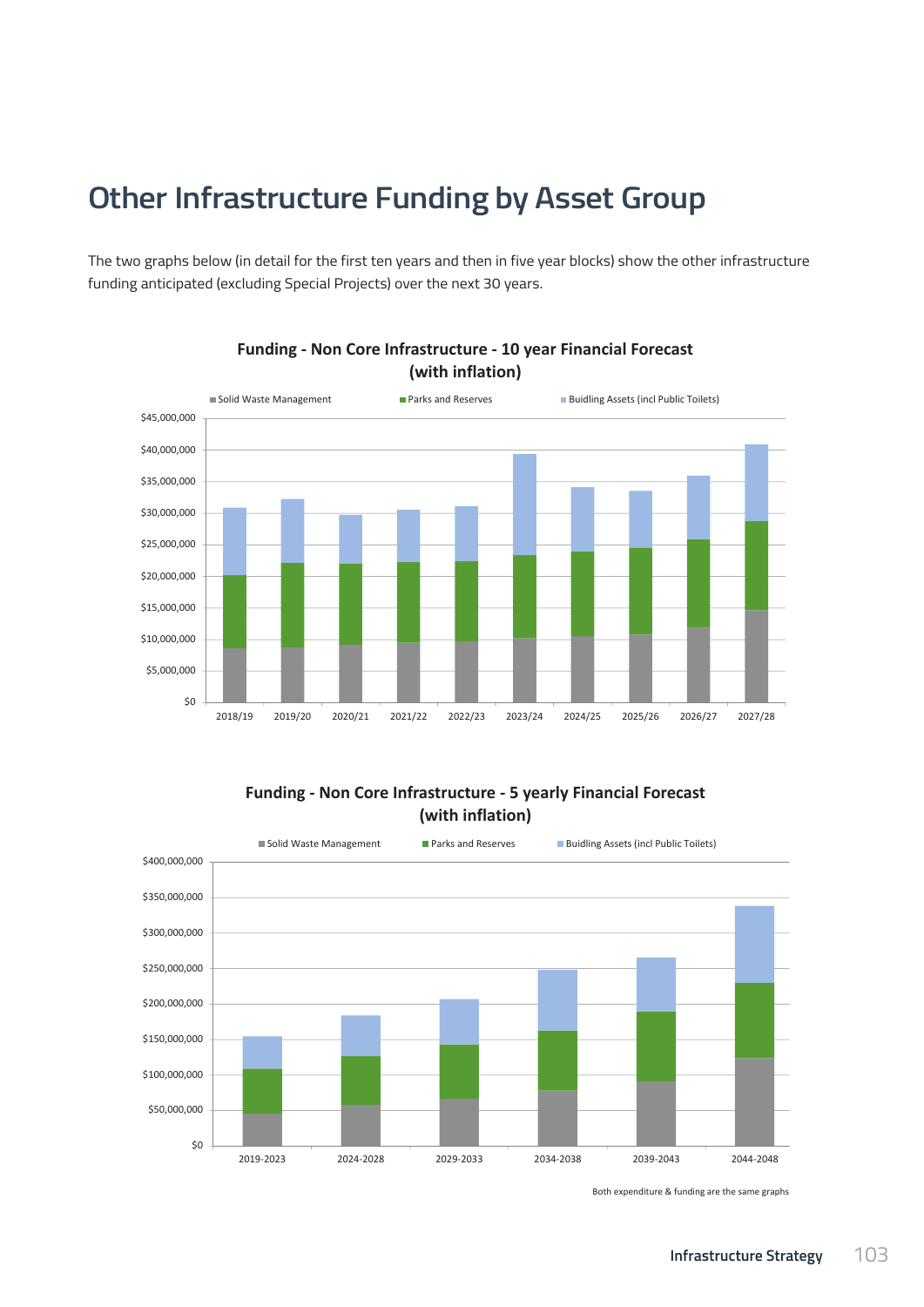## **Core Infrastructure Funding Forecast**

The two graphs below (in detail for the first ten years and then in five year blocks) show the core infrastructure funding anticipated over the next 30 years.



**Funding ‐ Core Infrastructure ‐ 10 year Financial Forecast The Expenditure Core Inflation**) **The Expenditure Core Inflation** 

### **Funding ‐ Core Infrastructure ‐ 5 yearly Financial Forecast (with inflation)**



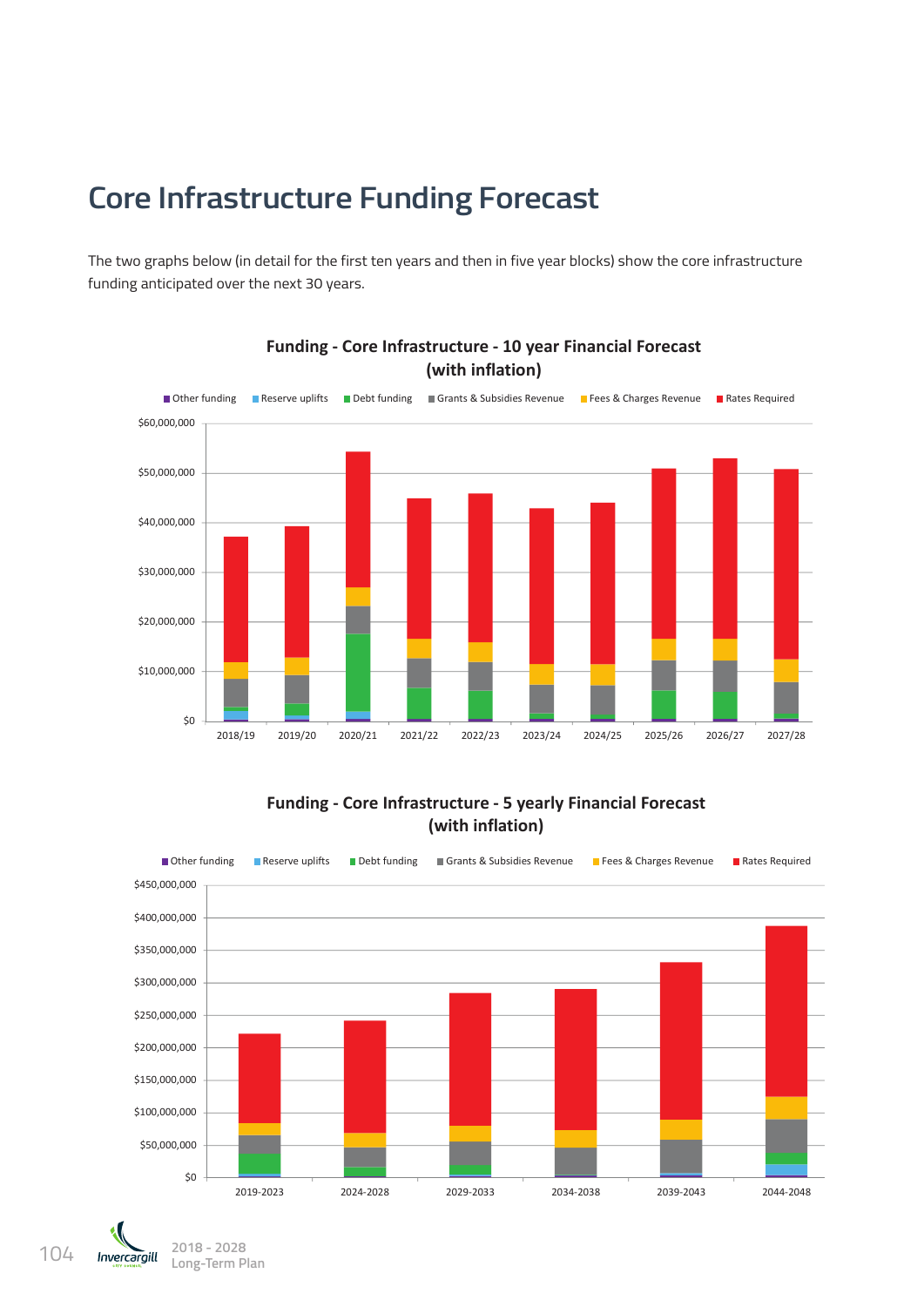## **Other Infrastructure Funding Forecast**

The two graphs below (in detail for the first ten years and then in five year blocks) show the other infrastructure funding anticipated (excluding Special Projects) over the next 30 years.



## **Funding ‐ Non Core Infrastructure ‐ 10 year Financial Forecast The Expenditure Core Inflation**) **The Expenditure Core Inflation**

**Funding ‐ Non core Infrastructure ‐ 5 yearly Financial Forecast (with inflation)**